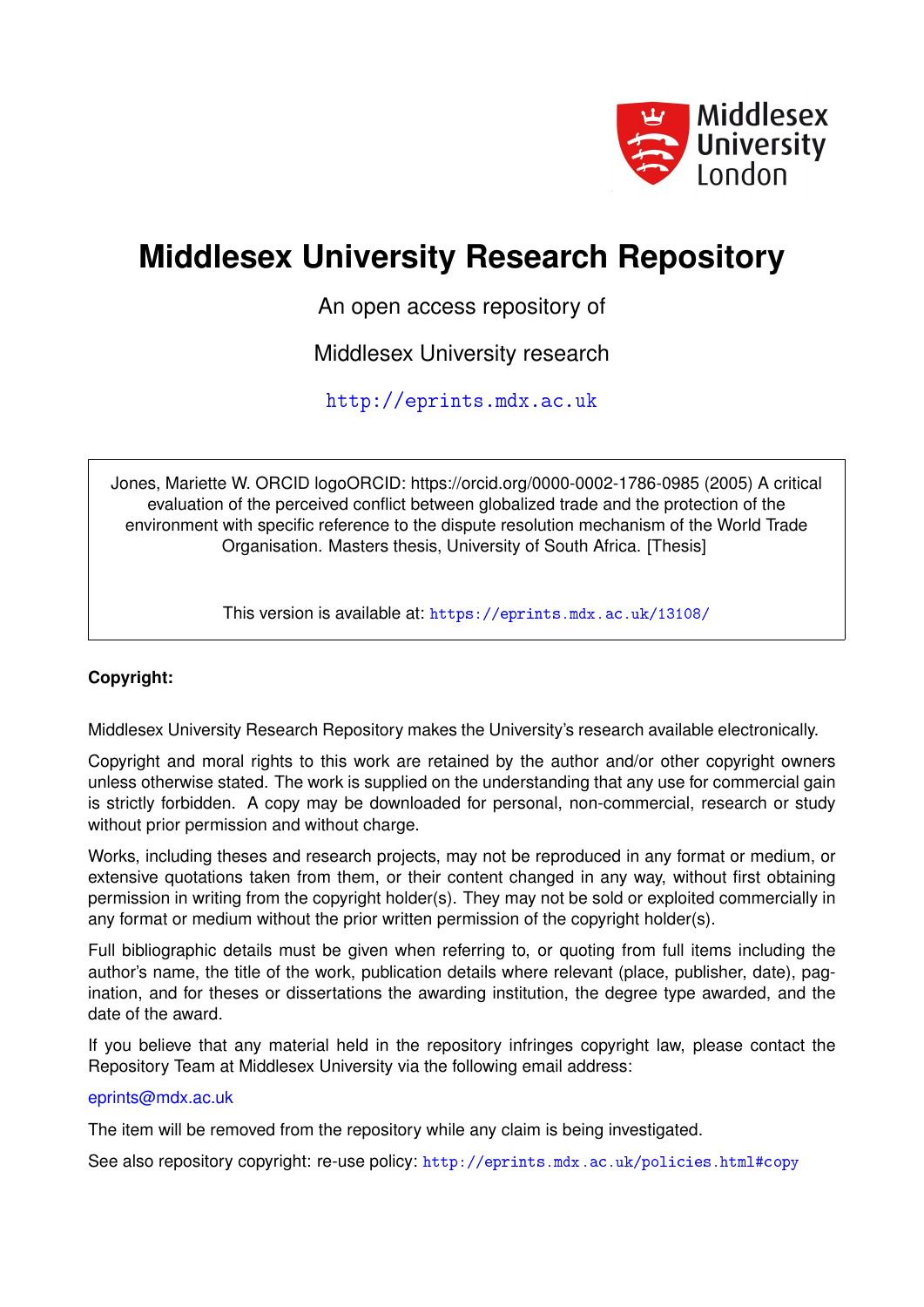# A CRITICAL EVALUATION OF THE PERCEIVED CONFLICT BETWEEN GLOBALIZED TRADE AND THE PROTECTION OF THE ENVIRONMENT WITH SPECIFIC REFERENCE TO THE DISPUTE RESOLUTION MECHANISM OF THE WORLD TRADE ORGANISATION

by

## MARIETTE WILHELMINA JONES

submitted in part fulfilment of the requirements for the degree of

## MASTER OF LAWS

at the

## UNIVERSITY OF SOUTH AFRICA

## SUPERVISOR: PROFESSOR E.C. SCHLEMMER

JANUARY 2005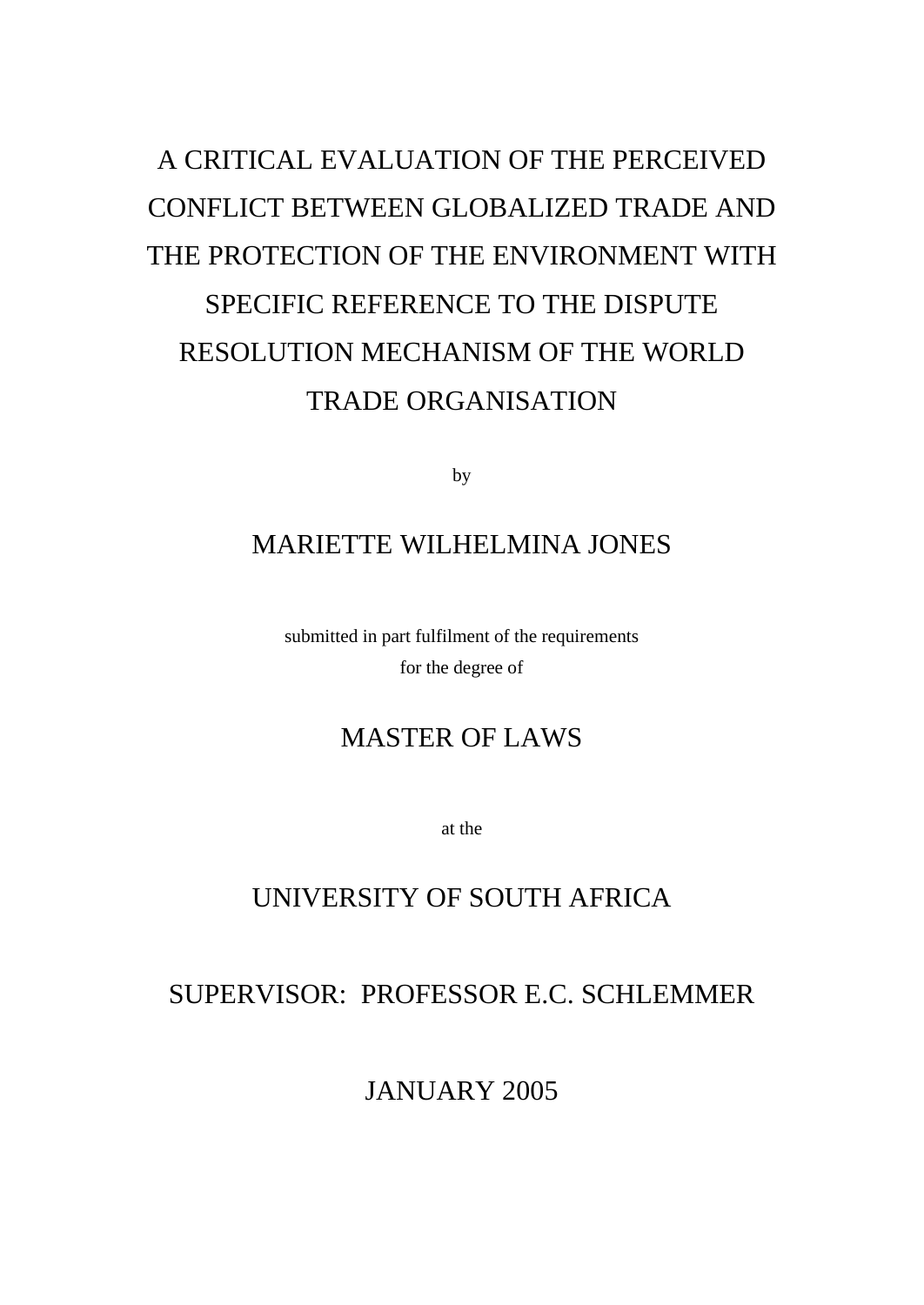#### **Summary**

Whilst policy makers have so far been unable to effectively address most of the issues raised by the trade-environment question, the WTO as the foremost dispute resolution mechanism in this arena, has been forced to confront these issue as cases have arisen that required judicial pronouncement. The dispute resolution machinery of the WTO have furthermore been forced to re-examine their approaches in the light of the increasing importance placed on environmental issues. A much more purposive approach is becoming apparent, one in which a willingness to take the evolutionary nature of views regarding environment into account is evident. It also seems as if dispute resolution bodies such as those of the WTO are, up to a certain extent, prepared to consider measures aimed at environmental protection *per se* as justifying restrictions on free trade. In this sense, the supposed conflict between environmental protection and the liberalisation of international trade is more apparent than real.

However, it is argued that it is necessary that the importance of both liberalised international trade and the need to protect and conserve the environment should be reconsidered, and clear, substantive guidelines should be formulated. The *policy makers* – Nation States in their capacities as international legal subjects and as members of the WTO, should do this. Despite the trend towards more purposive legal analyses by the WTO dispute resolution bodies, they are not, after all, the true policy makers and should not be expected to act as such. Even at the international level, and even with a decidedly more pro-environment sentiment, the maxim *ius dicere, sed non facere* still apply to those tasked with settling disputes.

### **Key terms**

World Trade Organisation; Dispute Settlement Understanding; General Agreement on Tariffs and Trade; Article XX; Rio Declaration on Environment and Development; treaty obligations;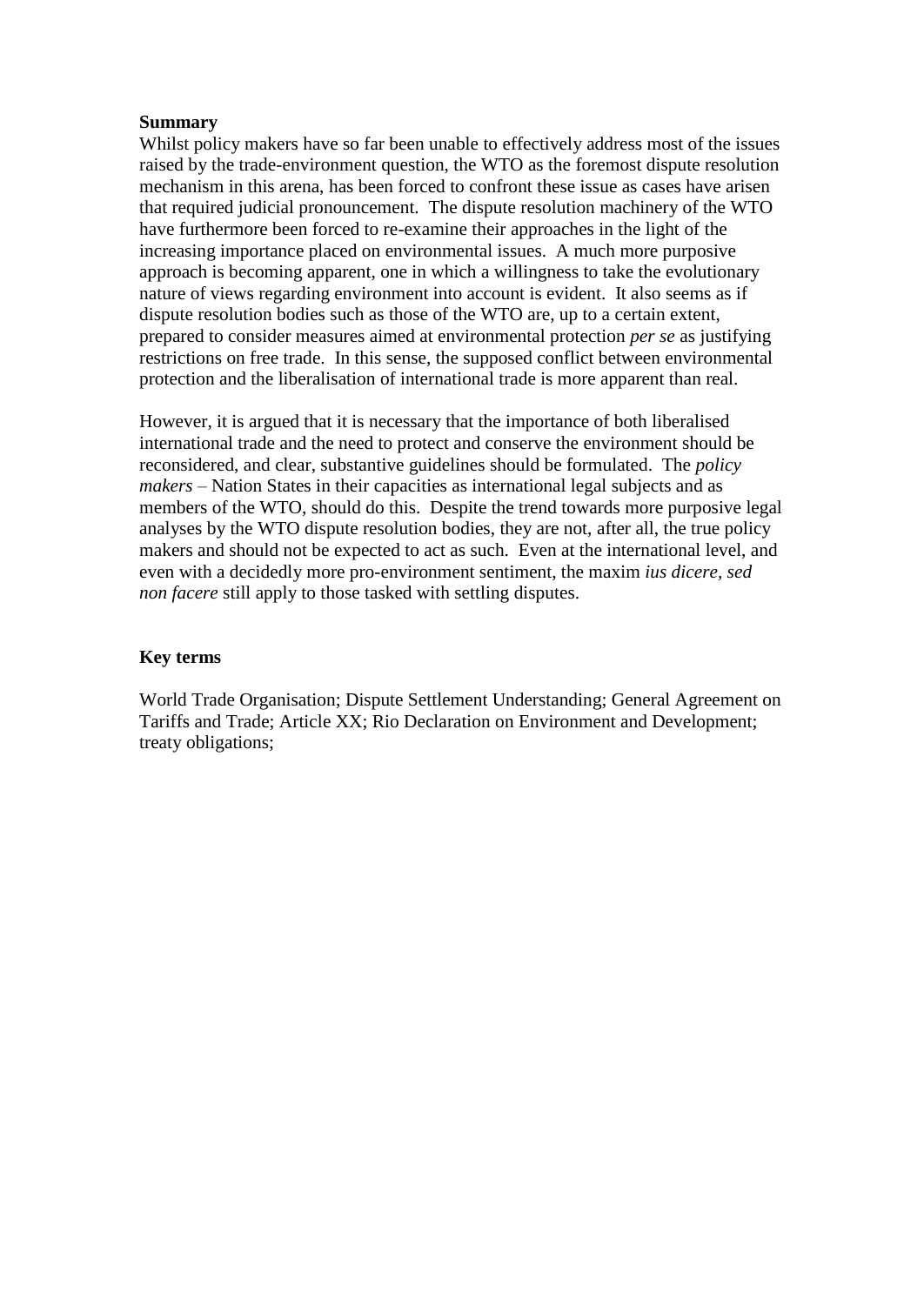## Table of Contents Page

|                             | Abbreviations |                                                               | i.             |  |
|-----------------------------|---------------|---------------------------------------------------------------|----------------|--|
| <b>Table of Cases</b>       |               |                                                               | ii.            |  |
| <b>Table of Conventions</b> |               | iv.                                                           |                |  |
|                             | Bibliography  | V.                                                            |                |  |
| 1.                          |               | <b>Introduction</b>                                           | $\mathbf{1}$   |  |
| 2.                          |               | Dispute settlement under the General Agreement on Tariffs and |                |  |
|                             |               | <b>Trade and the World Trade Organisation</b>                 |                |  |
|                             | 2.1           | Introduction                                                  | 3              |  |
|                             | 2.2           | Dispute Settlement before 1994                                | $\overline{4}$ |  |
|                             | 2.3           | Dispute Settlement Understanding of the WTO                   | 5              |  |
|                             | 2.4           | An institutional bias towards trade?                          | 6              |  |
| 3.                          |               | GATT/WTO provisions and measures relevant to the environment  |                |  |
|                             | 3.1           | Non-Discrimination: The most-favoured nation principle and    |                |  |
|                             |               | the national treatment principle                              | $\tau$         |  |
|                             | 3.2           | GATT Article XX- The "Green Exception"                        | 8              |  |
|                             |               | 3.2.1 Article XX(b): "necessary to protect human, animal or   |                |  |
|                             |               | plant life or health"                                         | 10             |  |
|                             |               | 3.2.2 Article $XX(g)$ : "relating to the conservation of      |                |  |
|                             |               | exhaustible natural resources"                                | 11             |  |
|                             |               | 3.2.3 The Chapeau                                             | 12             |  |
|                             |               |                                                               |                |  |

## 4. **Emerging Case Law under the WTO dealing with environmental issues**

| 4.1 | Historical development: Disputes under the GATT 1947          |
|-----|---------------------------------------------------------------|
|     | 4.1.1 United States – Prohibition of Imports of Tuna and Tuna |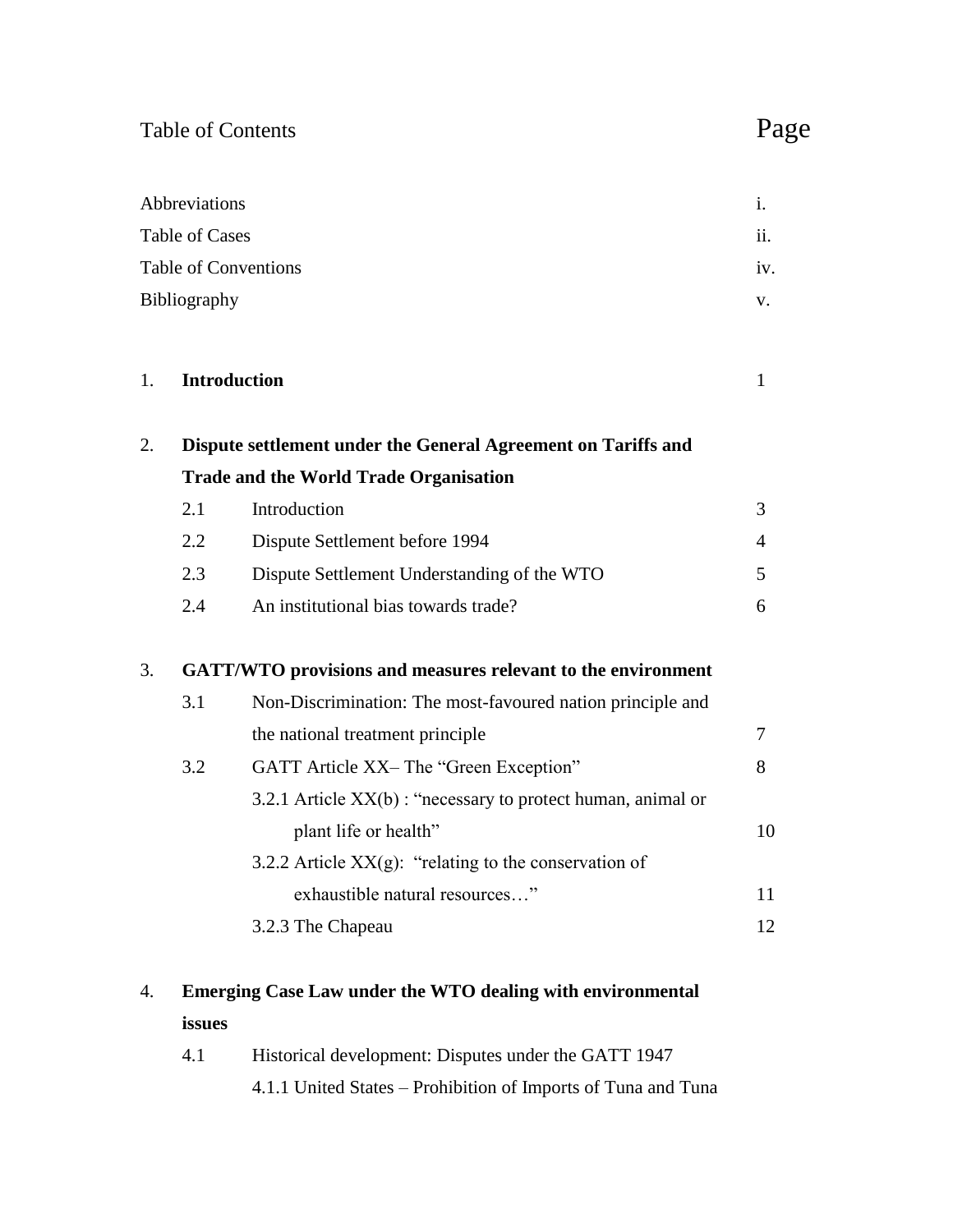|     | <b>Products from Canada</b>                                    | 12 |
|-----|----------------------------------------------------------------|----|
|     | 4.1.2 Canada – Measures Affecting Exports of Unprocessed       |    |
|     | Herring and Salmon                                             | 14 |
|     | 4.1.3 Thailand – Restrictions on Importation of and Internal   |    |
|     | Taxes on Cigarettes                                            | 15 |
|     | 4.1.4 United States – Restrictions on Imports of Tuna (Tuna    |    |
|     | Dolphin I)                                                     | 17 |
|     | 4.1.5 United States – Restrictions on Imports of Tuna (Tuna    |    |
|     | Dolphin II)                                                    | 20 |
|     | 4.1.6 United States – Taxes on Automobiles                     | 22 |
| 4.2 | Cases dealt with under the WTO and GATT 1994                   |    |
|     | 4.2.1 United States – Standards for Reformulated and           |    |
|     | <b>Conventional Gasoline</b>                                   | 23 |
|     | 4.2.2 United States – Import Prohibition of Certain Shrimp and |    |
|     | Shrimp Products (Shrimp-Turtle I)                              | 27 |
|     | 4.2.3 United States – Import Prohibition of Certain Shrimp and |    |
|     | Shrimp Products: Recourse to Article 21.5 of the DSU by        |    |
|     | Malaysia (Shrimp-Turtle II)                                    | 32 |
|     | 4.2.4 European Communities - Measures Affecting Asbestos       |    |
|     | and Asbestos-containing Products                               | 35 |

## 5. **Critical evaluation of the WTO as adjudicator in environment –**

## **trade disputes**

| 5.1 | Introduction                                            | 38 |
|-----|---------------------------------------------------------|----|
| 5.2 | Article XX revisited                                    | 38 |
|     | 5.2.1 Article XX(b): "Necessary"                        | 38 |
|     | 5.2.2 Article $XX(g)$ : "Exhaustible natural resources" | 39 |
|     | 5.2.3 Article $XX(g)$ : "relating to"                   | 40 |
|     | 5.2.4 The chapeau to Article XX                         | 40 |
|     | 5.2.5 The extra-jurisdictional issue                    | 42 |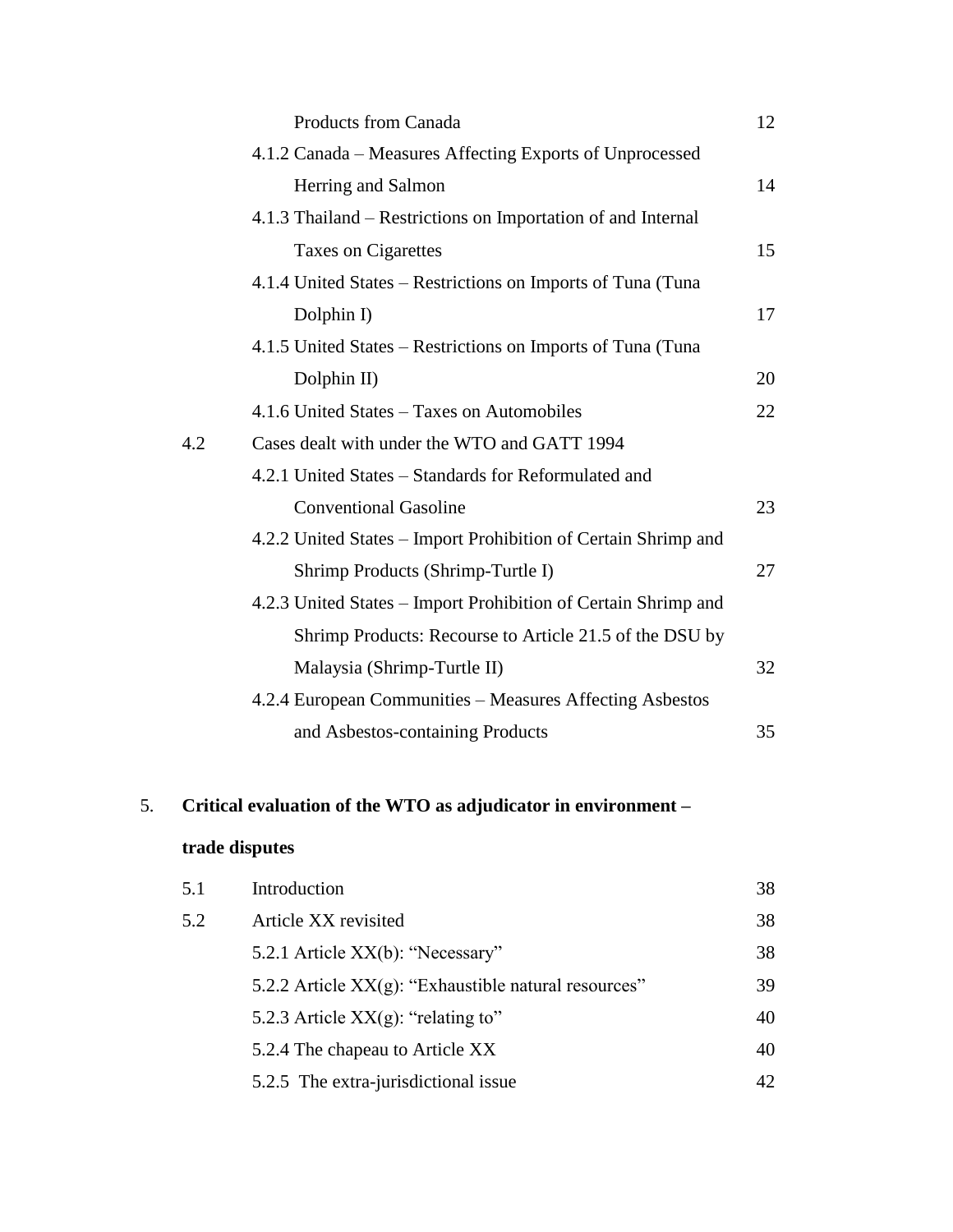| Committee on Trade and Environment           |    |
|----------------------------------------------|----|
| Doha Trade and Environment Work Programme    | 44 |
| Problems with enforcement of dispute rulings | 45 |
| The precautionary principle.                 | 46 |
| The product versus process debate            |    |
|                                              |    |

## 6. **Suggestions**

| 6.1 | Align the WTO agreement with MEAs                           |     |
|-----|-------------------------------------------------------------|-----|
| 6.2 | Allow for greater transparency and participation in dispute |     |
|     | settlement and improve the enforcement of rulings           |     |
| 6.3 | Seek political solutions                                    | 53  |
| 6.4 | Utilise alternative measures such as eco-labelling          | 53. |

## 7. **Conclusion**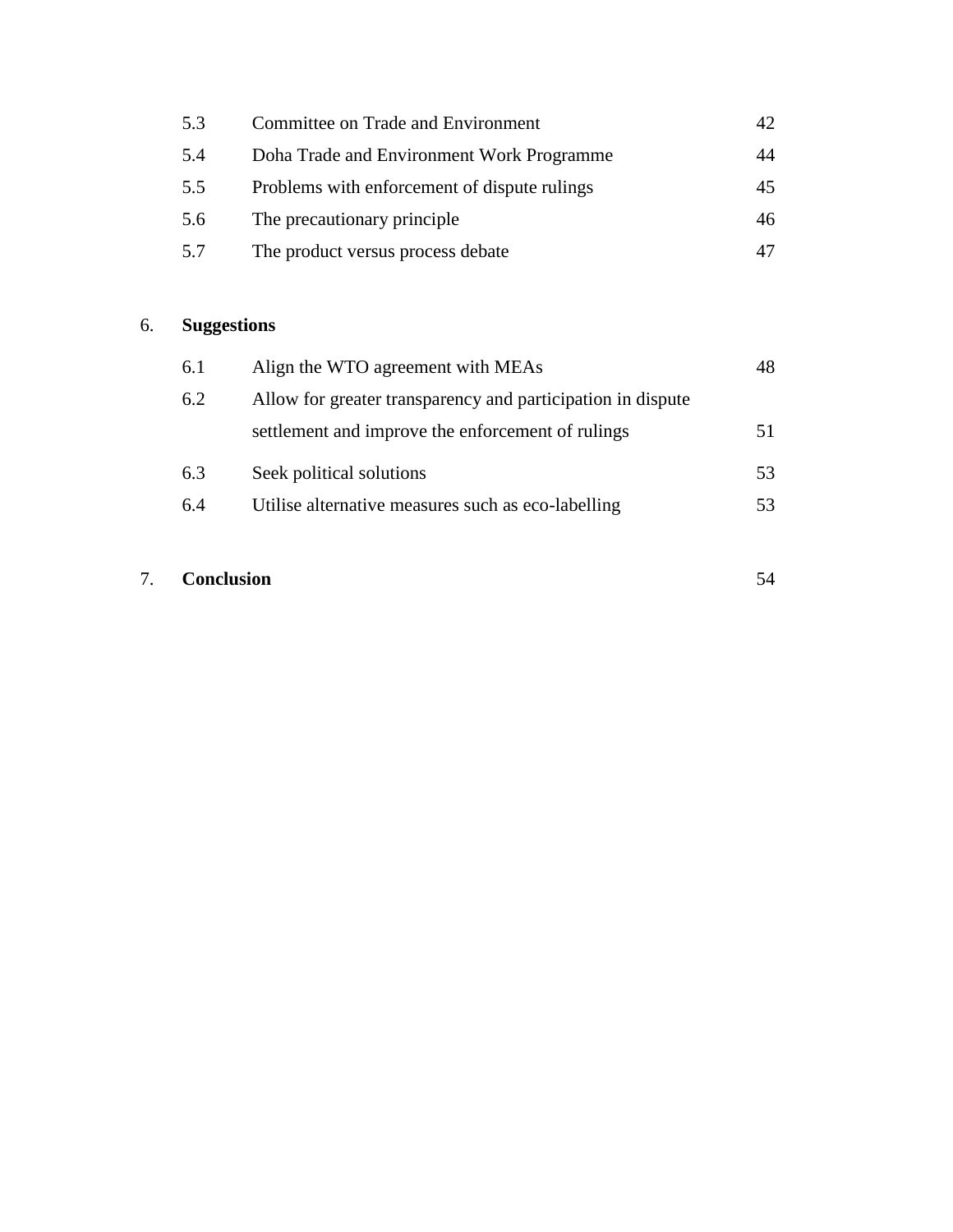## Abbreviations

| <b>CTE</b>   | Committee on Trade and Environment                  |
|--------------|-----------------------------------------------------|
| <b>DSB</b>   | Dispute Settlement Body                             |
| <b>DSU</b>   | Understanding on Rules and Procedures Governing the |
|              | <b>Settlement of Disputes</b>                       |
| EC           | <b>European Communities</b>                         |
| EU           | European Union                                      |
| <b>GATT</b>  | General Agreement on Tariffs and Trade              |
| <b>ICJ</b>   | <b>International Court of Justice</b>               |
| <b>MEA</b>   | multilateral environmental agreement                |
| <b>MFN</b>   | most favoured nation                                |
| <b>NAFTA</b> | North American Free Trade Agreement                 |
| <b>NGO</b>   | non-governmental organisation                       |
| <b>UN</b>    | <b>United Nations</b>                               |
| <b>WTO</b>   | World Trade Organization                            |
|              |                                                     |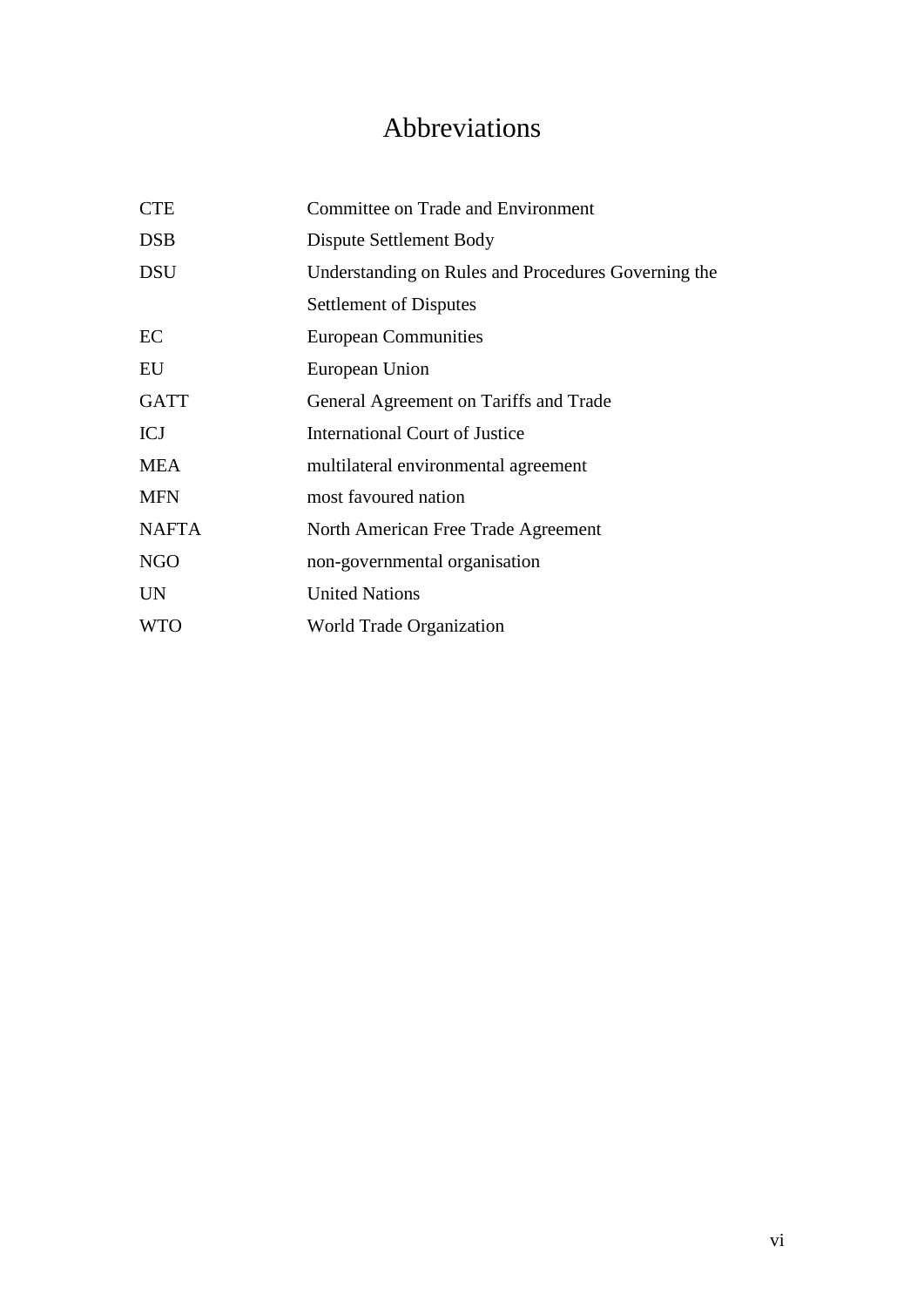## **Table of Cases**

| Canada - Measures Affecting Exports of Unprocessed Herring                         |
|------------------------------------------------------------------------------------|
| and Salmon L/6268 - 35S/98 1988                                                    |
| page 12; 15, 19                                                                    |
| European Communities - Measures Affecting Asbestos and                             |
| Asbestos-containing Products WT/DS135/R 2000 Report of the Panel                   |
| 35, 36, 37                                                                         |
| European Communities - Measures Affecting Asbestos and                             |
| Asbestos-containing Products WT/DS135/AB/R 2001 Appellate Body Report              |
| 10, 35, 36, 37, 39                                                                 |
| European Communities - Measures Concerning Meat and Meat Products (Hormones)       |
| WT/DS48/AB/R 1997 Appellate Body Report                                            |
| 47, 52                                                                             |
| Japan - Alcoholic Beverages WT/DS8, WT/DS10 and WT/DS11 1996 Panel and             |
| Appellate Body reports                                                             |
| 21                                                                                 |
| Thailand – Restrictions on the Importation of and Internal                         |
| Taxes on Cigarettes DS10/R - 37S/200 1990                                          |
| 10, 15, 16, 37, 38,                                                                |
| United States - Import Prohibition of Certain Shrimp and                           |
| Shrimp Products WT/DS58/R 1998 Report of the Panel                                 |
| 9, 27, 28, 40, 41                                                                  |
| United States - Import Prohibition of Certain Shrimp and                           |
| Shrimp Products WT/DS58/AB/R 1998 Appellate Body Report                            |
| 9, 27, 32, 40, 41, 42, 51                                                          |
| United States - Import Prohibition of Certain Shrimp and Shrimp Products: Recourse |
| to Article 21.5 of the DSU by Malaysia WT/DS58/RW 2001 Report of the Panel         |
| 9, 32, 33, 41, 50                                                                  |
| United States – Import Prohibition of Certain Shrimp and Shrimp Products: Recourse |
| to Article 21.5 of the DSU by Malaysia WT/DS58/AB/RW 2001 Appellate Body           |
| Report                                                                             |

9, 32, 34, 35, 41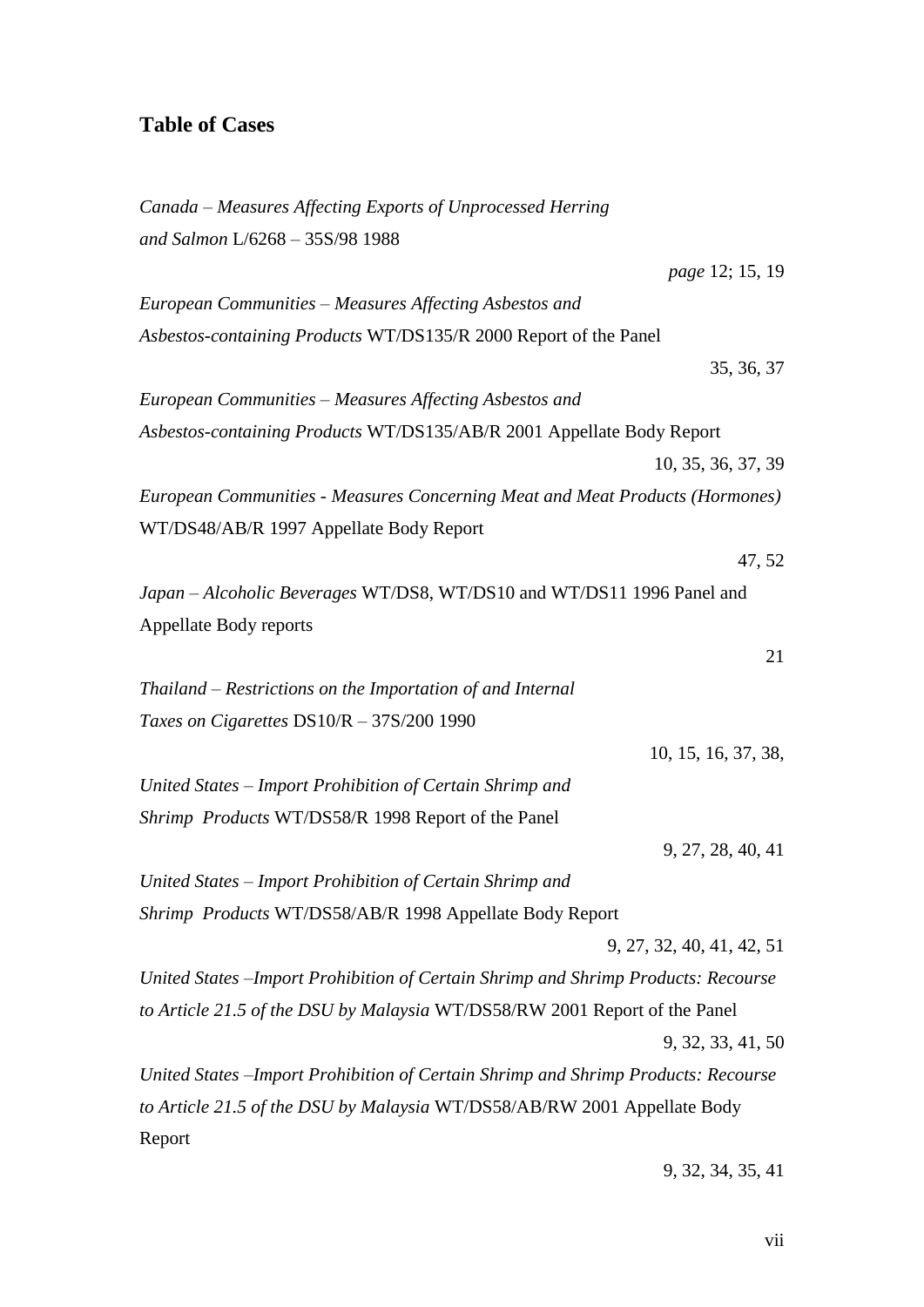*United States – Prohibition of Imports of Tuna and Tuna Products from Canada* L/5198 –29S/91 1982 13, 15, 39 *United States – Restrictions on Imports of Tuna* DS21/R – 39S/155 (Mexican Complaint) Panel Report not adopted, but circulated in 1991 9, 10, 17, 20, 21, 27, 39, 42, 43, 48, 54 *United States – Restrictions on Imports of Tuna* DS29/R (EU Complaint) Panel Report not adopted but circulated in 1994 9, 10, 20, 21, 27, 39, 42, 43, 48, 50, 55 *United States – Standards for Reformulated and Conventional Gasoline* WT/DS2/R 1996 Report by the Panel 23, 40, *United States – Standards for Reformulated and Conventional Gasoline* WT/DS2/AB/R 1996 Appellate Body Report 23, 27, 29, 39, 40 *United States – Taxes on Automobiles* DS31/R Panel Report not adopted but circulated on 11 October 1994.

22, 40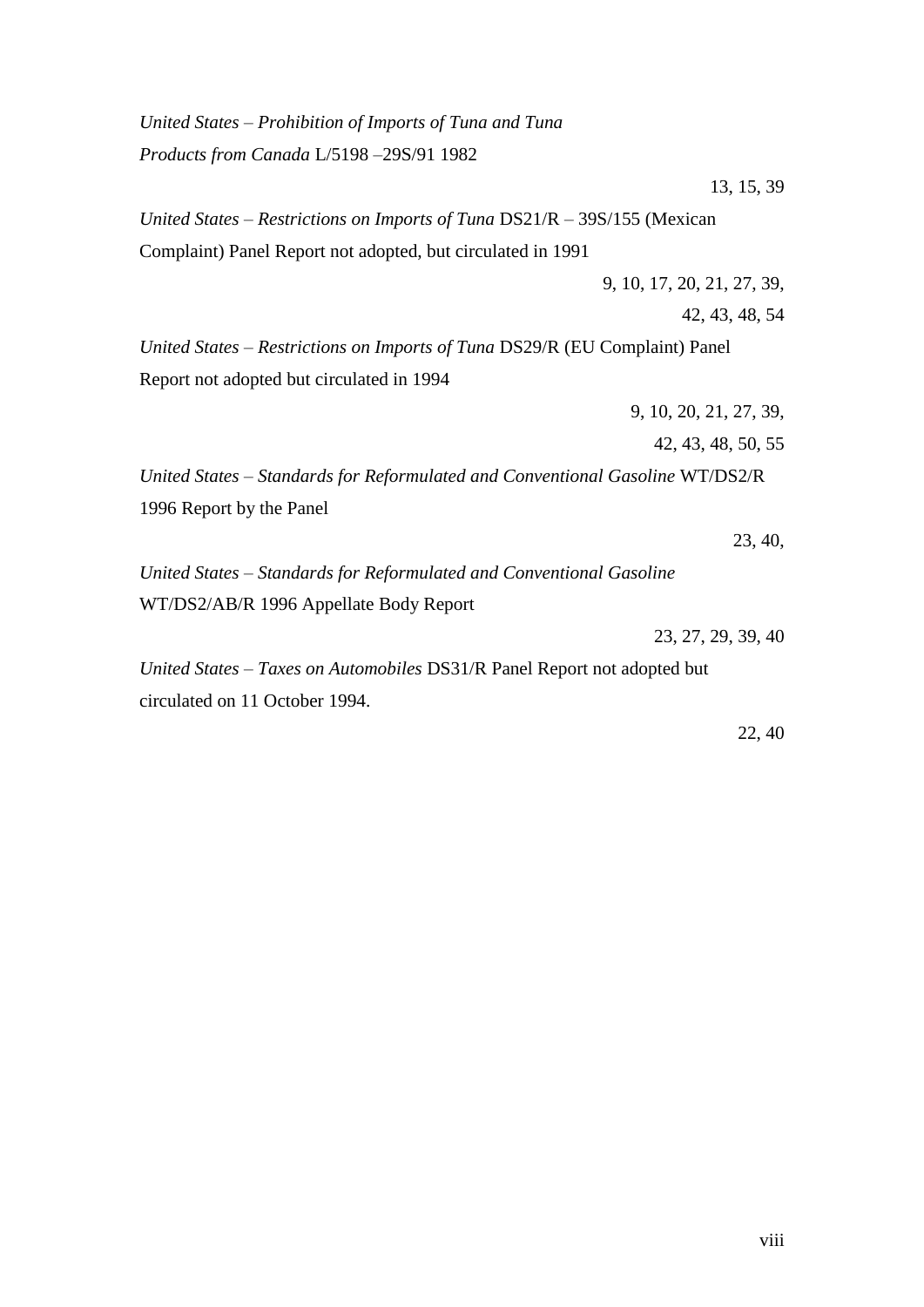## **Table of Conventions**

| 1947 General Agreement on Tariffs and Trade             |
|---------------------------------------------------------|
| 2, 3, 4, 5, 6, 7, 8, 9, 10, 11, 12, 13, 16, 17, 19, 20, |
| 21, 23, 24, 25, 29, 30, 31, 33, 35, 36, 37, 38, 39, 40, |
| 41, 42, 43, 45, 49, 50, 51, 53,                         |
| 1969 Vienna Convention on the Law of Treaties           |
| 25, 49, 50                                              |
| 1992 UN Declaration on Environment and Development      |
| ("Rio Declaration")                                     |
| 1, 46,                                                  |
| 1992 Convention on Biological Diversity                 |
| $\mathbf{1}$                                            |
| 1992 UN Framework Convention on Climate Change          |
| $\mathbf{1}$                                            |
| 1994 Agreement on the Application of Sanitary and       |
| Phytosanitary Measures, Marrakesh Agreement             |
| Establishing the World Trade Organization, Annex 1A     |
| 4, 47                                                   |
| 1994 Agreement on Technical Barriers to Trade           |
| 4, 35, 47                                               |
| 1994 Marrakesh Agreement Establishing the World Trade   |
| Organization                                            |
| 4, 5, 7                                                 |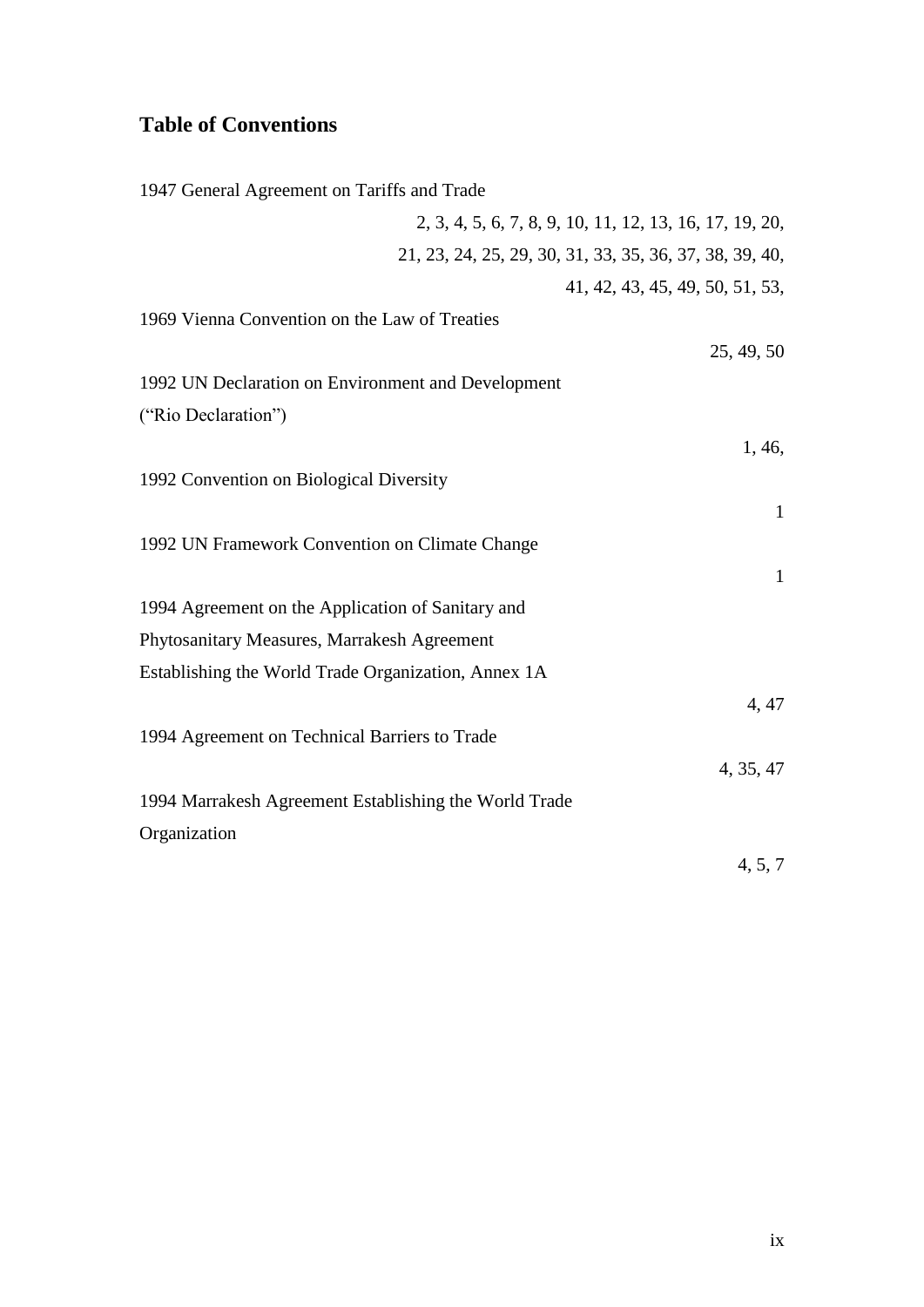## **Bibliography**

Bentley, P, Q.C. "A Re-Assessment of Article XX, paragraphs (b) and (g) of GATT 1994 in the Light of Growing Consumer and Environmental Concern about Biotechnology" 2000 (24(1/2)) *Fordham International Law Journal* 107

Boisson-de-Chazournes, L., "Unilateralism and Environmental Protection: Issues of Perception and Reality of Issues" 2000 (11) *European Journal of International Law* 315

Brimeyer, B.L., "Bananas, Beef and Compliance in the World Trade Organization: The Inability of the WTO Dispute Settlement Process to Achieve Compliance from Superpower Nations" 2001 (10(1)) *Minnesota Journal of Global Trade* 133

Brotmann, M., "The Clash Between the WTO and the ESA: Drowning a Turtle to Eat a Shrimp" 1999 (16(2)) *Pace Environmental Law Review* 321

Charnovitz, S., "Environment and Health under WTO Dispute Settlement" 1998 (32) *International Lawyer* 901

Charnovitz, S. "The Law of Environmental PPMs in the WTO: Debunking the Myth of Illegality" 2000 (27) *Yale Journal of International Law* 59

Cheyne, I., "Law and Ethics in the Trade and Environment Debate: Tuna, Dolphins and Turtles" 2000(12(3)) *Journal of Environmental Law* 293

De Noronho Goyos, D.jr. "The threat posed by the World Trade Organisation to Developing Countries" 2002 (25(1)) *CILSA* 53

Dixon, C., "Environmental Survey of WTO Dispute Panel Resolution Panel Decisions Since 1995: 'Trade at all Costs?'" 2000 (24(1)) *William and Mary Environmental Law and Policy Review* 89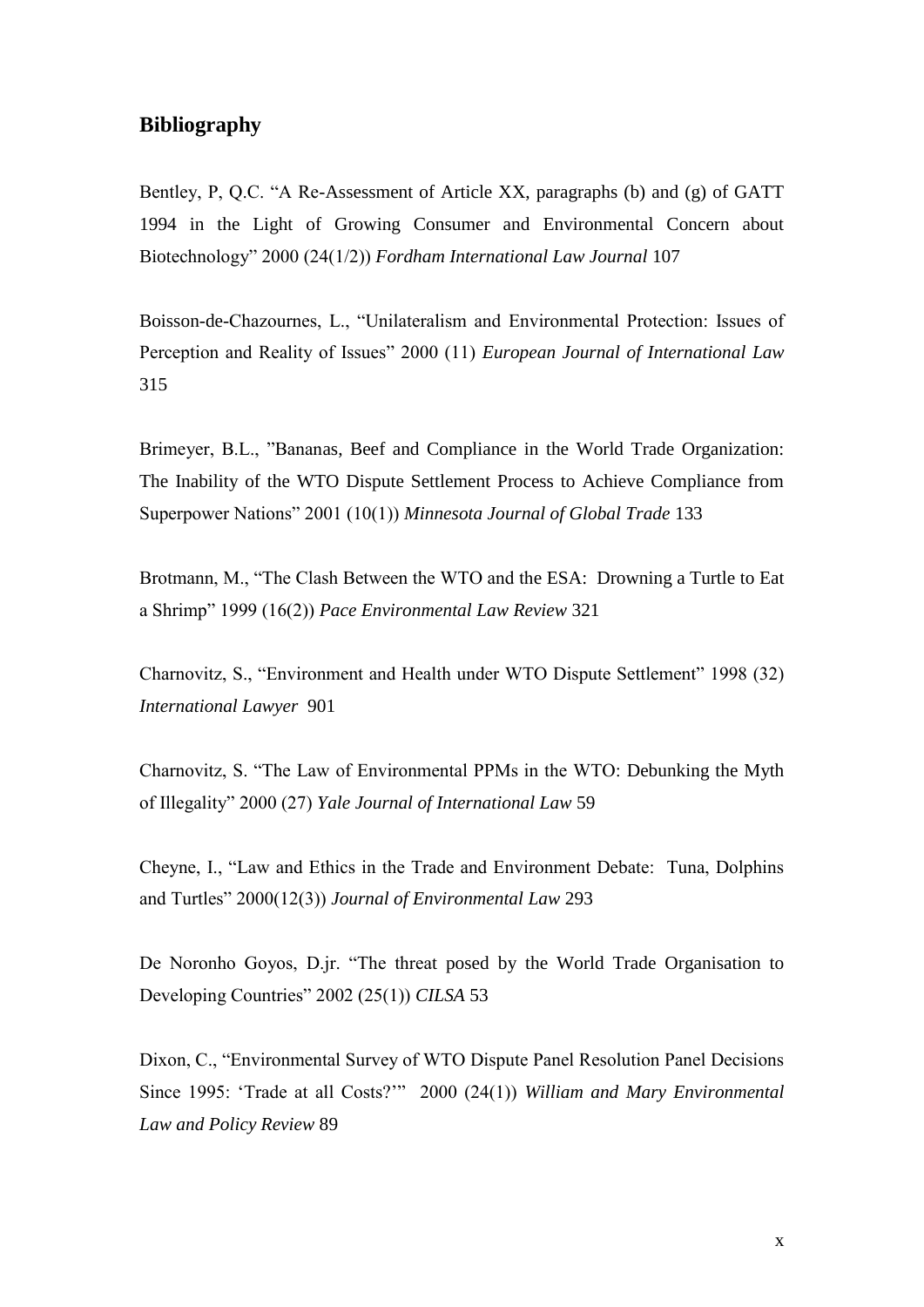Douma, W.T. and Jacobs, M., "The Beef Hormones Dispute and the WTO Rules" 1999 (E18.3(8)) *European Environmental Law Review* 137

French, D., "The Changing Nature of 'Environmental Protection': Recent Developments Regarding Trade and the Environment in the European Union and the World Trade Organisation" 2000 (47) *Netherlands International Law Review* 1

Gaines, S., "The WTO's Reading of the GATT Article XX Chapeau: A Disguised Restriction on Environmental Measures" 2001 (22(4)) *University of Pennsylvania Journal of International Economic Law* 739

Greenwald, J., "WTO Dispute Settlement: An exercise in Trade Law Legislation?" 2003 (6(1)) *Journal of International Economic Law* 125

Gonzalez, C. and Marceau, G. "The Relationship between the Dispute Settlement Mechanisms of MEAs and those of the WTO" 2002 (11(3)) *Review of European Community and International Environmental Law* 275

Hoekman & Kostecki, *The Political Economy of the World Trading System: The WTO and Beyond* 2001 (2) Oxford University Press

Howse, R., "Membership and its Privileges: the WTO, Civil Society, and the *Amicus* Brief Controversy" 2003(9(4)) *European Law Journal* 496

Jackson, J.H., "Comments on the Shrimp/Turtle and the Product/Process Distinction" 2000(11(2)) *European Journal of International Law* 303

Lawson, T., "WTO Dispute Resolution: The Promotion of Diplomacy within an Adjudicative Model" 1997 (6) *Dalhousie Journal of Legal Studies* 321

Maki, T., "Bridging the Gap between Northern NGOs and Southern Sovereigns in the Trade-Environment Debate: The Pursuit of Democratic Dispute Settlements in the WTO under the Rio Principles" 2003 (30(1)) *Ecology Law Quarterly* 113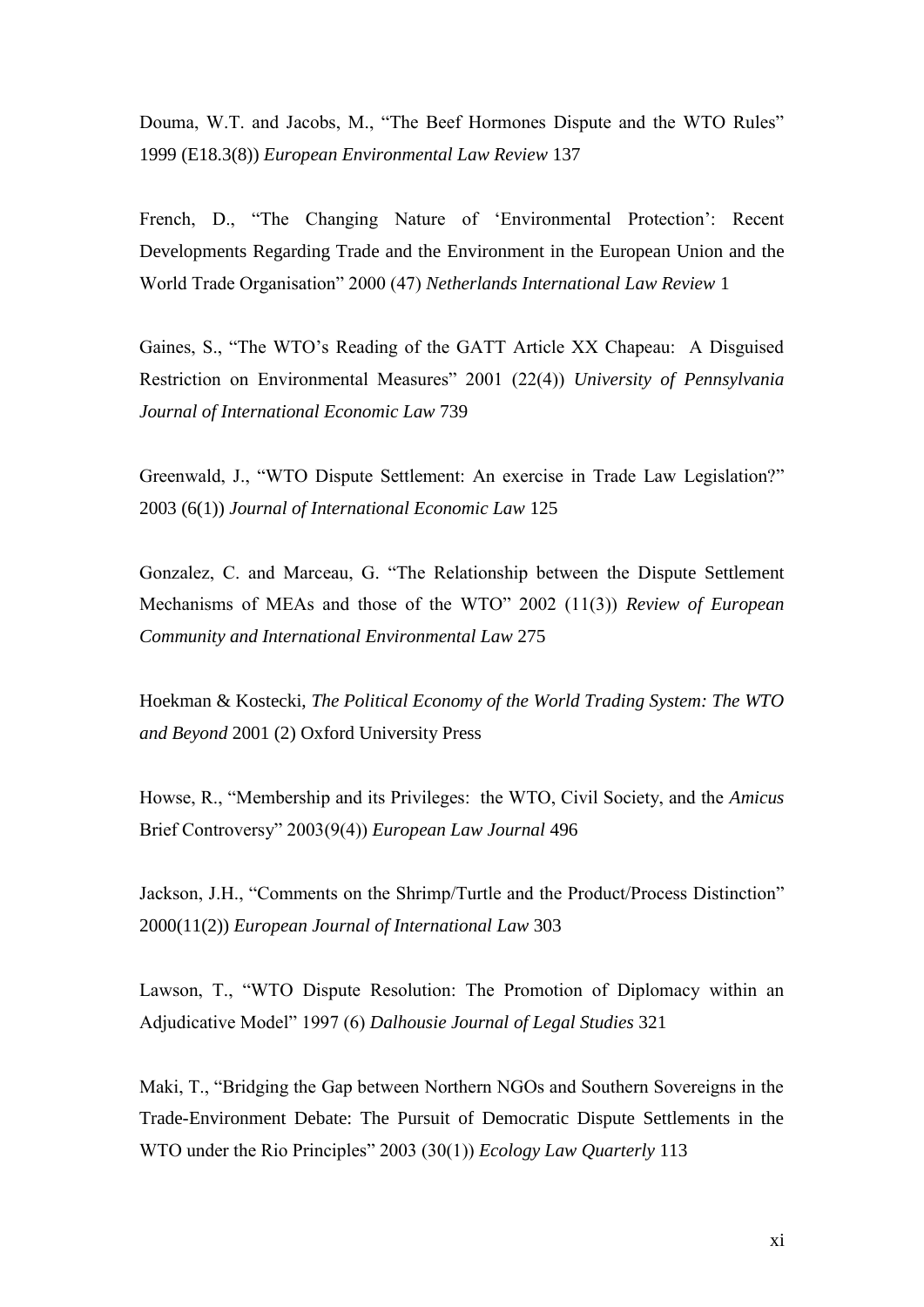Matsushika, M., Schoenbaum, T.J. and Mavroidis, P.C, "Environmental Protection and Trade" in *The World Trade Organization: Law, Practice and Policy* 2003 Oxford University Press 439

Miller, C., "The WTO: Biting the hand that fed it" 2003 (44(5)) *William and Mary Law Review* 2319

Oesterle, D.A., "The WTO Reaches Out to the Environmentalists: Is It Too Little, Too Late?" 1999/2000 *Colorado Journal of International Environmental Law and Policy*1

Palmer, A., "World Trade Organization, European Communities – Measures Affecting Asbestos and Asbestos-Containing Products, Report of the Appellate Body" 2001 (10(3)) *Review of European Community and International Environmental Law* 340

Palmer, A. & Werksman, J., "World Trade Organization, European Communities – Measures Affecting Asbestos and Asbestos-Containing Products, Panel Report" 2001 (10(1)) *Review of European Community and International Environmental Law* 125

Palmeter, D. and Mavroidis, P., *Dispute Settlement in the WTO: Practice and Procedure* 1999 Kluwer

Pauwelyn, J., *Conflict of Norms in Public International Law: How WTO Law Relates to other Rules of International Law* 2003 Cambridge University Press

Schoenbaum, T.J., "International Trade and Environmental Protection" in Birnie, P., & Boyle, A., *International Law & the* Environment 2002 (2 ed) 697

Stiles, K.W., "The New WTO Regime: The Victory of Pragmatism" 1996 (4) *Journal of International Law and Practice* 3

Wallach, L. "Transparency in WTO Dispute Resolution" 2000 (31) *Law and Policy in International Business* 773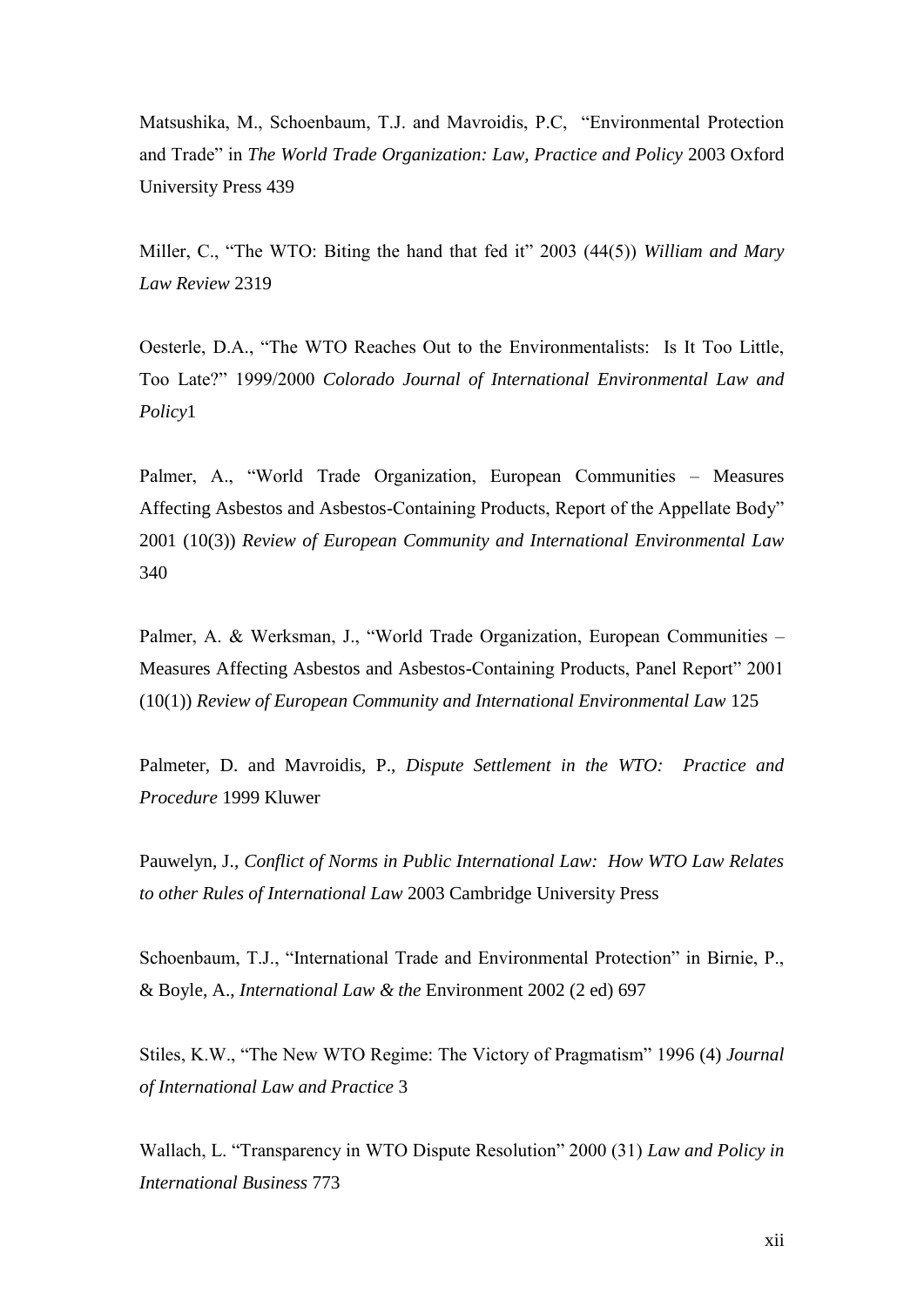Wofford, C., "A Greener Future at the WTO: The Refinement of WTO Jurisprudence on Environmental Exceptions to GATT", 2000 (24(2)) *Harvard Environmental Law Review* 563

### **World Trade Organisation Documents**

Marrakesh Agreement Establishing the World Trade Organization

World Trade Organization *10 common misunderstandings about the WTO* 2003 WTO Publications Geneva

World Trade Organization, Ministerial Conference, Fourth Session, Doha, 9-14 November 2001 *Ministerial Declaration* 2001 WT/MIN (01)/DEC/1

World Trade Organization, *Trading into the Future: The World Trade Organization* 2001 WTO Publications Geneva

World Trade Organization, *Understanding on Rules and Procedures Governing the Settlement of Disputes* [http://www.wto.org/english/docs\\_e/legal\\_e/ursum\\_e.htm#Understanding](http://www.wto.org/english/docs_e/legal_e/ursum_e.htm#Understanding) accessed on 23 October 2003

World Trade Organization *Environment: Regular work: Mandate of the Committee on Trade and Environment* [http://www.wto.org/english/tratop\\_e/envir\\_e/issu1\\_e.htm](http://www.wto.org/english/tratop_e/envir_e/issu1_e.htm) (Last accessed 8 September 2004)

World Trade Organization *Environment: regular session: Parameters guiding the work of the CTE* http://www.wto.org/english/tratop e/envir e/guiding e.htm (Last accessed 8 September 2004)

World Trade Organization E*nvironment: Cooperation with other international organizations* [http://www.wto.org/english/tratop\\_e/envir\\_e/coop\\_inter\\_org\\_e.htm](http://www.wto.org/english/tratop_e/envir_e/coop_inter_org_e.htm) (Last visited 9 Sept 2004)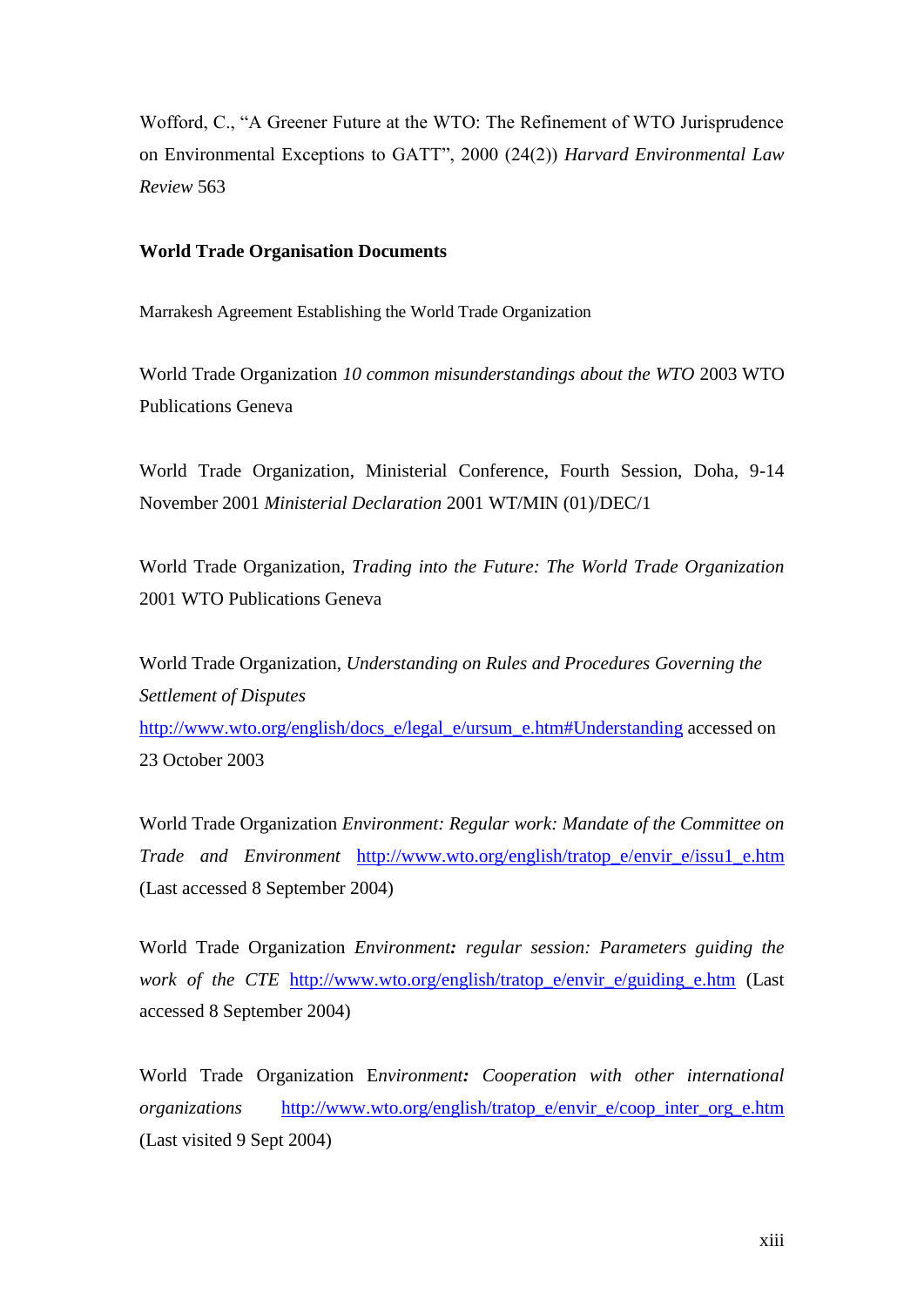## **1. INTRODUCTION**

We are living in an increasingly globalised community, in which the transboundary nature of both environmental and trade concerns are increasingly acknowledged.

One of the international organisations that have been at the forefront of globalisation through its liberalisation of international trade is the World Trade Organisation ("*the WTO*"). Over the last few years, environmental and other lobbyists have increasingly targeted this organisation. For example, more than six hundred people were arrested in connection with "anti-globalisation" demonstrations that occurred when the WTO met in Seattle, Washington from 30 November 1999 to 3 December 1999.<sup>1</sup> Two years after the controversy in Seattle, environmental issues remained matters of contention at the Doha Ministerial Conference.<sup>2</sup>

During the latter half of the twentieth century, concerns about the environment and attempts at redressing these concerns have shown a steady growth. The International Court of Justice has stressed that 'the environment is not an abstraction but represents the living space, the quality of life and the very health of human beings, including generations unborn'.<sup>3</sup>

The Conference on Environment and Development held in Rio de Janeiro in June 1992 gave significant momentum to the shaping and development of the international environmental legal order. Instruments such as the Rio Declaration on Environment and Development,<sup>4</sup> the Program of Action Agenda  $21^5$  and the Conventions on Climate Change<sup>6</sup> and on Biological Diversity<sup>7</sup> have entrenched notions and principles such as "sustainable development" and the "precautionary principle". However, it should be stressed that, '[u]nlike the development of domestic environmental policy,

<sup>&</sup>lt;sup>1</sup> Dixon, C., "Environmental Survey of WTO Dispute Panel Resolution Panel Decisions Since 1995: 'Trade at all Costs?'" 2000 (24) *William and Mary Environmental Law and Policy Review* 89 n 1.

<sup>&</sup>lt;sup>2</sup> Maki, T., "Bridging the Gap between Northern NGOs and Southern Sovereigns in the Trade-Environment Debate: The Pursuit of Democratic Dispute Settlements in the WTO under the Rio Principles" 2003 (30(1)) *Ecology Law Quarterly* 113 at 115.

<sup>&</sup>lt;sup>3</sup> Boisson-de-Chazournes, L., "Unilateralism and Environmental Protection: Issues of Perception and Reality of Issues" 2000 (11) *European Journal of International Law* 315 at 319 n 17.

 $^{4}$  UN Doc. A/Conf.151/26/REV.1 (Vol. I) 3.

<sup>5</sup> UN Conference on Environment and Development: Agenda 21, UN Doc. A/CONF.15/4 1992.

<sup>6</sup> Framework Convention on Climate Change 1992.

<sup>7</sup> Convention on Biological Diversity 1992.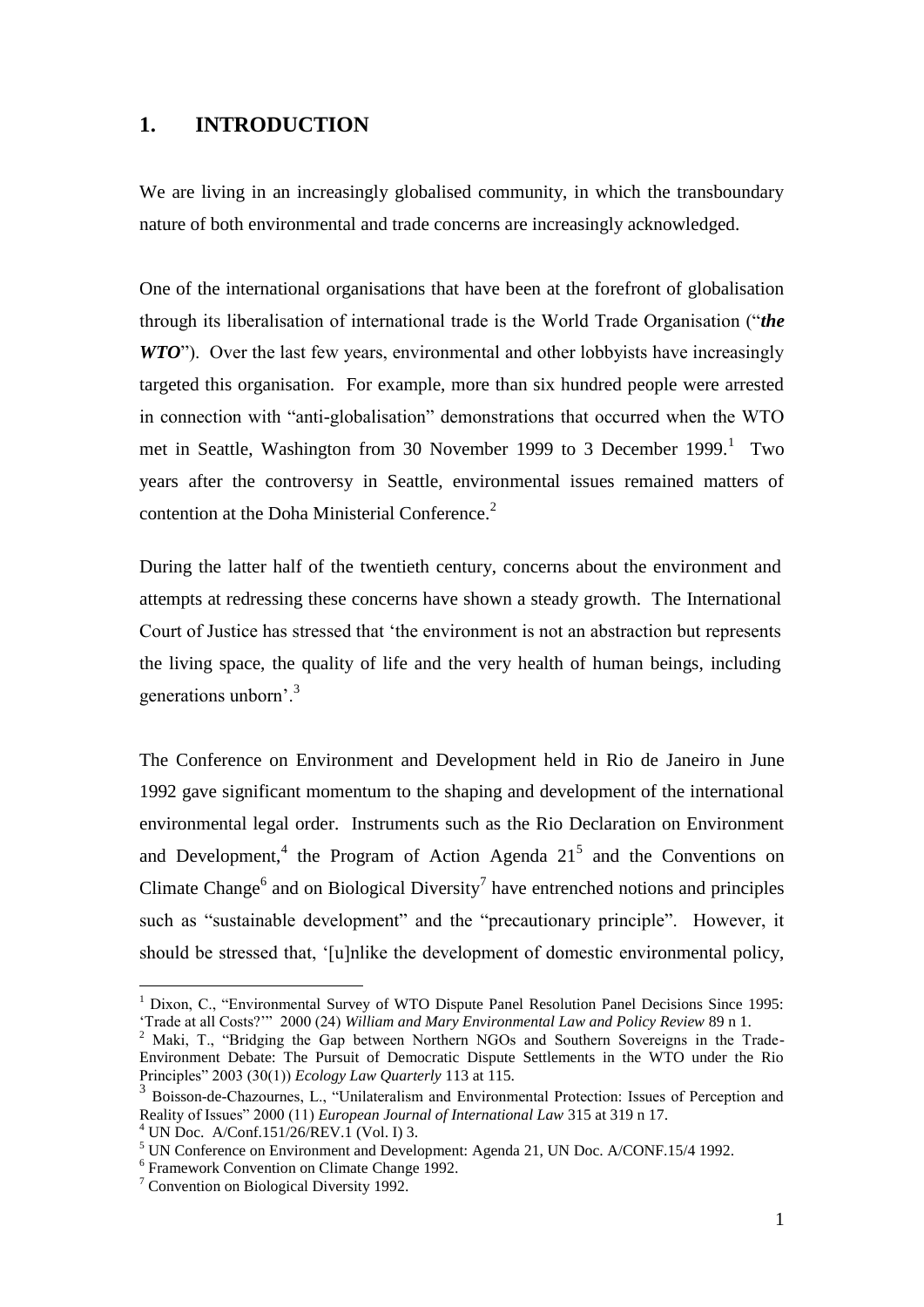the nature and processes involved in the formation of international environmental law give rise to an inherent vagueness of what is to be protected, where it is to be protected, and by whom it is to be protected.'<sup>8</sup>

The development and increased importance of environmental awareness, coupled with an earlier bias towards free trade *sans* modern notions of environmental responsibility, have impacted on the interpretation of international law. Some authors maintain that the system is still structured in favour of free trade at the cost of sufficient and effective environmental protection.<sup>9</sup> Others point out that

"[W]ith the lack of clear guidance on how to handle environment-trade questions, policy responsibility on the issue has been *de facto* delegated to…[international] tribunals. Of course, having to take decisions on controversial subjects is an intrinsic function of any judicial body, but one does get the sense that in their attempts to arrive at an acceptable balance between free trade and environmental protection, such tribunals are having to develop law where policy-makers have previously feared to tread."<sup>10</sup>

The following analysis seeks to address two central questions: Firstly, is there a conflict between liberalised international trade and the protection of the environment, and if so, to what extent? This issue will be explored through a scrutiny of relevant environmental cases adjudicated by the World Trade Organisation and its predecessor, the General Agreement on Tariffs and Trade ("*GATT*"). Secondly, if it is taken that some conflict does exist, and when juxtaposed against the objective of free international trade, how far is the WTO willing and, in fact, able to accommodate environmental concerns?

In order to address these two issues, this paper is divided into five basic sections. The first section briefly explains the dispute resolution procedure/s and mechanism/s provided for under the auspices of GATT and the WTO. The second section provides a brief discussion of the treaty provisions of the WTO as they relate to the environment-trade issue. Against this background the third section provides a critical

<sup>8</sup> Brotmann, M., "The Clash Between the WTO and the ESA: Drowning a Turtle to Eat a Shrimp" 1999 (16) *Pace Environmental Law Review* 321 at 325.

<sup>9</sup> Dixon *op. cit* 90.

<sup>&</sup>lt;sup>10</sup> French, D., "The Changing Nature of 'Environmental Protection': Recent Developments Regarding Trade and the Environment in the European Union and the World Trade Organisation" 2000 (47) *Netherlands International Law Review* 1 at 11.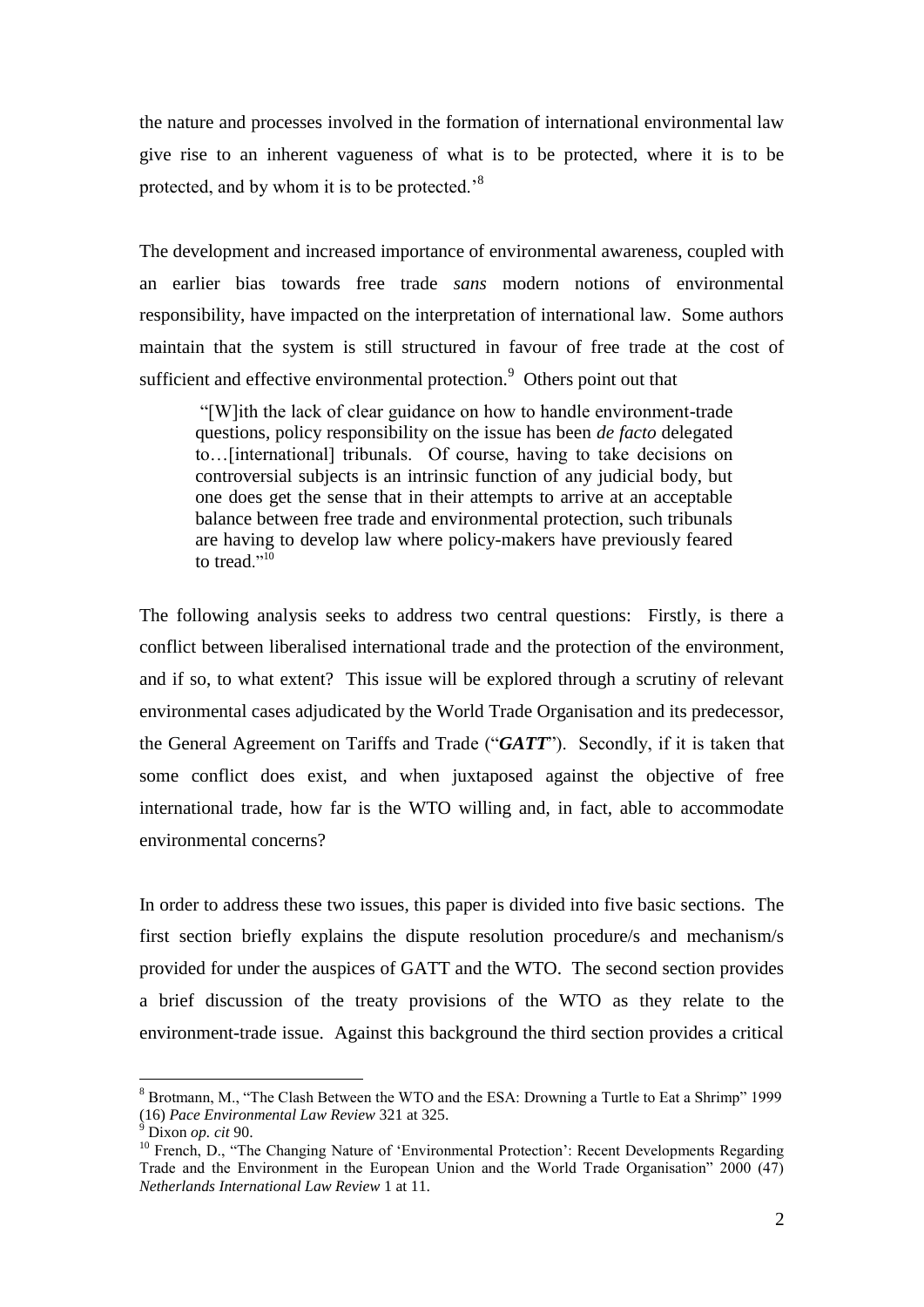discussion of the emerging case law on the trade-versus-environment polemic. The fourth section binds together the preceding sections by evaluating the role played by the WTO in its role as adjudicator in environment-versus-trade disputes. In the fifth section a few suggestions are made as to how the WTO may better address the environment/trade relationship.

Finally, a tentative conclusion is offered that a movement can be discerned from an initially predominantly legalistic approach to trade-related international environmental disputes, which tended to favour unrestricted trade, towards a more creative use of 'environmental protection' as a justification for trade restrictions. In spite of this seemingly greater willingness by the dispute resolution bodies of the WTO to interpret relevant GATT provisions in a more pro-environment manner, it is submitted that theirs should not be the task of finding a solution to the trade-versus-environment debate. This is an issue that should be addressed at the political level.

## **2. DISPUTE SETTLEMENT UNDER THE GENERAL AGREEMENT ON TARIFFS AND TRADE AND THE WORLD TRADE ORGANISATION**

## **2.1 Introduction**

The WTO identifies itself as being "the only international body dealing with the rules of trade between nations."<sup>11</sup> Before its creation in 1994, the General Agreement on Tariffs and Trade ("*GATT*") was applied. This agreement had as its primary aim the reduction of trade barriers and the promotion of liberalised international trade<sup>12</sup> - an aim that GATT fulfilled successfully over the 47 years between its inception in 1948 and its succession by the WTO in  $1995.^{13}$ 

The final round of multilateral trade negotiations conducted under the auspices of the GATT as an organisation was the Uruguay Round, which was launched in September 1986, and concluded in April 1994 at Marrakesh, Morocco. The Uruguay Round led

<sup>11</sup> World Trade Organization, *Trading into the Future: The World Trade Organization* 2001 at 4.

<sup>12</sup> Brotmann *op. cit* 330.

<sup>13</sup> World Trade Organization *op. cit* 10.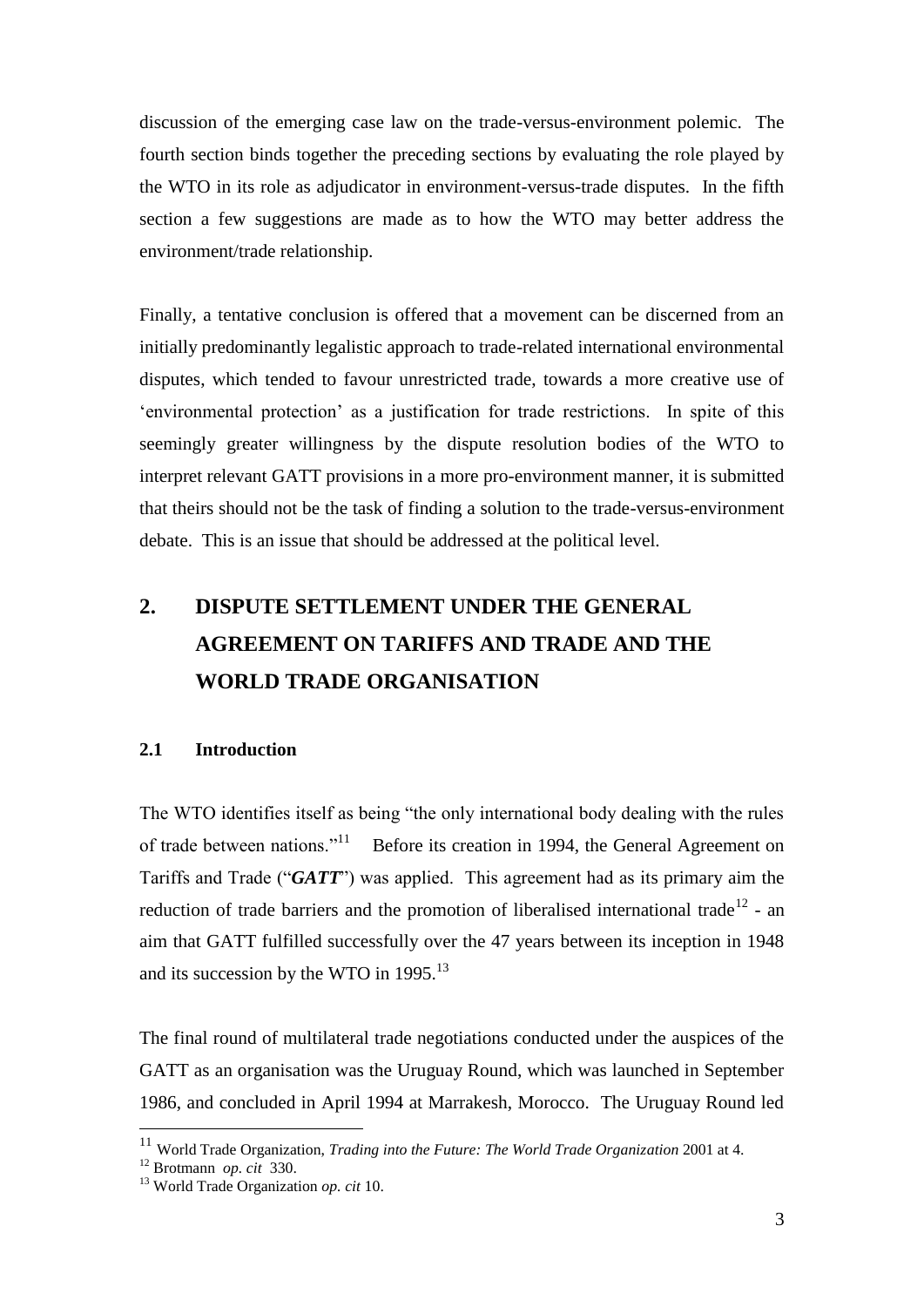to a number of agreements. In addition to the creation of the WTO<sup>14</sup> (and the retention of the GATT as an international agreement)<sup>15</sup> the Uruguay Round led to the Agreement on Sanitary and Phytosanitary Measures ("*the SPS agreement*"); the Agreement on Technical Barriers to Trade ("*the TBT agreement*"); the Agreement on Subsidies and Countervailing Measures<sup>16</sup> as well as the Dispute Settlement Procedures.<sup>17</sup>

The WTO states that it has three main purposes.<sup>18</sup> The first is to help trade flow as freely as possible, not only by removing obstacles to trade, but also by ensuring certainty concerning trade rules around the world. The second purpose of the WTO is to serve as a forum for trade negotiations. Its third purpose is dispute settlement. The importance of the latter lies in the fact that, given the conflicting interests that are often at the centre of trade disputes, having a neutral procedure, based on agreed-upon legal foundations, makes peaceful resolution possible.

## **2.2 Dispute Settlement before 1994**

It could be argued that under GATT 1947, dispute resolution fell far short of the goals of compliance and certainty discussed above.The dispute resolution Panels had no real "teeth" as they could only suggest that the contracting parties make recommendations to the party "losing" a dispute.<sup>19</sup> GATT did not authorise retaliation by an injured country, unless all GATT contracting parties (including the country that lost the case) unanimously consented thereto.

<sup>14</sup> Marrakesh Agreement Establishing the World Trade Organization (hereafter "*Marrakesh Agreement*"), Article I.

<sup>15</sup> *Ibid,* Article II:2.

<sup>16</sup> *Ibid.* Annexure 1.

<sup>17</sup> *Ibid,* Annexure 2.

<sup>18</sup> *Ibid,* Article III.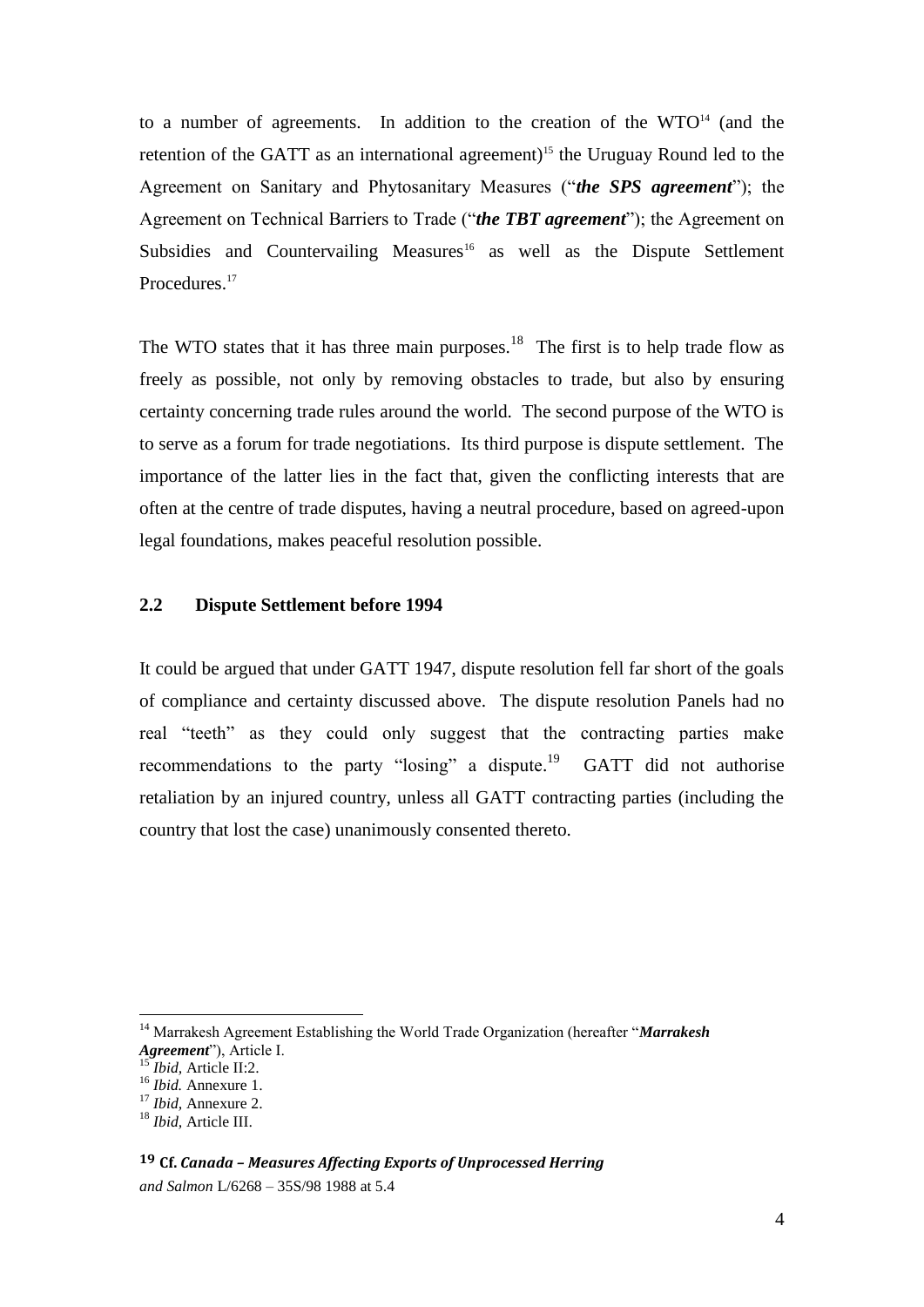GATT contracting parties inevitably became aware of its enforcement shortcomings, and compliance with its rulings deteriorated. During the last few years of its existence, party compliance fell to less than sixty percent. $^{20}$ 

Another limitation of the dispute settlement procedure followed under GATT is the fact that Panels were strictly limited to an individual mandate per "case" – a Panel could not, for example, consider other relevant submissions such as references to relevant international agreements, etc.<sup>21</sup> Although some progress has been made in this respect under the  $WTO<sub>1</sub><sup>22</sup>$  questions of procedure relating to the admissibility of third party submissions continue to be controversial.

### **2.3 Dispute Settlement Understanding of the WTO**

In establishing the WTO the contracting members hoped to create an efficient and effective mechanism within the organisation that could handle dispute resolution. It is argued that, by having a central mechanism by which to resolve disputes, nations are afforded the opportunity to obtain a fair hearing without being subject to threats of reprisals.<sup>23</sup> The Dispute Settlement Understanding ("*DSU*")<sup>24</sup> came into existence as a result of the Uruguay Round of Trade Negotiations on 1 January 1995, and, based on over five decades of GATT dispute settlements, sought to introduce a more legalistic adjudicatory process with reference to trade-related disputes.<sup>25</sup>

The dispute settlement procedure is designed to promote consultation and mediation and resolve all disputes within a short period of time. From beginning to end, the

<sup>20</sup> Stiles, K.W., "The New WTO Regime: The Victory of Pragmatism" 1996 (4) *Journal of International Law and Practice* 9.

**<sup>21</sup>** *Canada – Measures Affecting Exports of Unprocessed Herring and Salmon* **L/6268 – 35S/98 1988 paragraph 5.3 where the Panel stated that "…its mandate was limited to the examination of Canada's measures in the light of the relevant provisions of the** *General Agreement,***" (and that the Convention on the Law of the Sea could thus not be considered) (own emphasis).**

<sup>22</sup> See the discussion of the *Asbestos* case in paragraph 4.2.4 below.

<sup>23</sup> Brotman *op. cit* 331.

<sup>24</sup>Marrakesh Agreement *op.cit* Annex 2 *Understanding on Rules and Procedures Governing the Settlement of Disputes*.

 $25$  Lawson, T., "WTO Dispute Resolution: The Promotion of Diplomacy within an Adjudicative Model" 1997 (6) *Dalhousie Journal of Legal Studies* 321. See also Miller, C., "The WTO: Biting the hand that fed it" 2003 (44(5)) *William and Mary Law Review* 2324.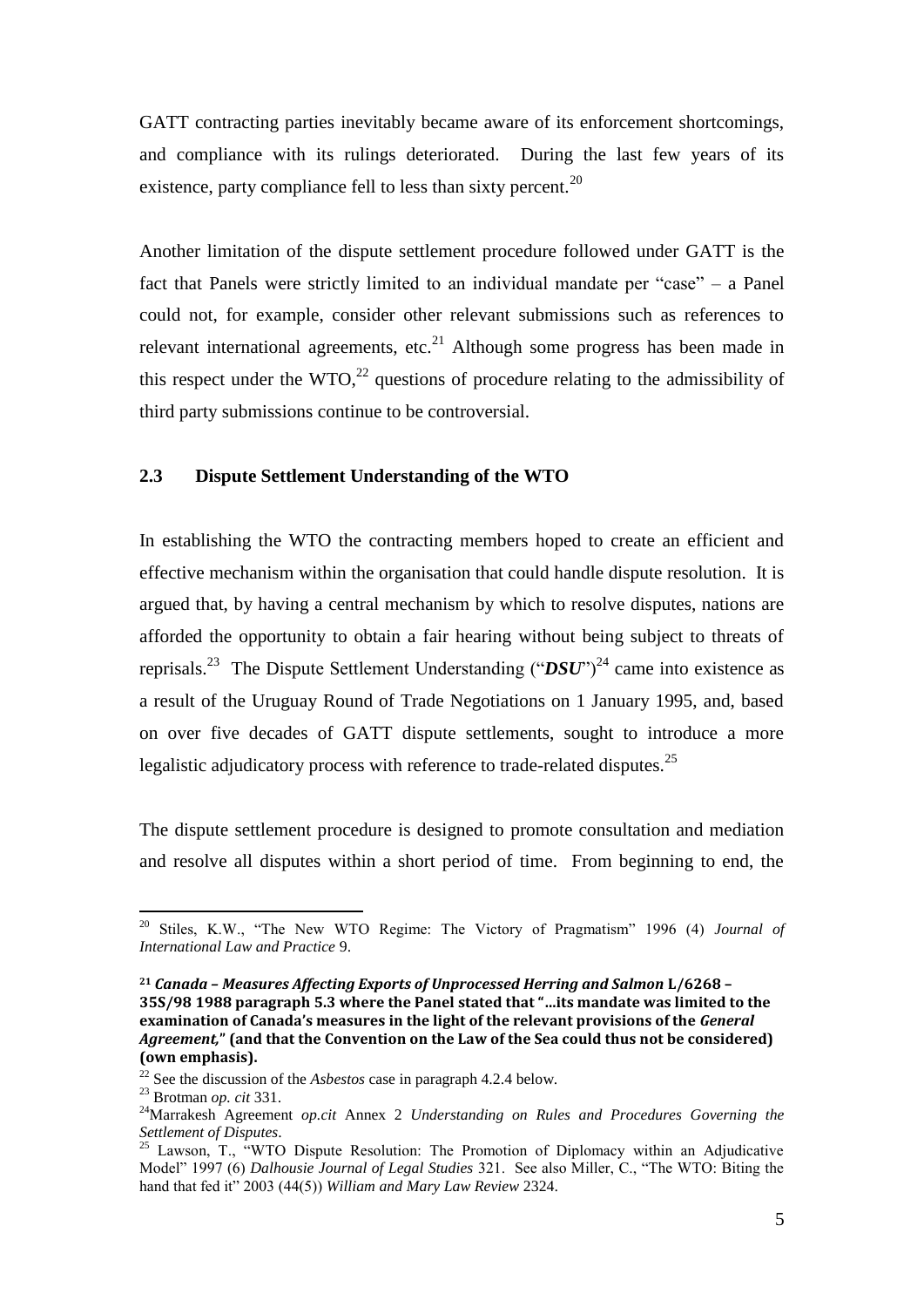dispute settlement process is scheduled to take no more than one year.<sup>26</sup> Appeals can add another three months to the process.

The DSU made several significant changes to GATT dispute rules and procedures, the most important of which is that disputing parties are placed under an obligation to adopt a WTO Panel report, unless a party notifies the Dispute Settlement Body of the WTO ("*the DSB*") that it plans to appeal, or unless the DSB decides by consensus not to adopt the report.<sup>27</sup> This is a drastic departure from the earlier GATT practice of giving any losing country the ability to veto an unfavourable Panel decision.<sup>28</sup> Finally, injured members are given stronger means with which to retaliate against non-compliance, e.g. by means of compensation and the suspension of concessions.<sup>29</sup>

From the above it seems that non-compliance by a member of its GATT commitments are potentially strongly actionable, in that the DSU, and the dispute settlement mechanism created therein, provide potentially very powerful tools of enforcement to injured members. Against this background we now turn to the central underlying problem encountered in the trade-versus-environment issue, namely the way in which environmental policies and or –measures that infringe on GATT commitments are: (1) addressed in the GATT itself, and: (2) adjudicated upon by the WTO dispute resolution body.

#### **2.4 An institutional bias toward trade?**

The accusation of an institutional bias in favour of free trade is often levelled against the dispute resolution mechanism of the WTO. On the one hand such an accusation might seem unreasonable, as the WTO is, after all, a *trade* organisation with a stated aim of liberalising international trade, and not an environmental protection agency.<sup>30</sup>

<sup>&</sup>lt;sup>26</sup> DSU Appendix 3: Working procedures.

<sup>27</sup> *Ibid* Article 16(4).

<sup>&</sup>lt;sup>28</sup> Miller *op. cit* 2327. See also Wofford, C., "A Greener Future at the WTO: The Refinement of WTO Jurisprudence on Environmental Exceptions to GATT", 2000 (24(2)) *Harvard Environmental Law Review* 563 at 572.

<sup>29</sup> DSU Article 22.

 $30$ It must be noted, however, that an institutional trade-bias is alleged not only regarding environmental disputes but also concerning other disputes. See Greenwald, J., "WTO Dispute Settlement: An exercise in Trade Law Legislation?" 2003 (6(1)) *Journal of International Economic Law* 125. An in-depth discussion of this allegation is, however, beyond the scope of this paper.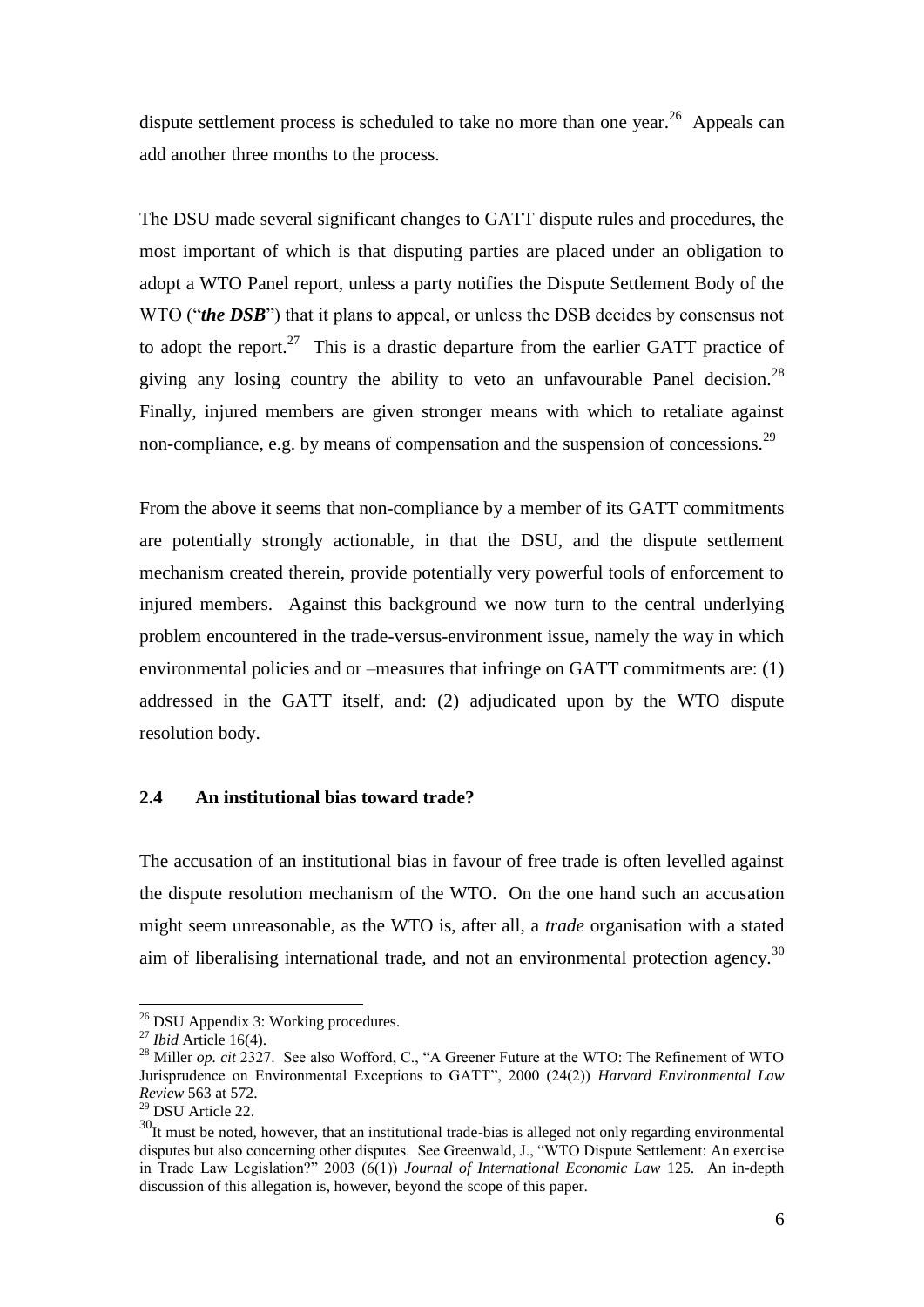However, the WTO itself has been at considerable pains recently to demonstrate a willingness to accommodate environmental concerns. For example, the Doha Ministerial Declaration clearly states:

"We strongly reaffirm our commitment to the objective of sustainable development, as stated in the Preamble to the Marrakesh Agreement. We are convinced that the aims of upholding and safeguarding an open and non-discriminatory multilateral trading system, and acting for the protection of the environment and the promotion of sustainable development can and must be mutually supportive."<sup>31</sup>

## **3. GATT / WTO PROVISIONS AND MEASURES RELEVANT TO THE ENVIRONMENT**

## **3.1 Non-Discrimination: The most-favoured nation principle and the national treatment principle**

Despite the changes to the organisational structure after the Uruguay Round, the fundamental principles of GATT remain unaltered. In essence, the GATT – and ultimately world trade law  $-$  is based on the notion of non-discrimination, which is expressed in two principles, viz., "most-favoured nation" ("*MFN*") and "national treatment". These two non-discrimination principles are essential for the full realisation of the aim of lowered tariffs, which are binding obligations under GATT Article II.

The most-favoured nation principle is found in Article I of the GATT, which provides that in respect of any …

"customs duties and charges of any kind…[or] any advantage, favour, privilege or immunity granted by any contracting party to any product originating in or destined for any other country shall be accorded immediately and unconditionally to the like product originating in or destined for the territories of all other contracting parties."

Thus, if a member gives an advantage to one state, it should also be granted to all the other WTO members.<sup>32</sup>

<sup>31</sup> World Trade Organization, Ministerial Conference, Fourth Session, Doha, 9-14 November 2001 *Ministerial Declaration* 2001 WT/MIN (01)/DEC/1 ("herein *Doha Ministerial Declaration*"), item 6. <sup>32</sup> World Trade Organisation *Trading into the Future* 2001 Geneva 5.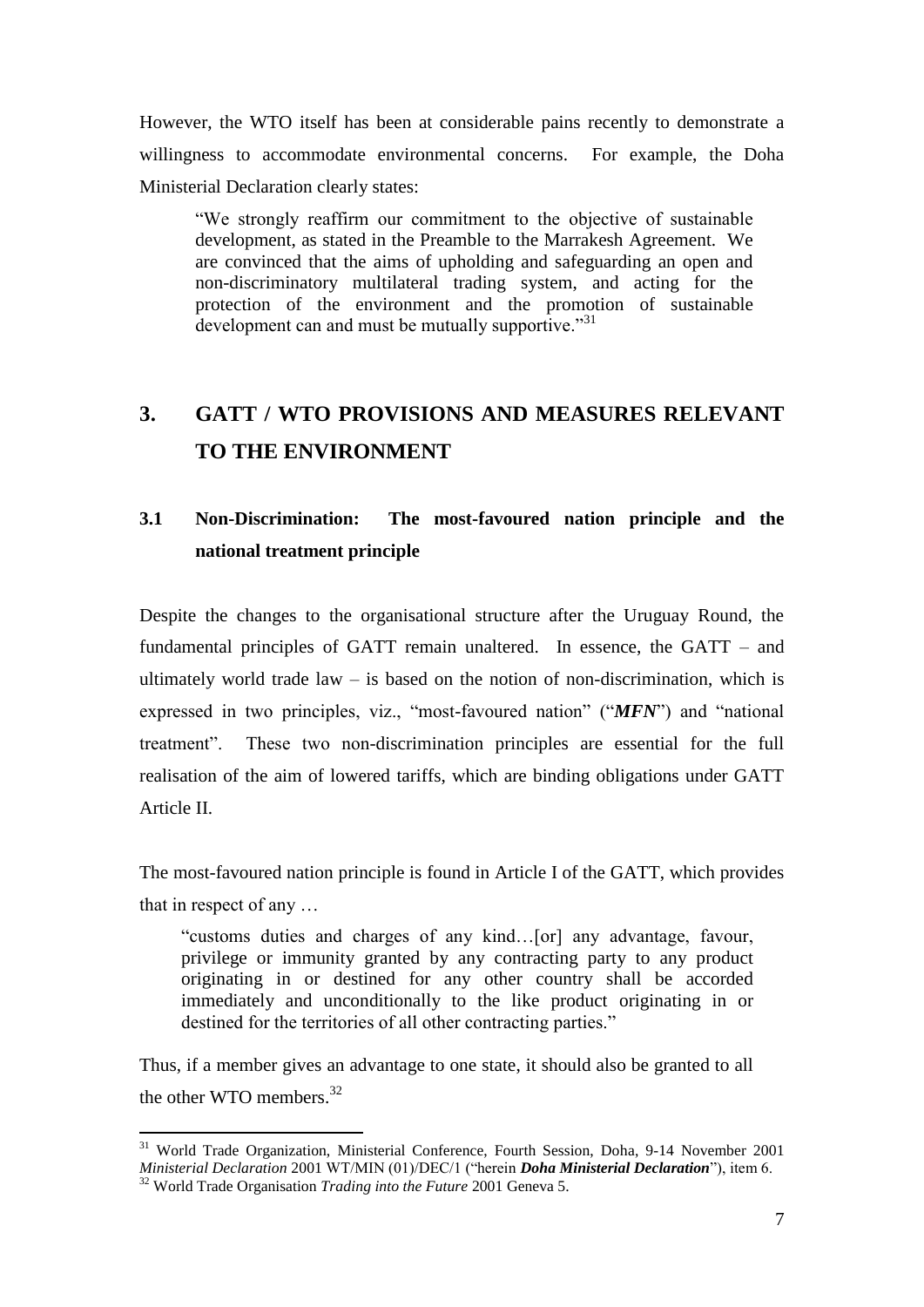The "*national treatment*" provision found in Article III (4) of the GATT stipulates that once goods have entered a market, they must be treated no less favourably than equivalent domestically produced goods. In other words, this article demand that imported products be treated the same as "like (domestic) products".<sup>33</sup>

The relevant question, at this stage, is to determine what would happen if a country violates its WTO obligation of non-discrimination in order to fulfil an environmental commitment, be it domestic such as the national US legislation aimed at preserving endangered species<sup>34</sup> or in terms of another international treaty, such as the Convention on International Trade in Endangered Species ("*CITES*"). A related question is whether or not a country may impose its own environmental standard/s *extra-territorially*. <sup>35</sup> The answer lies in the correct interpretation of GATT Article XX.

## **3.2 GATT Article XX – The "Green Exception"**

 $\overline{a}$ 

The MFN and national treatment clauses are subject to the "general exceptions" contained within Article XX of the GATT, the important provisions of which for purposes of this paper are the introductory clause (commonly referred to as the "*chapeau*") together with paragraphs (b) and (g). They read as follows:

"Subject to the requirement that such measures are not applied in a manner which would constitute a means of arbitrary or unjustifiable discrimination between countries where the same conditions prevail, or a disguised restriction on international trade, nothing in this Agreement shall be construed to prevent the adoption of enforcement by any contracting party of measures:…

- (b) necessary to protect human, animal or plant life or health…
- (g) relating to the conservation of exhaustible natural resources if such measures are made effective in conjunction with restriction on domestic production or consumption."

<sup>&</sup>lt;sup>33</sup> Article III:4 reads as follows: "The products of the territory of any contracting party imported into the territory of any other contracting party shall be accorded treatment no less favourable than that accorded to like products of national origin in respect of all laws, regulations and requirements affecting their internal sale, offering for sale, purchase, transportation, distribution or use."

<sup>34</sup> See the discussions of the *Tuna Dolphin* and *Shrimp-Turtle* cases below in paragraph 4.

<sup>&</sup>lt;sup>35</sup> The Tuna-Dolphin and Shrimp-Turtle cases illustrate this concept very well as both dealt with environmental Acts by the United States in which the standards of other countries were prescribed by an internal US Statute. See the discussions below in paragraph 4.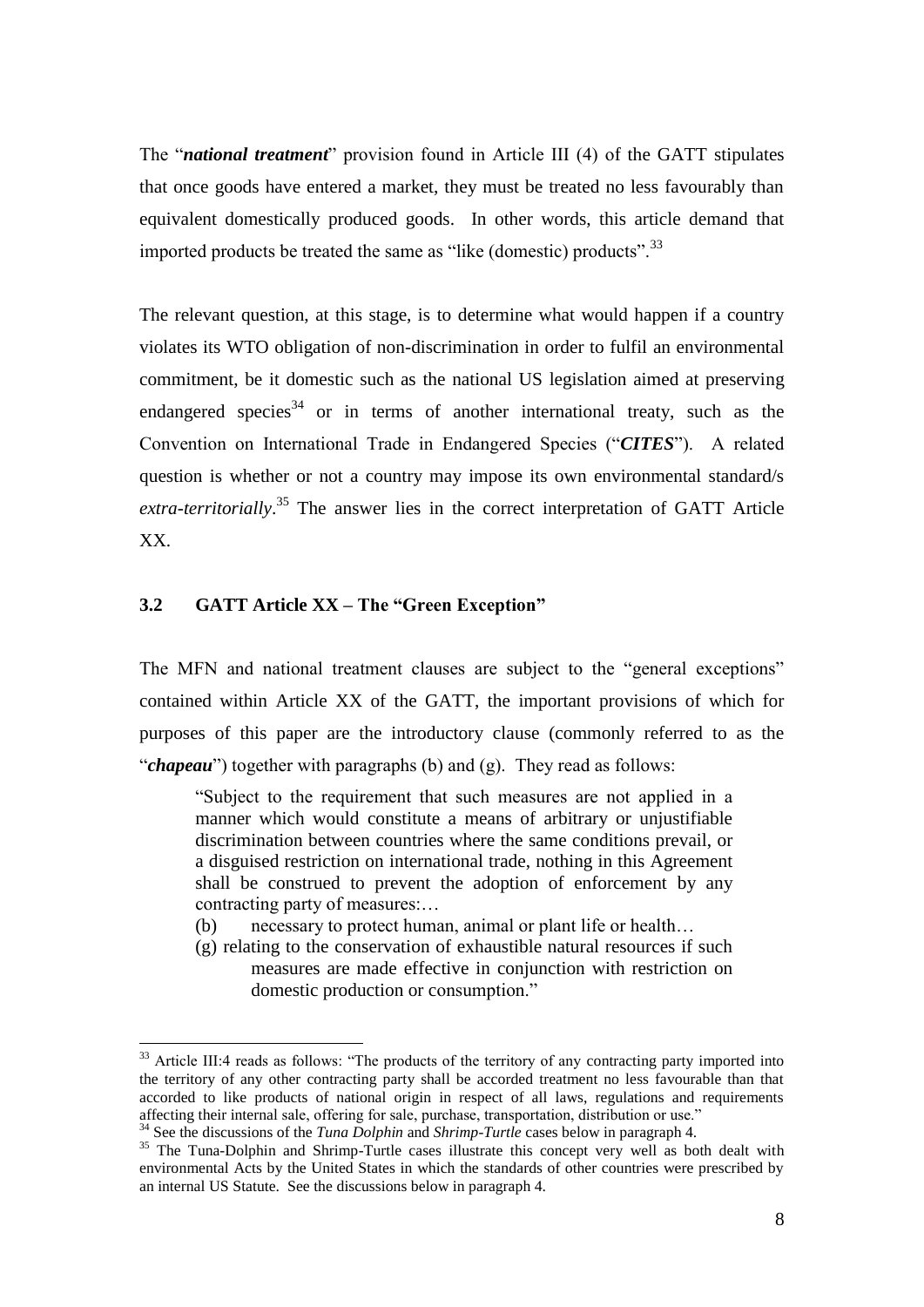It is hoped that from the discussion of cases dealing with Article XX below two things will become clear. Firstly, in very few of the GATT 1947 cases purporting to fall under the exceptions provided in Article XX did the action complained about actually seem to have environmental protection as *primary* aim. In fact, in most instances protection of domestic producers,  $36$  or retaliation,  $37$  were clearly the main objectives of the action/s complained of. $38$  Secondly, a definite willingness to accommodate environmental concerns while simultaneously enforcing WTO obligations can be discerned in the way the Appellate Body approached GATT 1994 disputes. This is especially clear when the results of two highly publicised "environmental" cases are compared, namely the "Tuna Dolphin" disputes<sup>39</sup> under GATT 1947, and the "Shrimp-Turtle" disputes $40$  under GATT 1994. $41$ 

While Articles XX (b) and (g) identify the kind of measures that may be condoned, the chapeau sets out the tests for the *manner* in which the trade measure is applied. In the majority of cases discussed below, the dispute resolution bodies first categorised the trade measure as either falling under one of the subcategories in Article  $XX$ <sup>42</sup> If so, the threefold test contained in the chapeau is then applied.<sup>43</sup>

<sup>36</sup> See, for example, the discussion of *Canada – Measures Affecting Exports of Unprocessed Herring and Salmon* L/6268 – 35S/98 1988 (hereinafter "*Fish Export Ban"*) in paragraph 4.1.2, and of *Thailand – Restrictions on the Importation of and Internal Taxes on Cigarettes* DS10/R – 37S/200 1990 (hereinafter "*Thailand: Cigarettes*") in paragraph 4.1.3 below.

<sup>&</sup>lt;sup>37</sup> See the discussion of *United States – Prohibition of Imports of Tuna and Tuna Products from Canada* L/5198 –29S/91 1982 (hereinafter "*Tuna Import Ban")* in paragraph 4.1.1 below.

<sup>&</sup>lt;sup>38</sup> See also the discussion by Oesterle, D.A., "The WTO Reaches Out to the Environmentalists: Is It Too Little, Too Late?" 1999/2000 *Colorado Journal of International Environmental Law and Policy* 1 at 11-12 which highlights the concerns by developing countries that the US often promulgate environmental statutes and rules primarily to protect failing American industries.

<sup>39</sup> *United States – Restrictions on Imports of Tuna* DS21/R – 39S/155 (Mexican Complaint) Panel Report not adopted, but circulated in 1991 (hereinafter "*Tuna Dolphin I*") and *United States – Restrictions on Imports of Tuna* DS29/R (EU Complaint) Panel Report not adopted but circulated in 1994 (hereinafter "*Tuna Dolphin II*"). See the discussion of these decisions in paragraphs 4.1.4 and 5.1.5 below.

<sup>40</sup> *United States – Import Prohibition of Certain Shrimp and Shrimp Products* WT/DS58/R 1998 Report of the Panel and *United States – Import Prohibition of Certain Shrimp and Shrimp Products*  WT/DS58/AB/R 1998 Appellate Body Report (hereinafter "*Shrimp-Turtle I*"). See also *United States –Import Prohibition of Certain Shrimp and Shrimp Products: Recourse to Article 21.5 of the DSU by Malaysia* WT/DS58/RW 2001 Report of the Panel, and *United States –Import Prohibition of Certain Shrimp and Shrimp Products: Recourse to Article 21.5 of the DSU by Malaysia* WT/DS58/AB/RW 2001 Appellate Body Report (hereinafter "*Shrimp-Turtle II*").

<sup>&</sup>lt;sup>41</sup> See the discussions of the Shrimp-Turtle disputes in paragraphs 4.2.2 and 4.2.3 below.

<sup>&</sup>lt;sup>42</sup> The notable exceptions to this methodology are *Tuna Import Ban, op.cit*, and the Panel Report in *Shrimp-Turtle I* where the measure at issue was first tested against the chapeau, after which the relevant sub-articles were scrutinised. See the discussions in paragraph 4.1.1 and 4.2.2 below.

<sup>43</sup> See paragraph 3.2.3 below.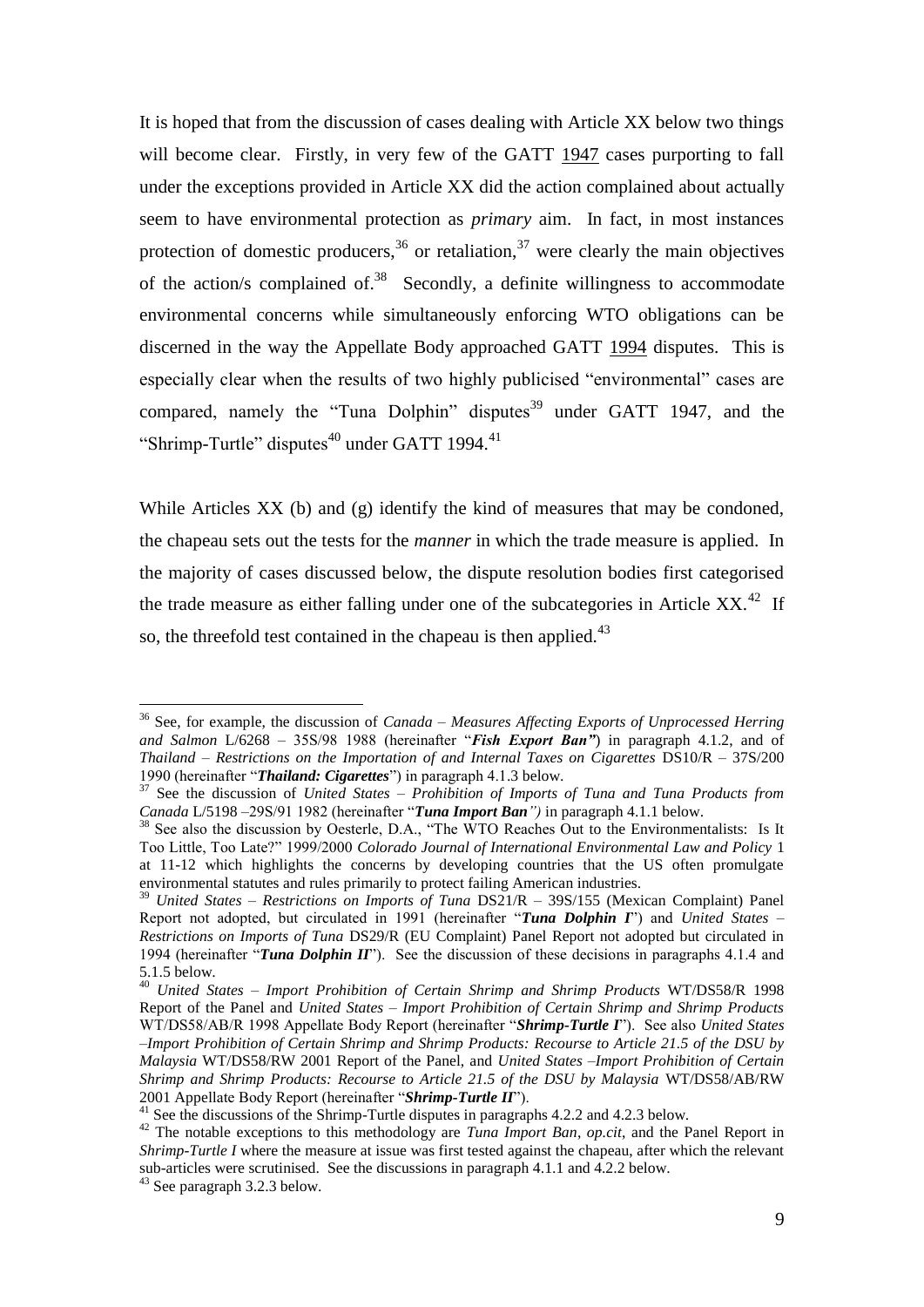In keeping with the above, a brief theoretical exposition of the two relevant subarticles will first be given, followed by the chapeau, providing the context for the subsequent discussions of the relevant disputes in paragraph 4. After the case discussions, Article XX will be revisited in order to highlight how far the notion of environmental protection has gained ground since the earlier environmental cases under the GATT 1947.

## **3.2.1 Article XX (b): "necessary to protect human, animal or plant life or health"**

Article XX (b) has two requirements: (1) the trade-restricting measure must be "necessary"; and (2) it must be aimed at protecting human, animal or plant life or health. In the case discussions below it will be clear that interpretation of the word "necessary" provided the major stumbling block in the application of this sub-article.

Under GATT 1947 the word "necessary" was interpreted very restrictively. In *Thailand - Cigarettes* the Panel found that a measure could only be considered to be "necessary" in terms of Article XX (b) if there were no alternative measure consistent with the GATT, or *less inconsistent* with it, which could reasonably be employed to achieve the policy objective.<sup>44</sup> The same reasoning was followed in both the *Tuna Dolphin I*<sup>45</sup> and *Tuna Dolphin II*<sup>46</sup> decisions.

Under GATT 1994 the scope was widened considerably, primarily through the report of the Appellate Body in *European Communities – Measures Affecting Asbestos and Asbestos-containing Products.*<sup>47</sup> In this case it was held that, if there was an alternative measure consistent with the GATT, but such alternative measure could not deliver the same end as the GATT-*inconsistent* measure, it would not be regarded as a reasonable alternative.<sup>48</sup> In other words, a balancing approach is followed when testing the necessity of restrictions on trade for environmental purposes. This is

<sup>44</sup> *Op. cit* paragraph 75.

<sup>45</sup> *Op.cit* paragraph 5.27.

<sup>46</sup> *Op.cit* paragraph 5.35.

<sup>47</sup> WT/DS135/AB/R 2001 Appellate Body Report (hereinafter "*Asbestos*").

<sup>48</sup> *Ibid* paragraph 172.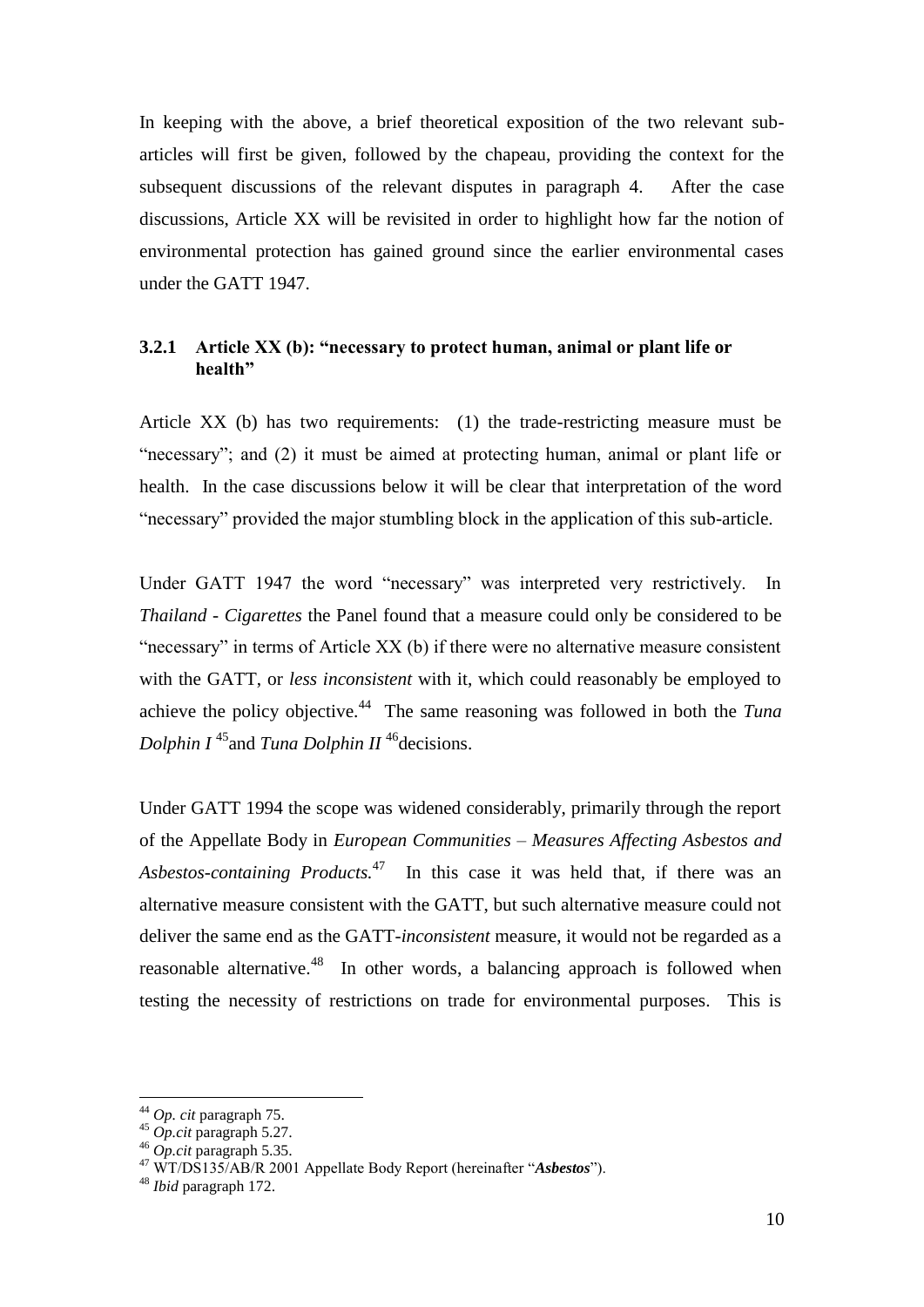similar to the proportionality analysis applied by the European Community and the United States.<sup>49</sup>

## **3.2.2 Article XX (g): "relating to the conservation of exhaustible natural resources if such measures are made effective in conjunction with restriction on domestic production or consumption**

Paragraph (g) contains three concepts that have proven to be open to interpretation. There has been disagreement about, firstly, what exactly constitutes an "exhaustible natural resource". Could a living, renewable thing (such as a species of animal, for example) be regarded as "exhaustible"? Although parties before a tribunal have argued the contrary,  $50$  the dispute settlement body of the WTO has consistently acknowledged that "exhaustible natural resource" does not exclude animals that are able to reproduce themselves.

Secondly, when can a GATT-inconsistent measure be understood to be "relating to" the conservation of such an exhaustible resource?<sup>51</sup> Does this mean that the measure had to be primarily aimed at conservation, or would something less – such as an *incidental* environmental aim - suffice?

Thirdly, when exactly would a trade measure be "made effective in conjunction with restriction on domestic production or consumption"?

### **3.2.3 The chapeau**

As stated above, the majority of tribunals first classified a measure as falling under one of the sub-articles of Article XX. If so, the *manner* in which the trade measure is applied is then tested against the threefold criteria of the chapeau: Whether it amounts to (1) arbitrary discrimination; (2) unjustifiable discrimination and (3) a

<sup>&</sup>lt;sup>49</sup> Matsushika, M., Schoenbaum, T.J. and Mavroidis, P.C, "Environmental Protection and Trade" in *The World Trade Organization: Law, Practice and Policy* 2003 Oxford University Press 439 at 454.

<sup>50</sup> E.g. in *Tuna-Dolphin I* Mexico argued that the term "exhaustible natural resources" could not justifiably be extended to include "fisheries and fishery products, *nor in fact any living being". Op. cit* paragraph 3.42.

<sup>51</sup> *Ibid* at 451-452.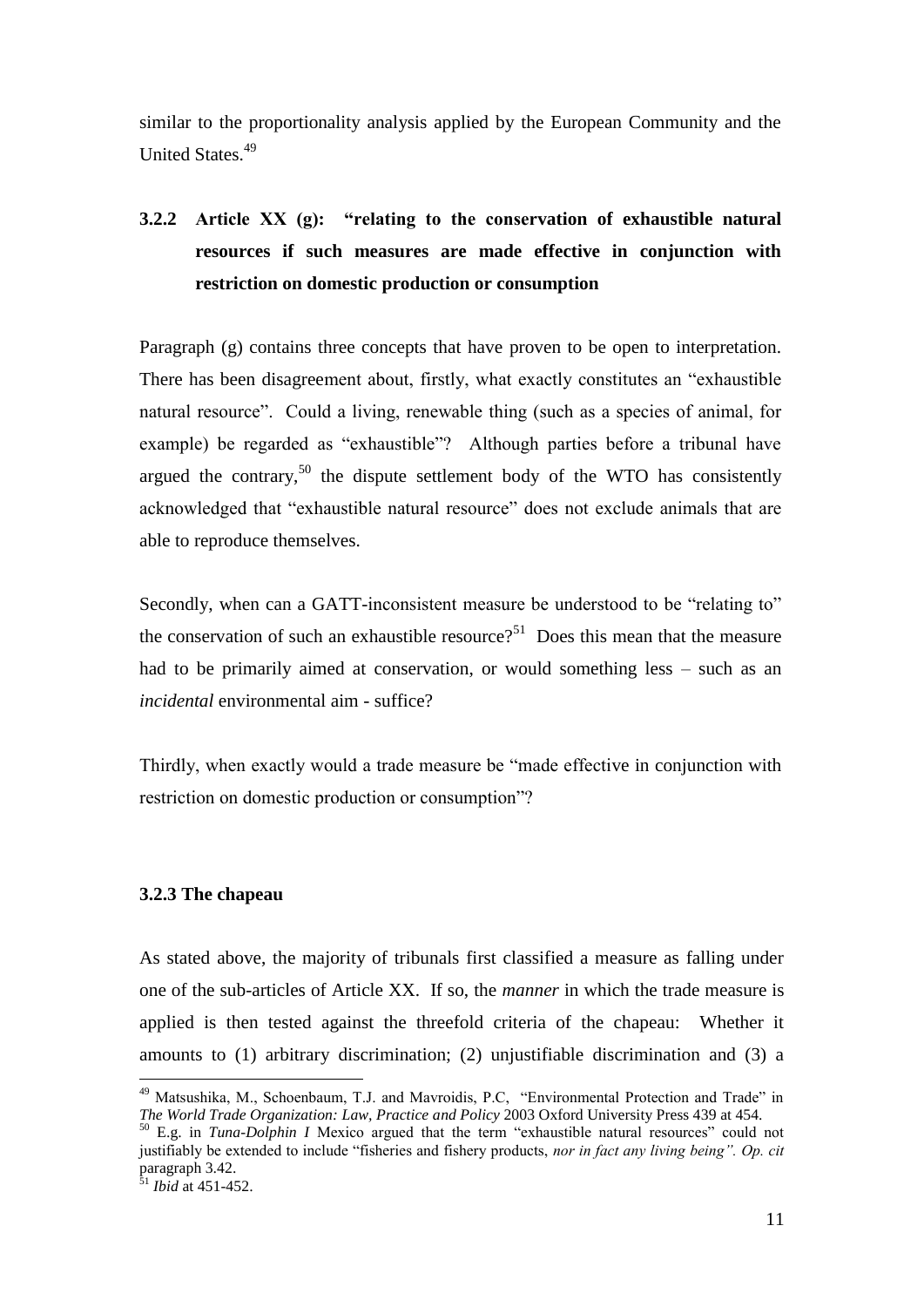disguised restriction on international trade. From the case discussions below it will become clear that most of the environmental measures fail to clear this last hurdle. This is because the chapeau protects "both substantive and procedural" requirements in that it forms an expression of the good faith principle in international law.<sup>52</sup>

Following this brief theoretical exposition of Article XX the relevant cases will now be examined.

## **4. Emerging case law under the WTO dealing with environmental issues**

### **4.1 Historical development: Disputes under the GATT 1947**

## **4.1.1** *United States – Prohibition of Imports of Tuna and Tuna Products from Canada* **<sup>53</sup>**

In 1979 Canada seized nineteen US fishing vessels and arrested several of its nationals fishing for albacore tuna, without authorisation from the Canadian government, in waters considered by Canada to be under its jurisdiction.<sup>54</sup> The United States did not recognise this jurisdiction. Shortly afterward it introduced an import prohibition against Canadian tuna under Section 205 (Import Prohibitions) of its *Fishery Conservation and Management Act* of 1976.<sup>55</sup>

Upon a complaint by Canada, the Panel found that the US measure fell foul of Article XI,<sup>56</sup> after which it turned its attention to the question whether or not the measure could nevertheless be justified under Article XX. It started off by first examining the preamble to Article  $XX$ <sup>57</sup> Without stating its reasons for doing so, it found that the US measure "might not necessarily have been arbitrary or unjustifiable". As to the question whether the prohibition could be considered to be a disguised restriction on

<sup>52</sup> *Shrimp-Turtle I* Appellate Body report, *op.cit* paragraphs 157 – 158.

<sup>53</sup> L/5198 – 29S/91 Report of the Panel adopted on 22 February 1982 (herein referred to as "*Tuna Import Ban*").

<sup>54</sup> *Ibid*, paragraph 2.1.

<sup>55</sup> *Ibid*, paragraph 2.2.

<sup>56</sup> *Ibid*, paragraphs 4.4 to 4.6. Article XI deals with the elimination of quantitative restrictions.

<sup>57</sup> *Ibid*, paragraph 4.8.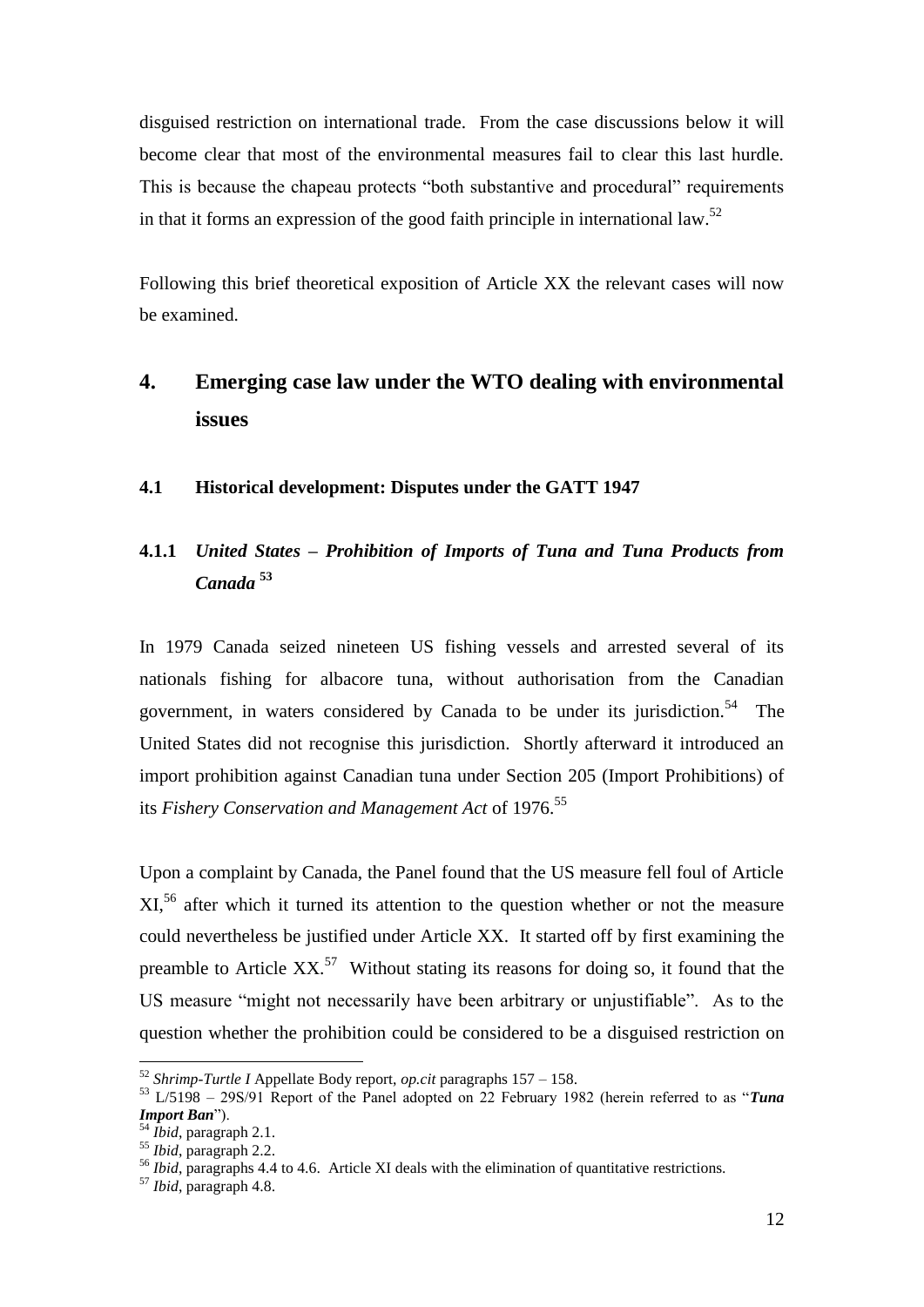international trade, the Panel, rather simplistically, it is submitted, found the contrary. It seems as if this conclusion was reached mainly because the US had "publicly announced" its measure.

Having first dealt with the chapeau in this brief fashion, the Panel turned its attention to sub-section (g) of Article XX. It noted that, although both parties agreed that tuna stocks constituted an exhaustible natural resource, Article XX (g) demanded that such measures had to be made effective in conjunction with restrictions on domestic production or consumption. It noted that the United States had restricted the importation from Canada of *all* tuna species and –products, but that there were no correlative restrictions on the US domestic production or consumption of tuna.<sup>58</sup> The United States' defence based on Article XX (g) was therefore rejected.

Even taking into consideration that this was a very early "environmental" case considered by a GATT Panel, the way in which the chapeau was dealt with seems rather weak in that any motivation for the Panel's conclusions were either absent or formulated rather half-heartedly. Nevertheless, the Panel's conclusion cannot be faulted. The US measure was clearly a commercial counter-measure and it is submitted that it has been given a "green veneer" purely in order to circumvent the GATT obligations freely entered into by the US.

## **4.1.2** *Canada – Measures Affecting Exports of Unprocessed Herring and Salmon***<sup>59</sup>**

In terms of the *Canadian Fisheries Act* of 1970, Canada prohibited the export of certain unprocessed salmon as well as unprocessed herring. $60$  The United States claimed that such export restrictions were inconsistent with the obligations of Canada under Article XI of the General Agreement, and could not be justified under any of

<sup>58</sup> *Ibid*, paragraph 4.9.

<sup>59</sup> L/6268 – 35S/98 Report of the Panel adopted on 22 March 1988 (herein referred to as "*Fish export ban*").

<sup>60</sup> *Ibid,* paragraphs 2.1 and 2.2: "Paragraph 6 of the Pacific Commercial Salmon Fisheries Regulations, promulgated under authority of sub-section 34(j) of the Act, provided that: 'No person shall export from Canada any sockeye or pink salmon unless it is canned, salted, smoked, dried, pickled or frozen and has been inspected in accordance with the Fish Inspection Act…'" A similar measure was taken for herring: cf. paragraph 2.3.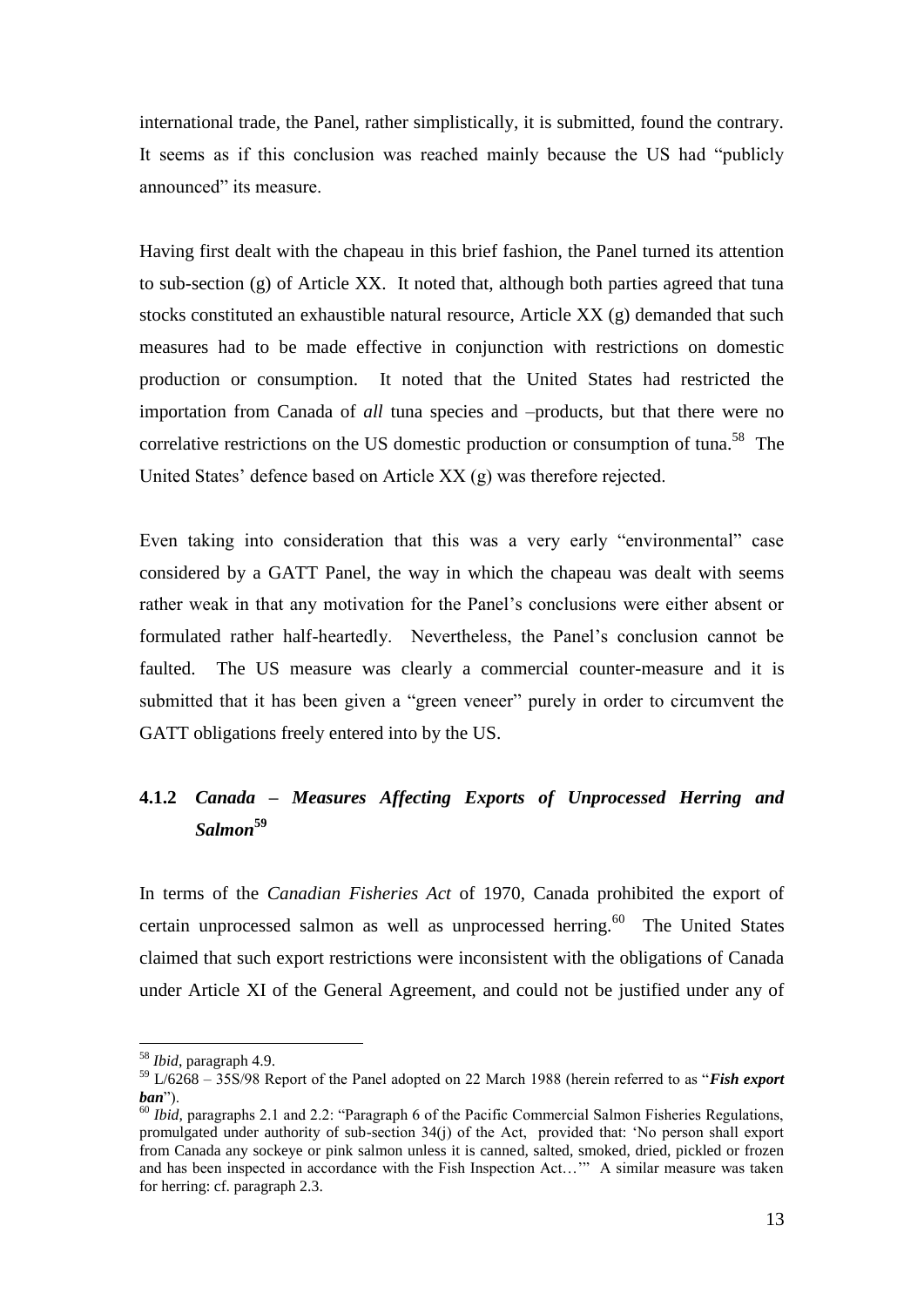the exceptions provided for in that Article or under those of Article XX.<sup>61</sup> Canada defended itself by arguing that the measures under review, although not conservation measures *per se,* were nevertheless *components* of its fisheries conservation and management regime and, as such, justified under Article XX (g). $^{62}$ 

It was common cause between the parties that salmon and herring stocks are, indeed, "exhaustible natural resources", and that Canada did indeed make its measure effective "in conjunction with restriction on domestic production or consumption" within the purposes of Article XX  $(g)$ .<sup>63</sup> Thus having cleared two hurdles contained in sub-paragraph (g), the Panel considered the final bone of contention contained therein: the meaning of the phrase: "related to... conservation". The question was whether this meant that any relationship with conservation would be sufficient for a trade measure to fall under Article XX (g), or whether a particular relationship is required.

On the one hand, the Panel noted that some of the other subparagraphs of Article XX state that the relevant measure had to be "necessary" or "essential" to the achievement of the policy purpose. Subparagraph (g) could therefore be taken as referring to a wider range of measures as the measure only had to be "related to" conservation. On the other hand, the Panel found that, nonetheless, this did not entail unrestrictedly wide measures to be adapted under the guise of being in some or other way "related" to conservation. It interpreted the chapeau to Article XX as indicating that the purpose of including Article XX (g) in the General Agreement was

"…not to widen the scope for measures serving trade policy purposes but merely to ensure that the commitments under the General Agreement do not hinder the pursuit of policies aimed at the conservation of exhaustive natural resources."<sup>64</sup>

As such, the Panel found that, while a trade measure did not have to be necessary or essential to the conservation of an exhaustible natural resource, it had to be primarily aimed at the conservation of an exhaustible natural resource to be considered as

<sup>61</sup> *Ibid*, paragraph 3.1.

<sup>62</sup> *Ibid*, paragraphs 3.3 and 3.5.

<sup>63</sup> *Ibid* paragraph 4.5.

<sup>64</sup> *Ibid* paragraph 4.6.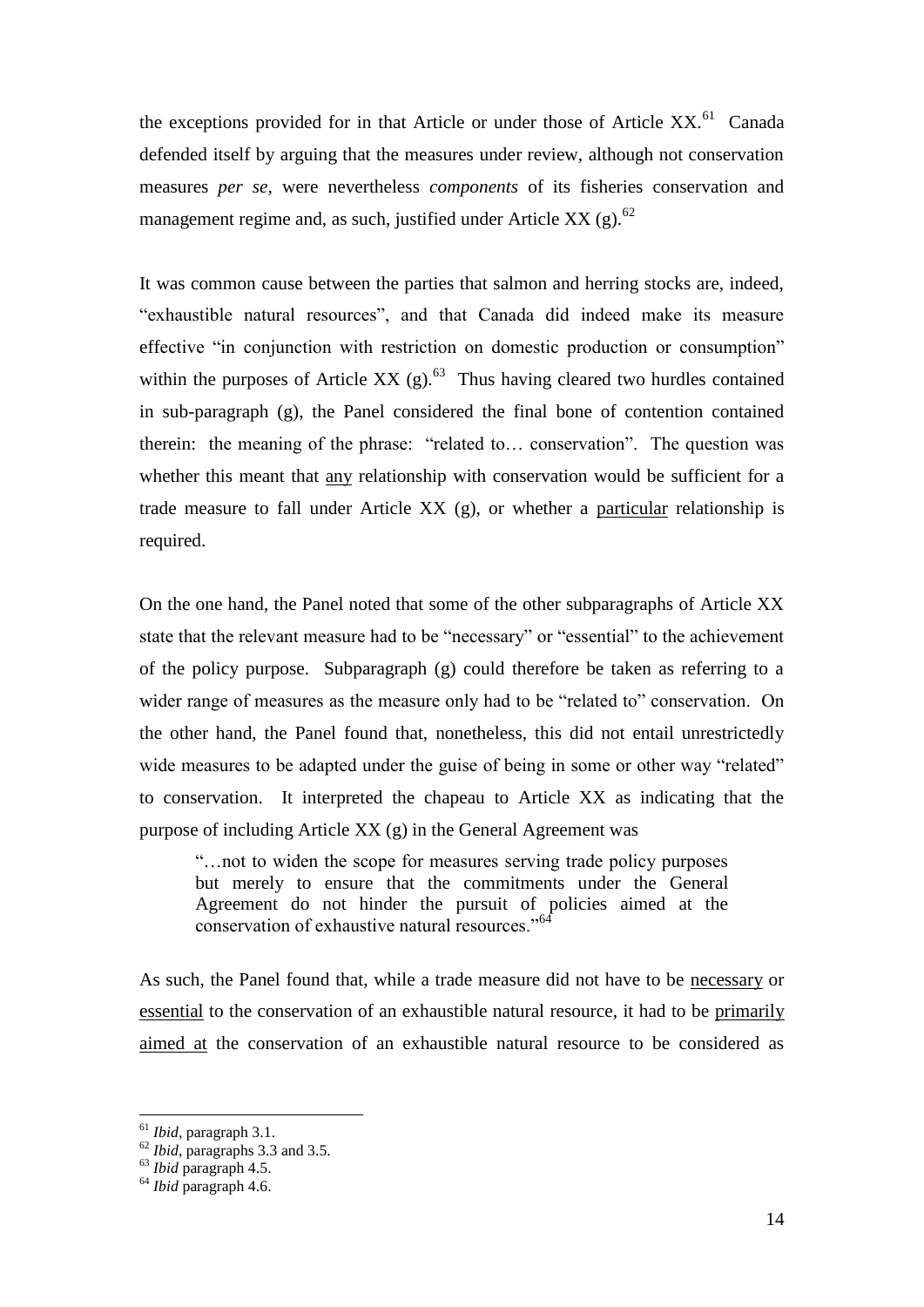"relating to" conservation within the meaning of Article XX  $(g)$ .<sup>65</sup> As Canada itself had stated that its measure was not a conservation measure *per se*, it is therefore not surprising that the Panel went on to decide that the export prohibitions were not justified by Article XX (g).

It is interesting to note that, in contrast to the Panel in *Tuna Import Ban* who considered the chapeau to Article XX before considering the Article itself, the Panel in *Fish Export Ban* started its analysis with the specific subparagraph of Article XX. The chapeau was analysed as a secondary step, and primarily in order to place the interpretation of sub-paragraph (g) in context. Having decided that the measure did not meet the requirements set out in sub-paragraph  $(g)$ , the Panel found it unnecessary to also analyse the requirements set out in the chapeau.

## **4.1.3** *Thailand – Restrictions on Importation of and Internal Taxes on Cigarettes* **66**

In terms of Section 27 of its *Tobacco Act* of 1966, Thailand prohibited the importation of cigarettes and other tobacco preparations, but authorised the sale of domestic cigarettes. Cigarettes were also subject to excise, business and municipal taxes. $67$ Upon a complaint by the US the Panel found that the internal taxes were consistent with Article III: 2,<sup>68</sup> but the import restrictions were found to be inconsistent with Article XI: 1 and not justified under Article XI:  $2(c)$ .<sup>69</sup>

Regarding Article XX (b), the Panel agreed with the parties to the dispute and the expert evidence from the WHO that smoking constituted a serious risk to human health and that consequently measures designed to reduce the consumption of cigarettes fell within the scope of Article XX (b), and found that this provision "…clearly allowed contracting parties to give priority to human health over trade liberalization".<sup>70</sup>

<sup>65</sup>*Ibid*.

<sup>66</sup> DS10/R – 37S/200 Report of the Panel adopted on 7 November 1990 (herein referred to as "*Thailand – Cigarettes*").

<sup>67</sup> *Ibid* paragraphs 6 and 7.

<sup>68</sup> *Ibid* paragraphs 86 and 88.

<sup>69</sup> *Ibid* paragraphs 67-71.

<sup>70</sup> *Ibid* paragraph 73.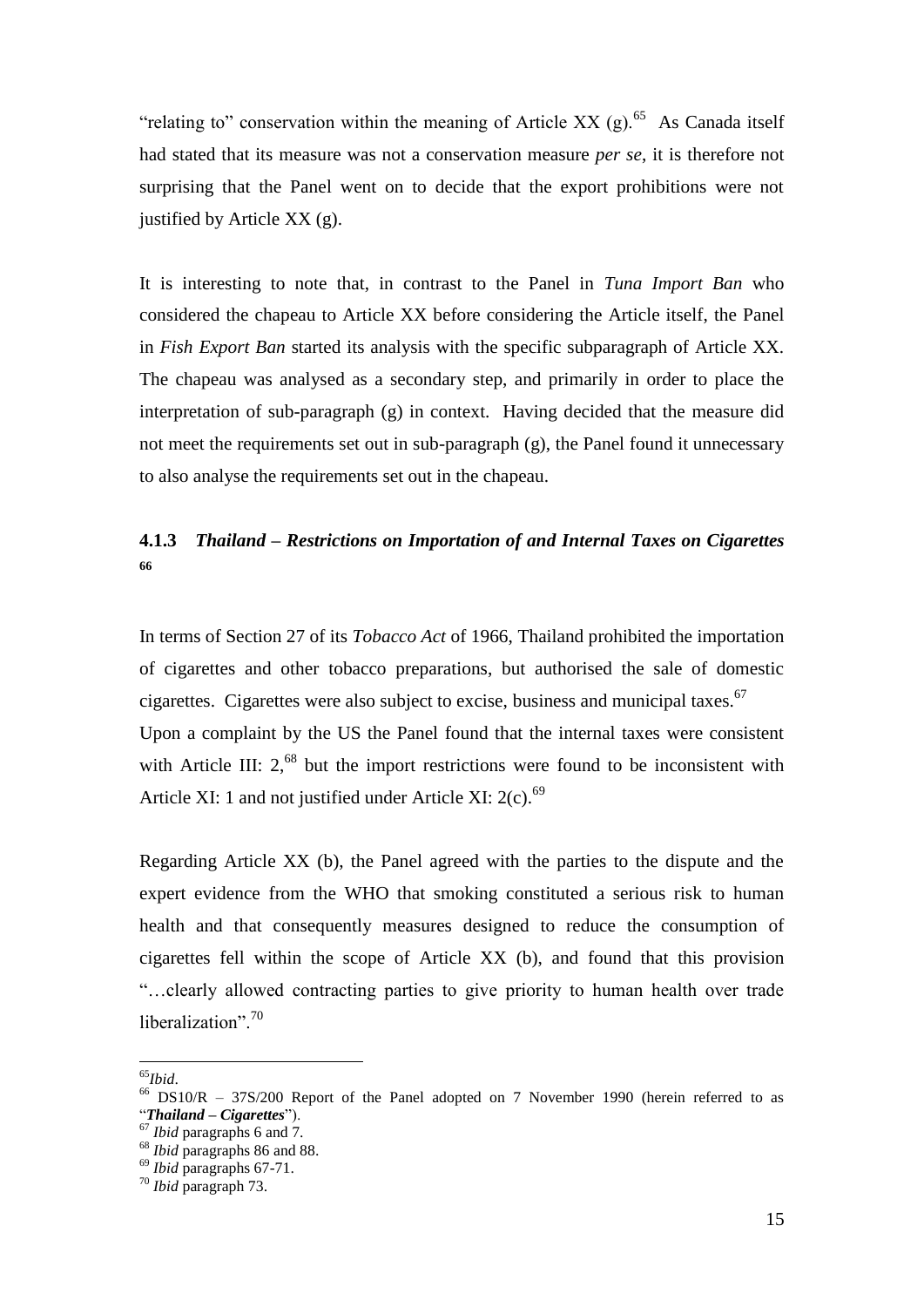However, the Panel continued to state that a measure such as the import restriction imposed by Thailand could only be considered to be "necessary" in terms of Article XX (b) if there were no alternative measure consistent with the GATT, or *less inconsistent* with it, which could reasonably be employed to achieve the policy objective. The Panel pointed out that there were various alternative measures consistent with the GATT which were reasonably available to Thailand to control the quality and quantity of cigarettes smoked in Thailand and which, taken together, could have achieved the health policy goals pursued by Thailand, such as a ban on cigarette advertising, or incremental pricing increases. For these reasons the Panel found that Thailand's practice of permitting the sale of domestic cigarettes while not permitting the importation of foreign cigarettes was an inconsistency with the GATT not "necessary" within the meaning of Article XX (b).<sup>71</sup>

It is thus clear that the Panel followed a very restrictive interpretation of the term "necessary".

## **4.1.4** *United States – Restrictions on Imports of Tuna* **<sup>72</sup> ("***Tuna-Dolphin I***")**

Despite the preceding environmental cases decided by the dispute resolution Panels of the GATT 1947, it was only after the decision in *Tuna Dolphin I* that the relationship between protection of the environment and international trade, once an "arcane specialty that attracted little attention" was catapulted into popular and academic conscience.<sup>73</sup> Uproar ensued, mostly because in this instance, other than with the previous environmental cases, a genuinely *environmental* aim was found to be inconsistent with the GATT. (The fact that the subject matter happened to be dolphins presumably also played an emotional part in the large coverage given to this case.)

<sup>71</sup> *Ibid* paragraphs 77-81.

 $72$  DS21/R – 39S/155 (Mexican Complaint) Panel Report not adopted, but circulated in 1991 (herein referred to as "*Tuna-Dolphin I*").

<sup>73</sup> Matsushita, Schoenbaum and Mavroidis, *op.cit* 448.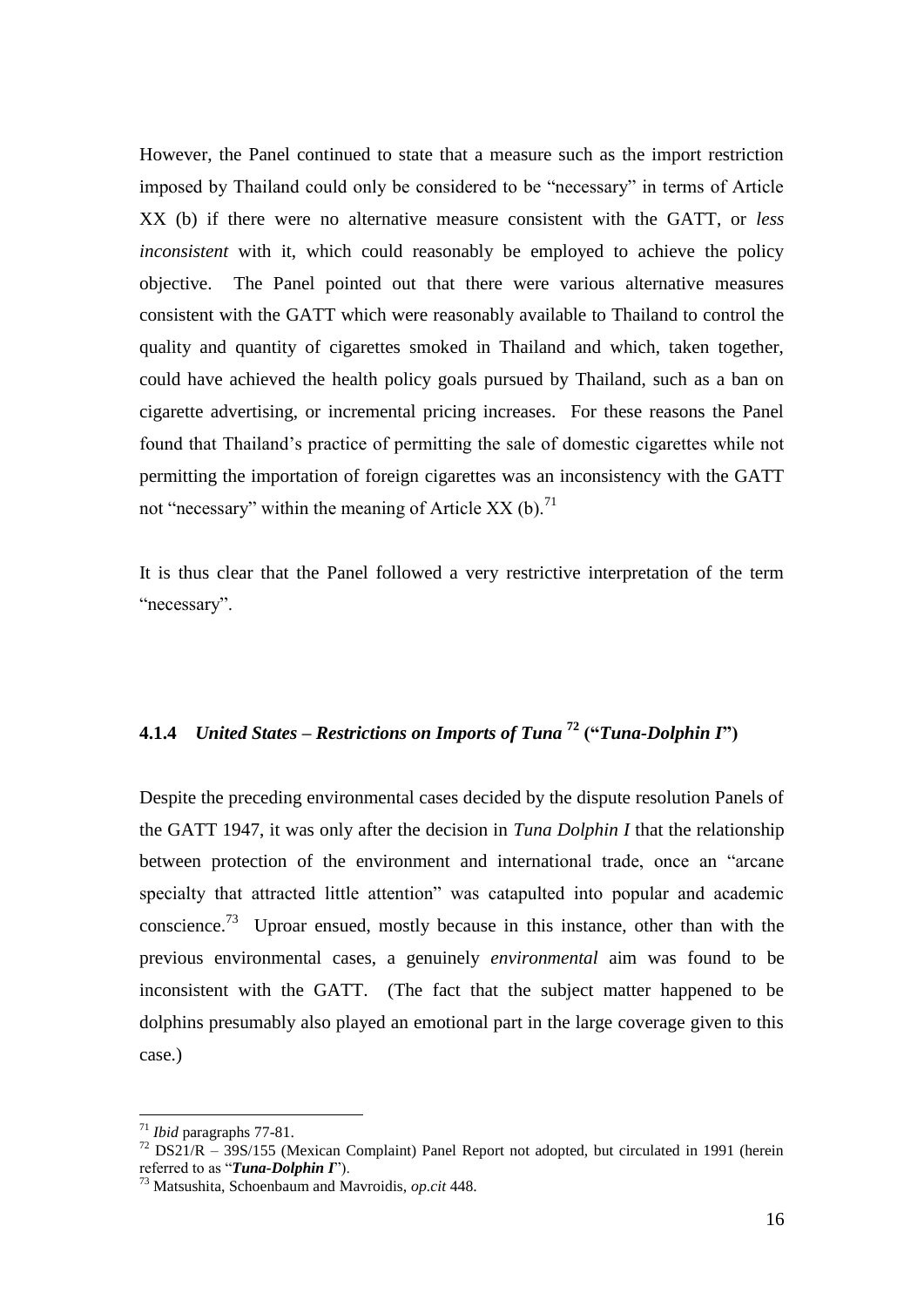Since tuna are often found swimming below dolphins in the eastern tropical Pacific  $Ocean^{74}$ , fishing vessels in that region commonly encircle dolphins with purse-seine nets in order to capture tuna.<sup>75</sup> Changes in US legislation aimed at reducing the incidental killing of dolphins due to such harvesting practices resulted in a dramatic drop in dolphin mortality, from an estimated 368 600 in 1972 to 5 083 in 1990. By 1995-96 American figures of dolphin mortality in the ETP had apparently reached zero.<sup>76</sup>

In the *Tuna-Dolphin I* dispute*,* the United States passed domestic legislation regulating the capture of tuna as a means of protecting dolphins. In terms of the *Marine Mammal Protection Act* of 1972, as revised ("the **MMPA**") the importation of commercial fish or products from fish caught with commercial fishing technology, which results in the incidental kill or incidental serious injury of ocean mammals in excess of US standards, was prohibited.<sup>77</sup> (This was because dolphins are a protected species under the MMPA.) In particular, the importation of yellowfin tuna harvested with purse-seine nets in the ETP was prohibited (*primary nation embargo*), unless the competent US authorities established that (i) the government of the harvesting country had a programme regulating takings of marine mammals that was comparable to that of the United States', and (ii) the average rate of incidental taking of marine mammals by vessels of the harvesting nation was comparable to the average rate of such takings by US vessels.<sup>78</sup> Imports of tuna from countries purchasing tuna from a country subject to the primary nation embargo were also prohibited (*intermediary nation embargo*).<sup>79</sup>

<sup>74</sup> Hereafter referred to as the "*ETP".*

<sup>75</sup> *United States – Restrictions on Imports of Tuna* DS29/R (EU Complaint) Panel Report not adopted but circulated in 1994 (herein referred to as "*Tuna-Dolphin II*") at paragraph 5.1. See full discussion of this case *infra*.

<sup>&</sup>lt;sup>76</sup> Cheyne, I., "Law and Ethics in the Trade and Environment Debate: Tuna, Dolphins and Turtles" 2000(12(3)) *Journal of Environmental Law* 293 at 295.

<sup>77</sup> *Ibid,* paragraph 2.5.

<sup>78</sup> *Ibid.*

<sup>&</sup>lt;sup>79</sup> *Ibid* paragraph 2.10: "Section 101(a)(2)(C) of the MMPA states that for purposes of applying the direct import prohibition…the Secretary of Commerce 'shall require the Government of any intermediary nation from which yellowfin tuna or tuna products will be exported to the United States to certify and provide reasonable proof that it has acted to prohibit the importation of such tuna and tuna products from any nation from which direct export to the United States of such tuna and tuna products is banned under this section within sixty days following the effective date of such importation to the United States'".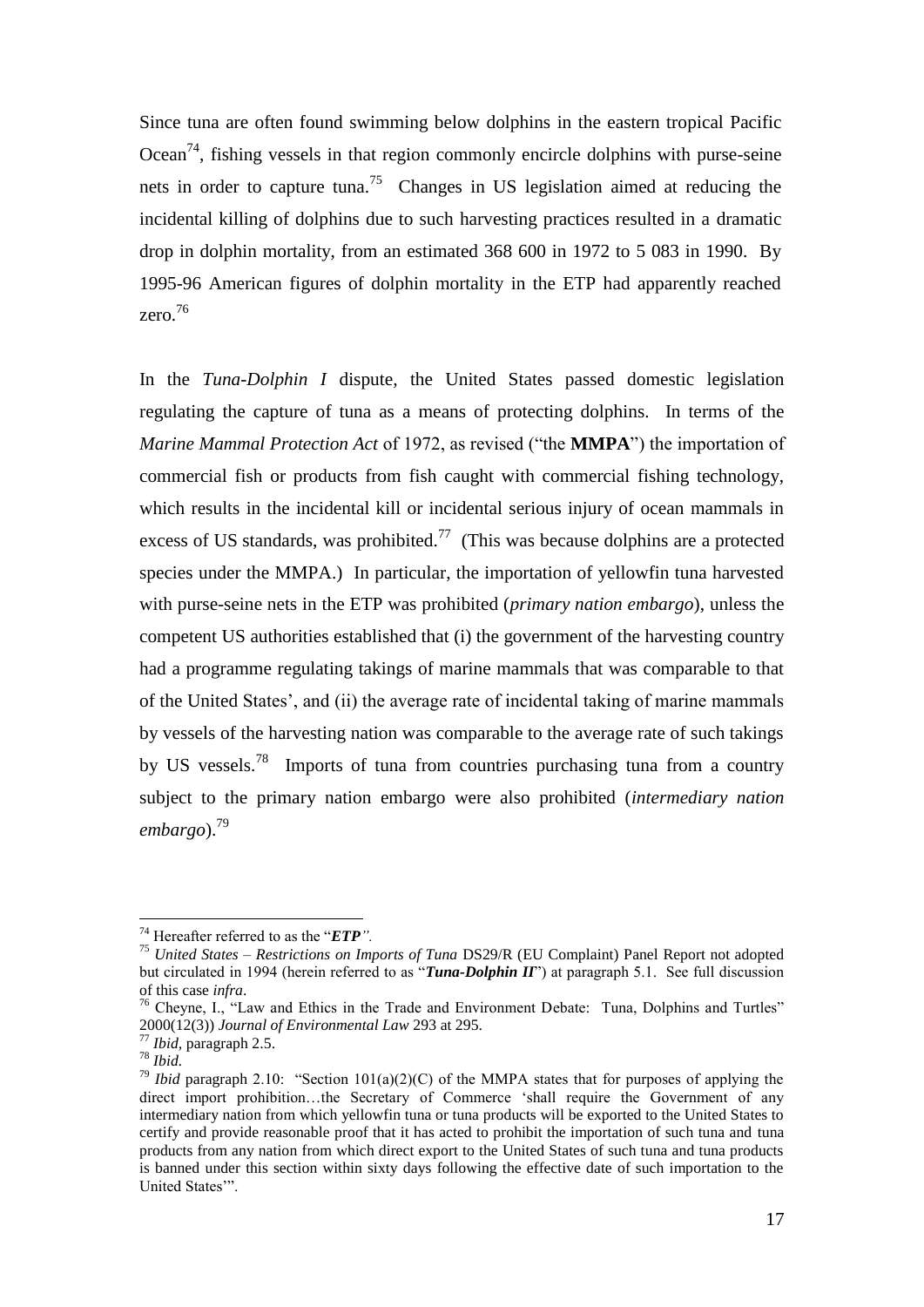Upon a complaint by Mexico, the Panel found that the import prohibition under both the direct and the intermediary embargoes did not constitute "internal regulations" within the meaning of Article III. It was pointed out that the MMPA did not regulate tuna *products* as such, and in particular did not regulate the sale of either *tuna* itself or *tuna products*. Because the MMPA regulations concerned harvesting techniques that could not possibly affect tuna as a product, the ban on tuna harvested with purse-seine nets could not be justified in terms of the wording of Article III itself, which covers only measures affecting products as such.<sup>80</sup>

The Panel further found that the import prohibition was inconsistent with Article XI: 1 (which prohibits quantitative restrictions) – an allegation that the United States did not dispute.<sup>81</sup> Having found thus, the Panel turned its attention to the exceptions raised by the United States under Article XX.

First off, the Panel examined Article XX (b) and asked itself the question whether or not national measures deemed to fall under this subsection could be applied *extraterritorially*. The Panel examined the drafting history of the General Agreement and found that Article XX (b) did not extend to measures protecting human, animal or plant life *outside of the jurisdiction* of the country taking the measure.<sup>82</sup> In addition, the Panel stated that, if the broad interpretation of Article XX (b) suggested by the United States were accepted, each contracting party could unilaterally determine the life or health protection policies from which other contracting parties could not deviate without jeopardising their rights under the  $GATT$ .<sup>83</sup> Using the same reasoning, the Panel rejected the possible extra-jurisdictional application of Article XX (g) too. $84$ 

The issue of extra-jurisdictionality of Articles XX (b) and (g) apart, the Panel found that the US measures did not meet the requirements set out in these two provisions in any event. The US measure could not be considered to be "necessary" within the meaning of Article XX (b), as the United States had failed to demonstrate that it had exhausted all options reasonably available to it to pursue its dolphin protection objectives through

<sup>80</sup> *Ibid* paragraph 5.11.

<sup>81</sup> *Ibid* paragraph 5.18.

<sup>82</sup> *Ibid* paragraph 5.26.

<sup>83</sup> *Ibid* paragraph 5.27.

<sup>84</sup> *Ibid* paragraph 5.32.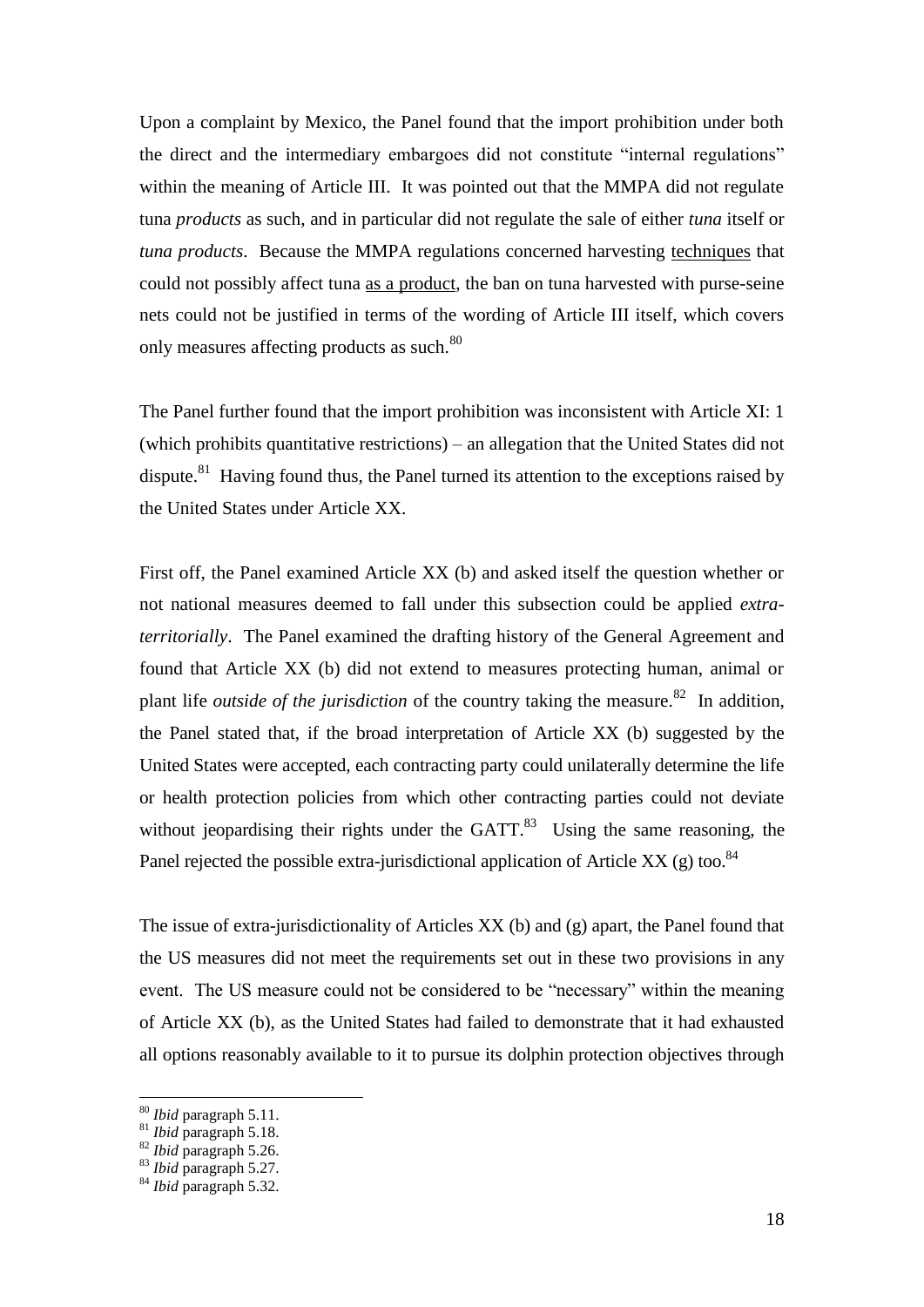measures consistent with the GATT. The Panel therefore rejected the US view that "necessary" meant "needed", stating that a measure would only qualify as "necessary" when no other reasonable (GATT-consistent, or less GATT-*in*consistent) alternative existed.<sup>85</sup> Concerning this aspect the Panel pointed out the option of negotiating international cooperative arrangements, which would seem to be desirable in view of the fact that dolphins roam the waters of many states and the high seas.<sup>86</sup>

Examining Article XX (g), the Panel confirmed the finding in *Fish Export Ban*, namely that a measure could be considered as "relating to the conservation of exhaustible natural resources" within the meaning of Article XX (g) only if it was primarily aimed at such conservation.<sup>87</sup> The Panel recalled that the United States linked the maximum incidental dolphin-taking rate that Mexico had to meet to the taking rate actually recorded for United States fishermen, and found that a limitation on trade based on such unpredictable conditions could not be regarded as being "primarily aimed" at the conservation of dolphins in terms of Article XX  $(g)$ .<sup>88</sup>

These findings by the Panel, in terms of which the "environmental" provisions of the GATT were interpreted very narrowly, raised a lot of criticism.<sup>89</sup> It is significant, however, that the Panel did find positively in favour of eco-labelling.

The United States' *Dolphin Protection Consumer Information Act*<sup>90</sup>("The **DPCIA**") set standards relating to labelling tuna as "dolphin friendly" and criminalised any false or misleading labelling. Mexico argued that this requirement discriminated against Mexico as a country fishing in the ETP, based on the MFN requirement of Article I: 1. The Panel, however, found that the labelling provisions of the DPCIA relating to

<sup>85</sup> *Ibid* paragraphs 3.33 and 5.27 – 5.28.

<sup>86</sup> *Ibid* paragraph 5.28.

<sup>87</sup> *Ibid* paragraph 5.33.

<sup>88</sup> *Ibid*.

<sup>89</sup> See Matsushita, Schoenbaum and Mavroidis *op.cit* 448 n 27. See also Gaines, S., "The WTO's Reading of the GATT Article XX Chapeau: A Disguised Restriction on Environmental Measures" 2001 (22(4)) *University of Pennsylvania Journal of International Economic Law* 739 at 755 where it is commented that *Tuna-Dolphin I* not only gave the idea that Article XX did not allow scope for unilateral trade measures to protect the environment, but also raised doubts about whether it would cover multilateral agreements that impose trade restrictions as core elements of their environmental protection strategies, such as CITES, the Montreal Protocol on Substances that Deplete the Ozone Layer, and the Basel Convention on the Control of Transboundary Movement of Hazardous Wastes and Their Disposal.

<sup>90</sup> *Ibid* paragraph 2.12.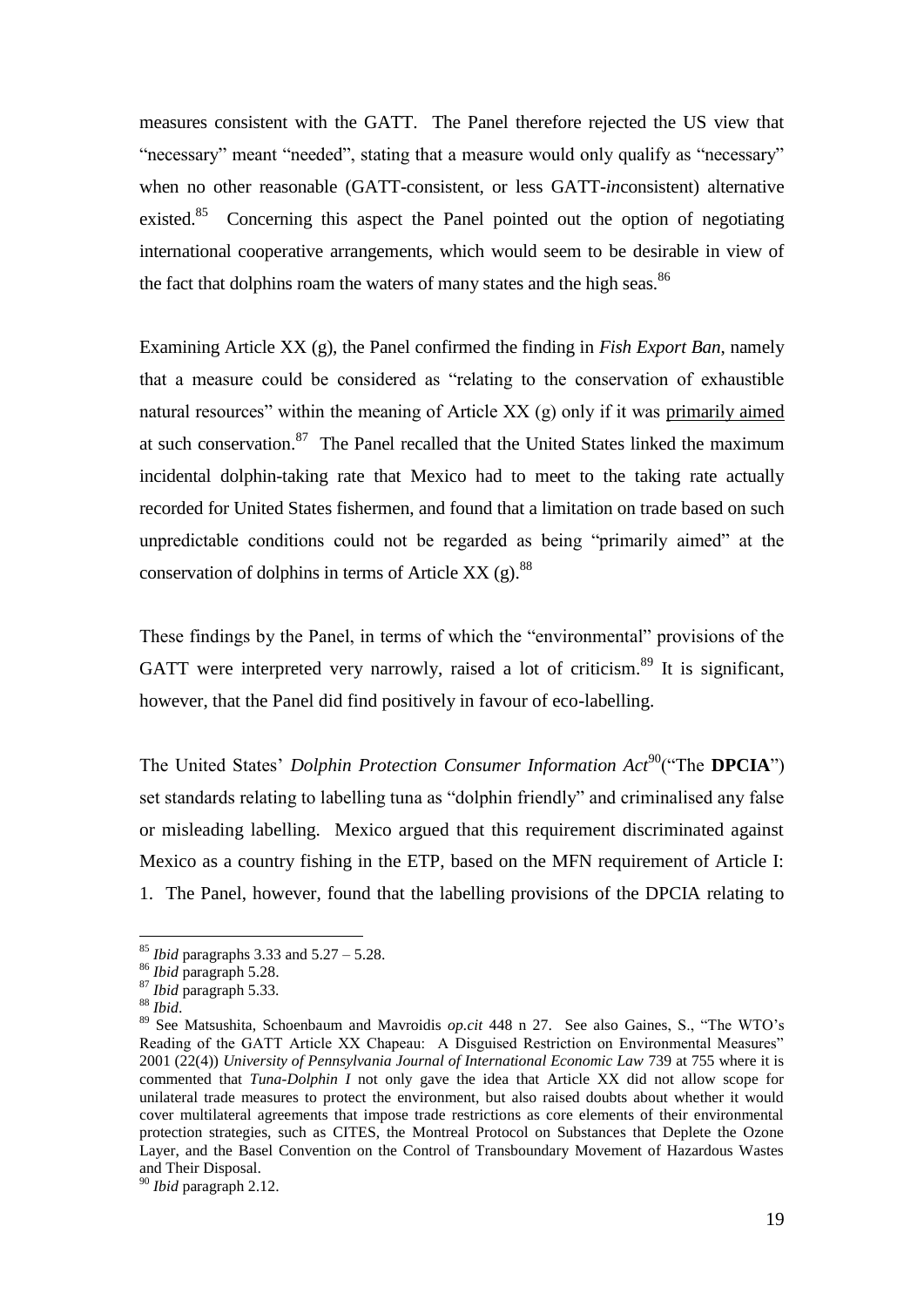tuna caught in the ETP were not inconsistent with this Article as they did not restrict the sale of tuna products as such, and were applied without distinction between domestic and foreign products.<sup>91</sup>

A second Panel was thereafter called upon by different complainants than in *Tuna Dolphin I* to examine basically the same issue.

## **4.1.5 United** *States – Restrictions on Imports of Tuna* **<sup>92</sup> ("***Tuna-Dolphin II***")**

The facts of this case are similar to the ones described above in *Tuna-Dolphin 1*. The EEC and the Netherlands (on behalf of the Netherlands Antilles) complained that both the primary and the intermediary nation embargoes, enforced pursuant to the MMPA, did not fall under Article III, were inconsistent with Article XI:1, and were not covered by any of the exceptions of Article  $XX$ .<sup>93</sup> The United States argued that the intermediary nation embargo was consistent with the GATT since it was covered by Article XX, paragraphs (g), (b) and (d).  $94$ 

The first significant change in direction from *Tuna Dolphin* I was that, on Article XX (b) and (g), the Panel found that there was no basis for the contention that Article XX applied only to policies related to the protection of human, animal or plant life and health or to the conservation of natural resources located within the territory of the contracting party, $95$  and concluded that the policy pursued within the jurisdiction over its nationals and vessels, fell within the range of policies covered by Article XX (b) and  $(g)$ .<sup>96</sup> In other words, it was found that national measures could also be applied extra-territorially.

Although permissive on the "extraterritoriality issue", the Panel found that measures taken so as to force other countries to change their policies could not be considered

<sup>91</sup> *Ibid* paragraphs 25.42-5.44.

 $92$  DS29/R (EU Complaint) Panel Report not adopted but circulated in 1994.

<sup>93</sup> *Ibid* paragraphs 3.3 to 3.4.

<sup>94</sup> *Ibid* paragraph 3.7.

<sup>&</sup>lt;sup>95</sup> *Ibid* paragraphs 5.16-5.17, and 5.32.

<sup>96</sup> *Ibid* paragraphs 5.20 and 5.33.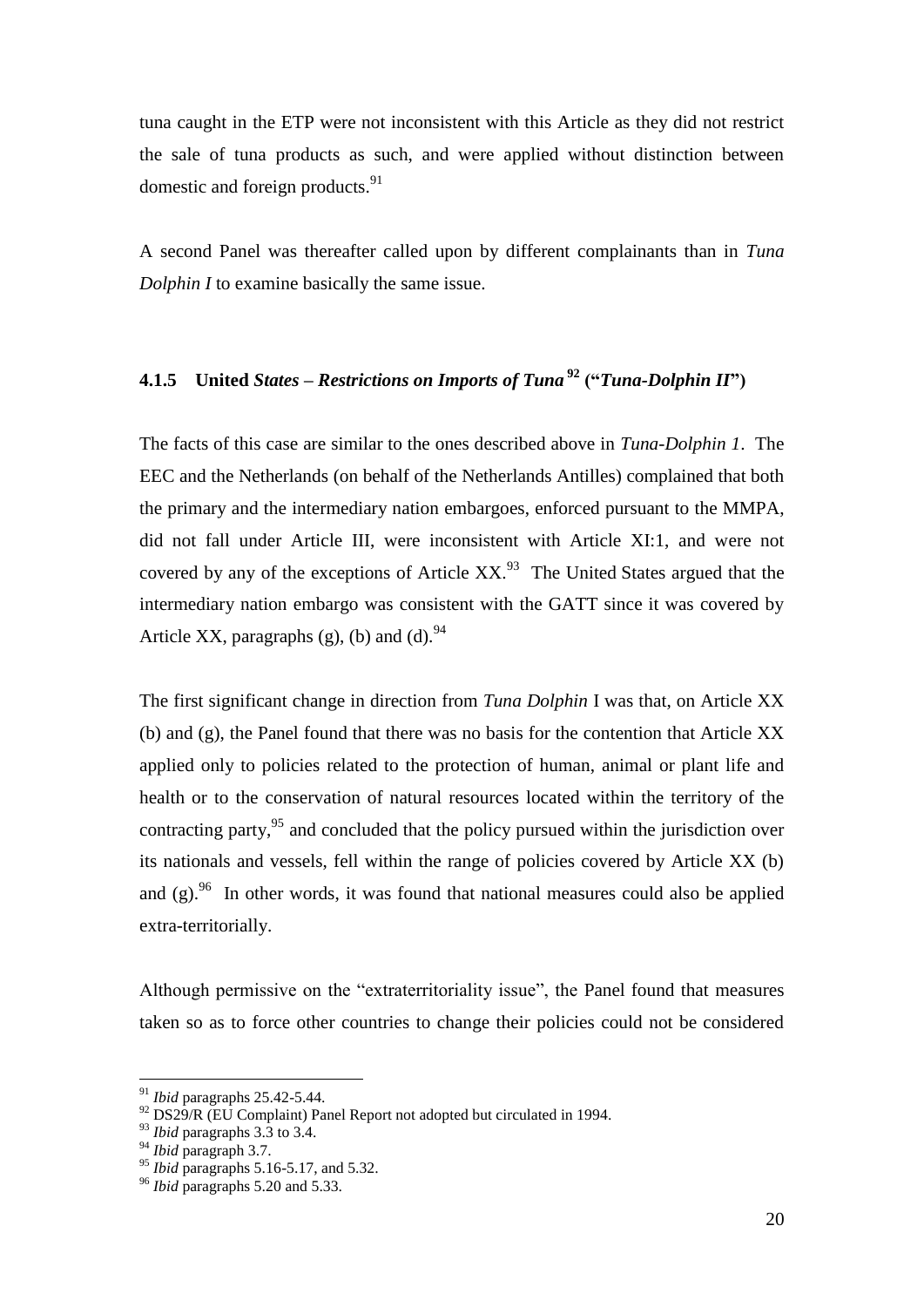"necessary" for the protection of animal life or health in the sense of Article XX (b),  $97$ or primarily aimed at the conservation of exhaustible natural resources, or at rendering effective restrictions on domestic production or consumption, in the meaning of Article XX (g). $^{98}$ 

Concerning Article XX (d), the Panel found that since the *primary* nation embargo was inconsistent with Article XI: 1, it could not serve as a basis for the justification of the *intermediary* nation embargo.<sup>99</sup>

The two *Tuna Dolphin* cases constituted the first time that the GATT Panels really had to come to terms with protection of the environment.<sup>100</sup> Although they were never adopted and could not set a precedent for subsequent Panels,<sup>101</sup> reaction was far-reaching and cut across several disciplines, putting the WTO firmly at the front of International Law and popular consciousness of globalisation, and eventually culminating in the protests in Seattle and Genoa. $102$ 

## **4.1.6** *United States – Taxes on Automobiles***<sup>103</sup>**

In this case, three US measures on automobiles were under examination: the luxury tax on automobiles ("luxury tax"), the gas consumption tax on automobiles ("gas guzzler"), and the Corporate Average Fuel Economy regulation ("CAFE").<sup>104</sup> The European Communities argued that these measures were inconsistent with Article III and could not be justified under Article XX (g) or (d).<sup>105</sup>

The Panel found that both the luxury tax and the gas-guzzler tax were consistent with Article III: 2. However, it found the CAFE regulation (which required the average

<sup>97</sup> *Ibid* paragraph 5.39.

<sup>98</sup> *Ibid* paragraph 5.27.

<sup>99</sup> *Ibid* paragraph 5.41.

 $100$  As already stated, the preceding three cases dealt primarily with thinly disguised protectionism or retaliation.

<sup>101</sup> See *Japan – Alcoholic Beverages* WT/DS11 1996 Appellate Body report at 14 where it is stated that "Panel reports are not binding, except with respect to resolving the particular dispute between the parties to that dispute."

<sup>&</sup>lt;sup>102</sup> Pauwelyn, J., *Conflict of Norms in Public International Law: How WTO Law Relates to other Rules of International Law* 2003 Cambridge University Press 35.

<sup>&</sup>lt;sup>103</sup> DS31/R Panel Report not adopted but circulated on 11 October 1994, reprinted in 1994 ILM 1397 (herein referred to as "*Car Taxes*").

 $104$  *Ibid* paragraphs 2.1 – 2.24.

<sup>105</sup> *Ibid* paragraph 3.105.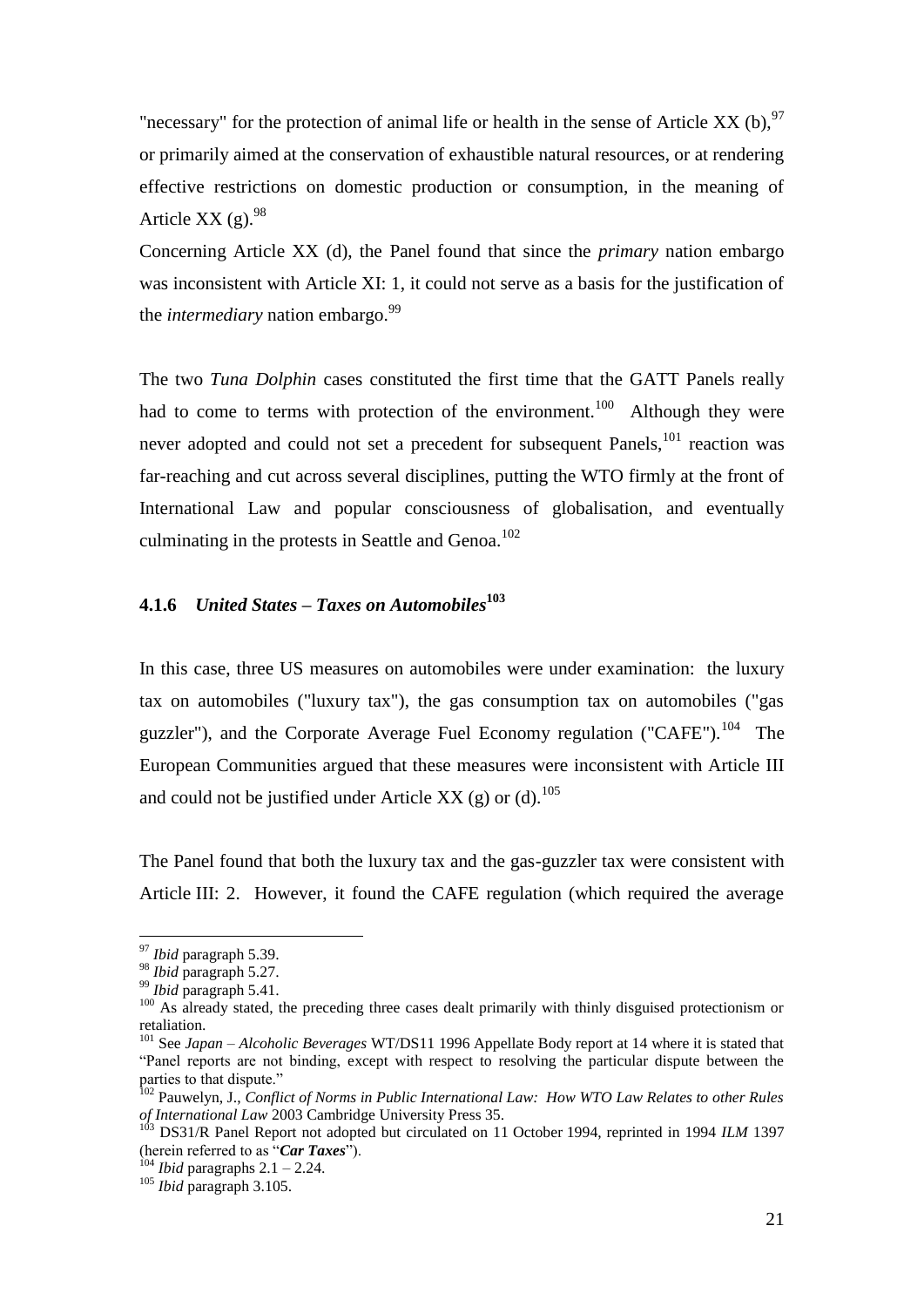fuel economy for passenger cars manufactured in the US or sold by any importer not to fall below 27.5 miles per gallon<sup>106</sup>) to be inconsistent with Article III: 4, as the separate foreign fleet accounting discriminated against foreign cars and the fleet averaging differentiated between imported and domestic cars on the basis of factors relating to control or ownership of producers or importers (i.e. based on origin), rather than on the basis of factors directly related to the products as such.<sup>107</sup>

The Panel found that a policy to conserve gasoline was within the range of policies covered by Article XX (g), mainly because gasoline is produced from petroleum, which is an exhaustible natural resource.<sup>108</sup> However, the Panel further found that the separate foreign fleet accounting was not justified under Article XX (g) because the measure did not contribute directly to fuel conservation in the US. In other words, a measure that did not further the objectives of conservation of an exhaustible resource could not be deemed to be primarily aimed at such conservation.<sup>109</sup>

### **4.2 Cases dealt with under the WTO and GATT 1994**

In contrast to the decisions discussed above, a reading of the decisions referred to below makes it clear that "…the WTO Appellate Body is fashioning its own approach to Article XX that makes significantly greater allowance for *legitimate* measures of environmental protection".<sup>110</sup>

## **4.2.1** *United States – Standards for Reformulated and Conventional Gasoline* <sup>111</sup>

On 23 January 1995, days after the WTO and its new dispute settlement procedure came into being, Venezuela requested consultations as it contended that the US was applying rules that discriminated against gasoline imports by imposing stricter criteria

<sup>106</sup> *Ibid* paragraphs 2.15 – 2.16.

<sup>107</sup> *Ibid* paragraph 5.55.

<sup>108</sup> *Ibid* paragraph 5.57.

<sup>109</sup> *Ibid* paragraph 5.61.

<sup>&</sup>lt;sup>110</sup> Matsushika, M., Schoenbaum, T.J. and Mavroidis, P.C, "Environmental Protection and Trade" in *The World Trade Organization: Law, Practice and Policy* 2003 Oxford University Press 439 at 451. Emphasis added.

<sup>111</sup> WT/DS2/AB/R 1996 Appellate Body Report (herein referred to as "*Gasoline*"). Text of this report was downloaded from [http://www.wto.org/english/tratop\\_e/envir\\_e/edis07\\_e.htm](http://www.wto.org/english/tratop_e/envir_e/edis07_e.htm) (last visited 1 January 2004). As no paragraph numbers are given in the downloaded text, reference is made to its page numbers instead.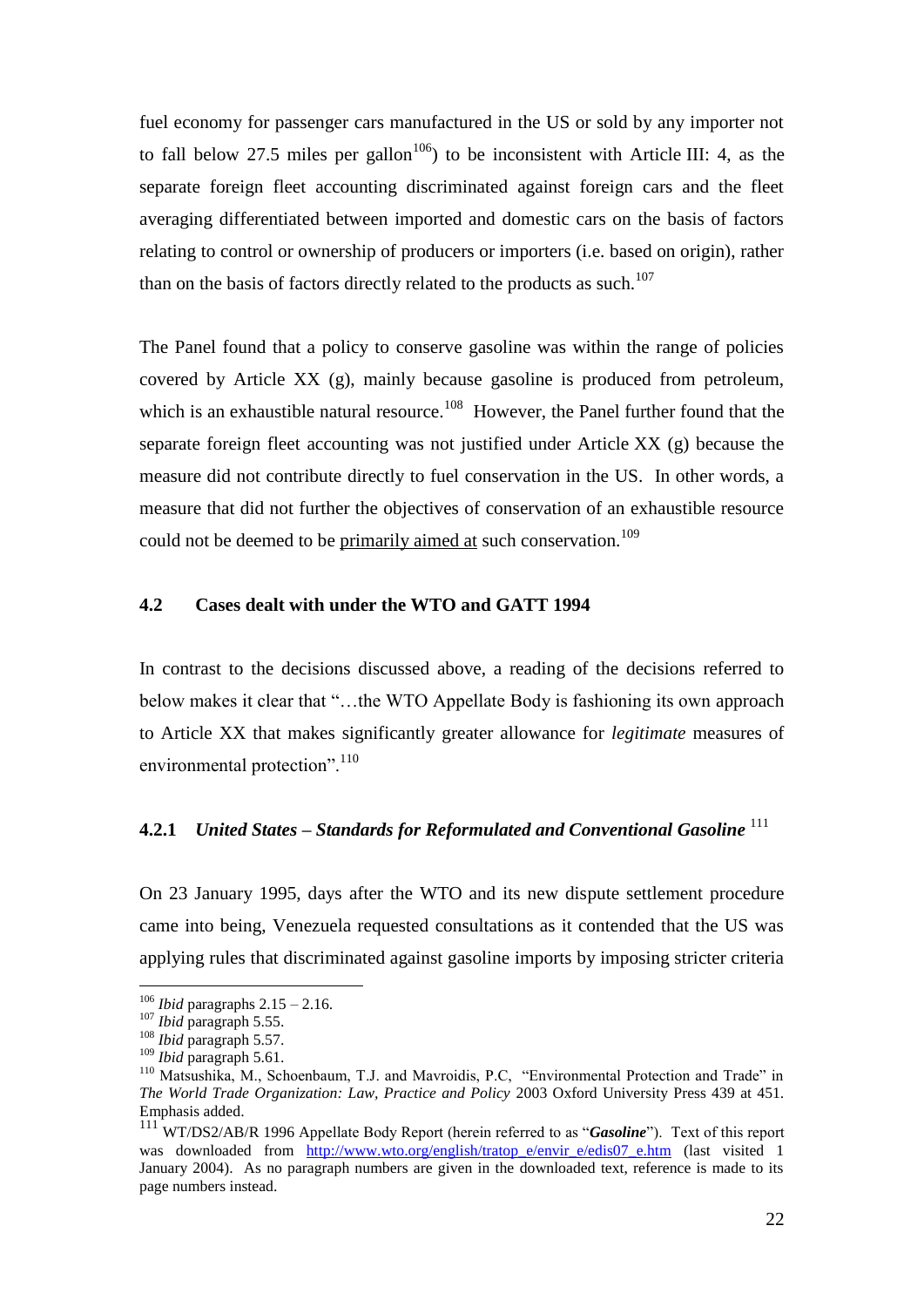than demanded of domestic fuel. A couple of months later, the matter was referred to the dispute resolution Panel of the WTO.

In accordance with a 1990 amendment to the United States' *Clean Air Act*, the US Environmental Protection Agency ("*the EPA*") promulgated the Gasoline Rule on the composition and emissions effects of gasoline, in order to reduce air pollution in the US and to ensure that pollution from the combustion of gasoline did not exceed 1990 levels. $^{112}$ 

From 1 January 1995, the Gasoline Rule permitted only gasoline of a specified cleanliness ("reformulated gasoline") to be sold to consumers in the most polluted areas of the country. In the rest of the country, only gasoline no dirtier than that sold in the base year of 1990 ("conventional gasoline") could be sold.<sup>113</sup> The Gasoline Rule applied to all US refiners, blenders and importers of gasoline. The EPA regulation provided two different sets of baseline emissions standards, with a stricter burden on *foreign* gasoline producers.<sup>114</sup>

Upon the complaint by Venezuela and Brazil, the Panel found that imported and domestic gasoline were "like products", and that since, under the baseline establishment methods, imported gasoline was effectively prevented from benefiting from sales conditions as favourable as domestic gasoline were afforded by an individual baseline tied to the producer of a product, imported gasoline was treated less favourably than domestic gasoline.<sup>115</sup> The baseline establishment rules of the Gasoline Rule was accordingly inconsistent with Article III:  $4^{116}$ 

The Panel agreed with the parties that a policy to reduce air pollution resulting from the consumption of gasoline was a policy concerning the protection of human, animal and plant life or health mentioned in Article XX (b).<sup>117</sup> However, the Panel found that the baseline establishment methods were not "necessary" under Article XX (b) since

<sup>112</sup> U*nited States – Standards for Reformulated and Conventional Gasoline* WT/DS2/R 1996 Panel Report, paragraphs  $2.1 - 2.13$ .

<sup>113</sup> *Ibid* paragraph. 2.2.

<sup>&</sup>lt;sup>114</sup> *Ibid* paragraphs 2.6 and 2.8.

<sup>115</sup> *Ibid* paragraph 6.16.

<sup>116</sup> *Ibid.*

<sup>117</sup> *Ibid* paragraph 6.21.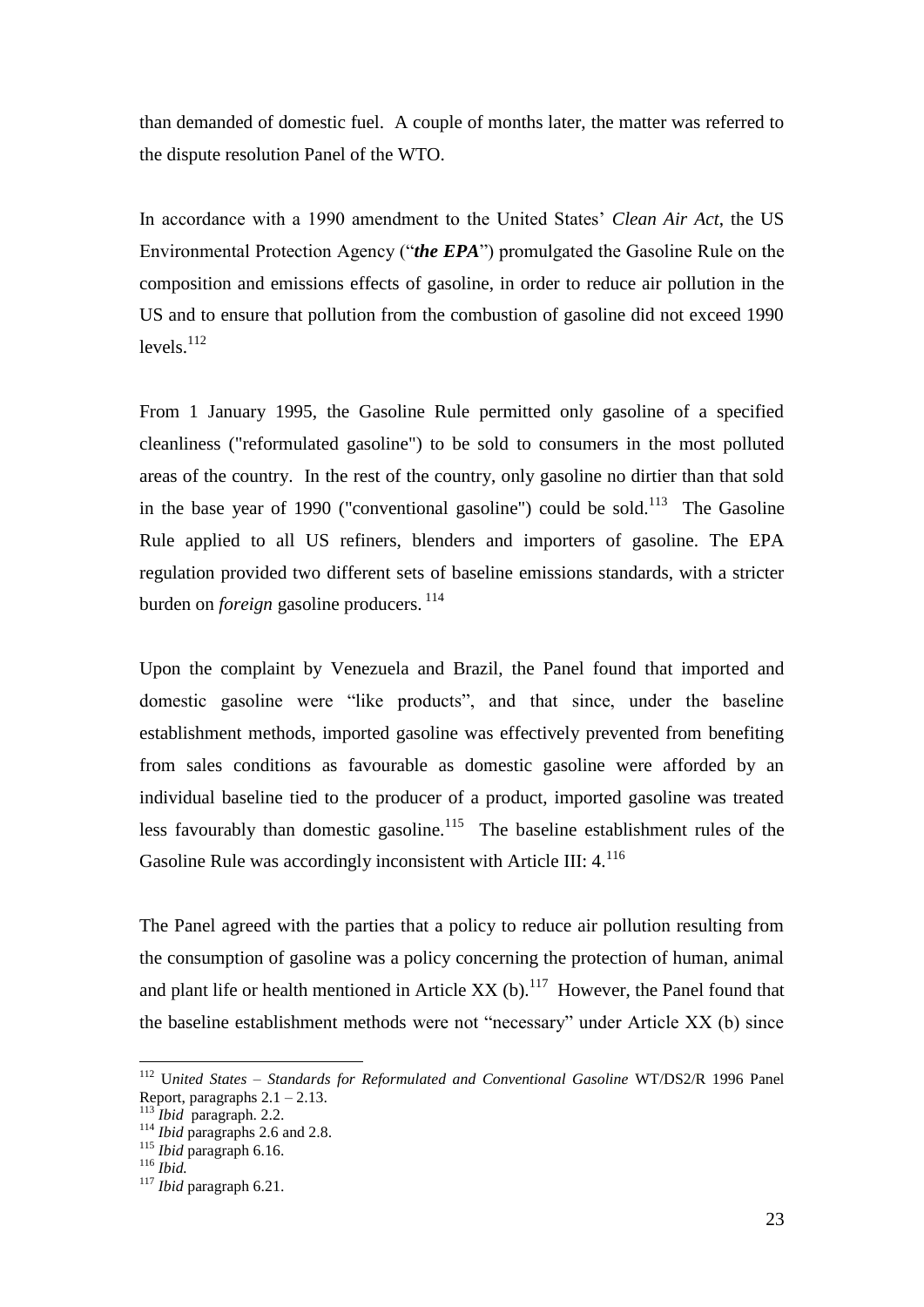there were other consistent or less inconsistent measures reasonably available to the US for the same policy objective.<sup>118</sup> In so finding, it followed the narrow interpretation favoured by the GATT 1947 Panels discussed above.

Finally, the Panel considered that a policy to reduce the depletion of clean air was, indeed, a policy to conserve a natural resource within the meaning of Article XX  $(g)$ .<sup>119</sup> However, the Panel found that the less favourable baseline establishment methods at issue in this case were not *primarily aimed at<sup>120</sup>* the conservation of natural resources and could therefore not be justified under Article XX (g) as a measure "relating to" the conservation of exhaustible natural resources.<sup>121</sup>

The Panel concluded that the Gasoline Rule could not be justified under Article XX (b), (d) or (g). In light of these findings, it was not deemed necessary by the Panel to determine whether the measure met the conditions set out in the chapeau of Article  $XX<sup>122</sup>$ 

The United States appealed the Panel report but limited its appeal to the Panel's interpretation of Article XX of the GATT 1994.<sup>123</sup>

#### Findings by the Appellate Body

The Appellate Body referred to the general rule of treaty interpretation contained in Article 31 of the *Vienna Convention on the Law of Treaties* which states that "[a] treaty shall be interpreted in good faith in accordance with the ordinary meaning to be given to the terms of the treaty in their context and in the light of its object and purpose"<sup>124</sup> and concluded that the phrase "primarily aimed at" is "not itself treaty language and was not designed as a simple litmus test for inclusion or exclusion from

 $\overline{a}$ <sup>118</sup> *Ibid* paragraph 6.28.

<sup>119</sup> *Ibid* paragraph 6.37.

<sup>&</sup>lt;sup>120</sup> First used in the *Tuna Import Ban* case discussed above.

<sup>121</sup> *Ibid* paragraph 6.40.

<sup>122</sup> *Ibid* paragraph 6.41.

<sup>&</sup>lt;sup>123</sup> *Gasoline* Appellate Body Report *op.cit* 9. The US did not appeal the findings on Article XX(b) and Article XX(d).

<sup>124</sup> *Ibid* 14.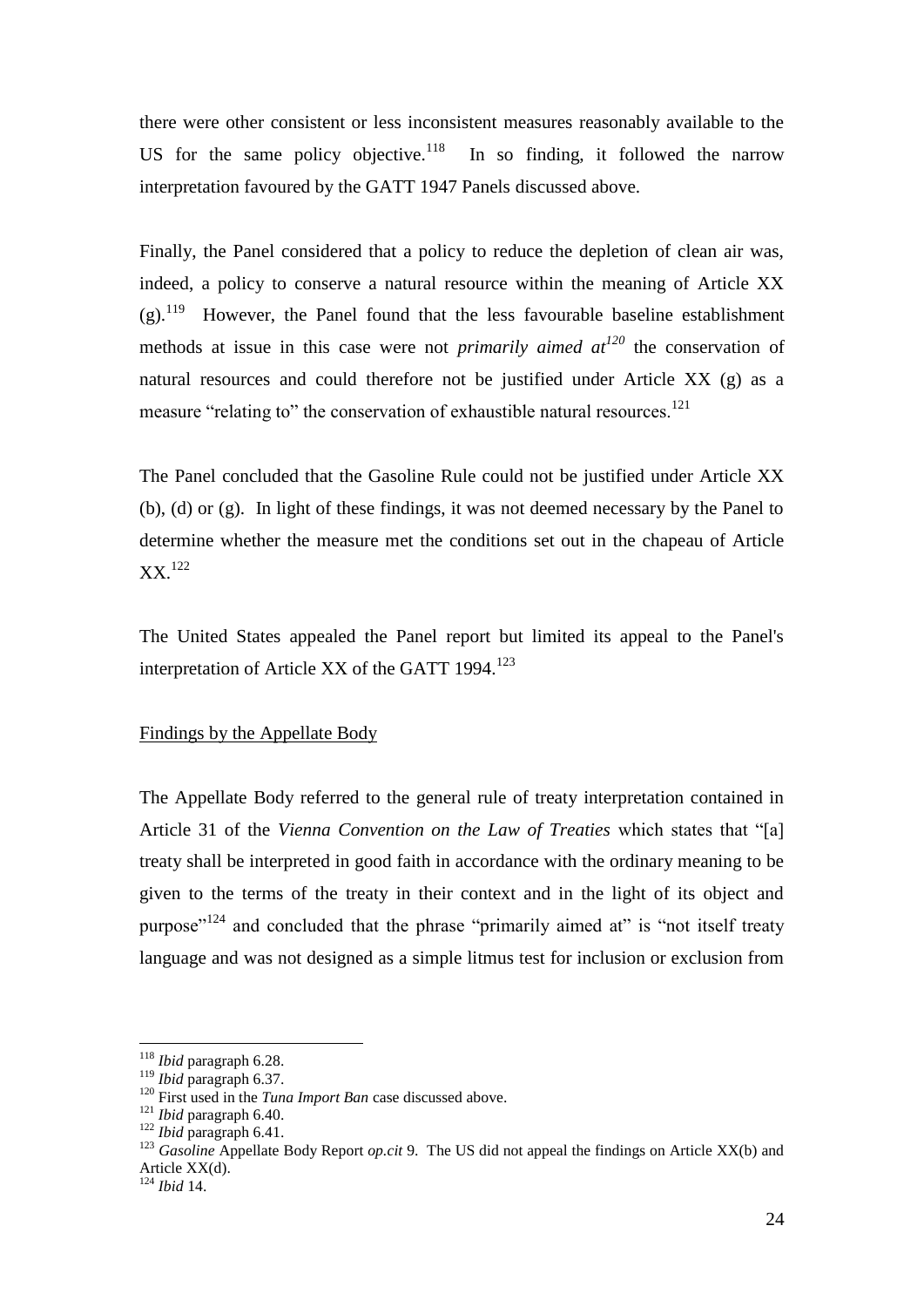Article  $XX(g)$ ".<sup>125</sup> The Appellate Body agreed with the Panel that the words "relating to" contained in Article XX (g) should be interpreted as meaning "primarily aimed at" the conservation of natural resources, $126$  but disagreed with the Panel's view that the establishment rules were not primarily aimed at the conservation of natural resources.<sup>127</sup>

The Appellate Body then considered whether the measures were "made effective in conjunction with restrictions on domestic production or consumption",  $^{128}$  the second condition contained in Article XX (g). The Appellate Body found that

"[w]e believe that the clause … is appropriately read as a requirement that the measures concerned impose restrictions, not just in respect of imported gasoline but also with respect to domestic gasoline. The clause is a requirement of *even-handedness* in the imposition of restrictions, in the name of conservation, upon the production or consumption of exhaustible natural resources."<sup>129</sup>

The Appellate Body also stated that:

"[t]he baseline establishment rules affect both domestic gasoline and imported gasoline…Thus, restrictions on the consumption or depletion of clean air by regulating the domestic production of "dirty" gasoline are established jointly with corresponding restrictions with respect to imported gasoline. That imported gasoline has been determined to have been accorded "less favourable treatment" than the domestic gasoline in terms of Article III: 4, *is not material for purposes of analysis under Article XX (g)*."<sup>130</sup>

The Appellate Body therefore clearly found that the baseline establishment rules contained in the Gasoline Rule fell within the scope of Article  $XX$  (g), and in so doing, it widened the scope of Article significantly.

<sup>&</sup>lt;sup>125</sup> *Ibid*18. See Jackson, J.H., "Comments on the Shrimp/Turtle and the Product/Process Distinction" 2000(11(2)) *European Journal of International Law* 303 at 305 where the WTO approach of placing the analysis of the GATT in a wider international law context, as compared to the approach in *Tuna Dolphin I* where the Panel refused to widen the scope on the product versus process issue as being a subject more appropriate to the GATT contracting parties themselves, in isolation to broader international law rules/notions.

<sup>126</sup> *Ibid* 14 – 18. <sup>127</sup> *Ibid* 10.

<sup>&</sup>lt;sup>128</sup> The Panel did not address this issue as it had already found that the measure did not fall under Article  $XX(g)$ .

<sup>129</sup> *Ibid* 20-21.

<sup>&</sup>lt;sup>130</sup> *Ibid* 21, own emphasis.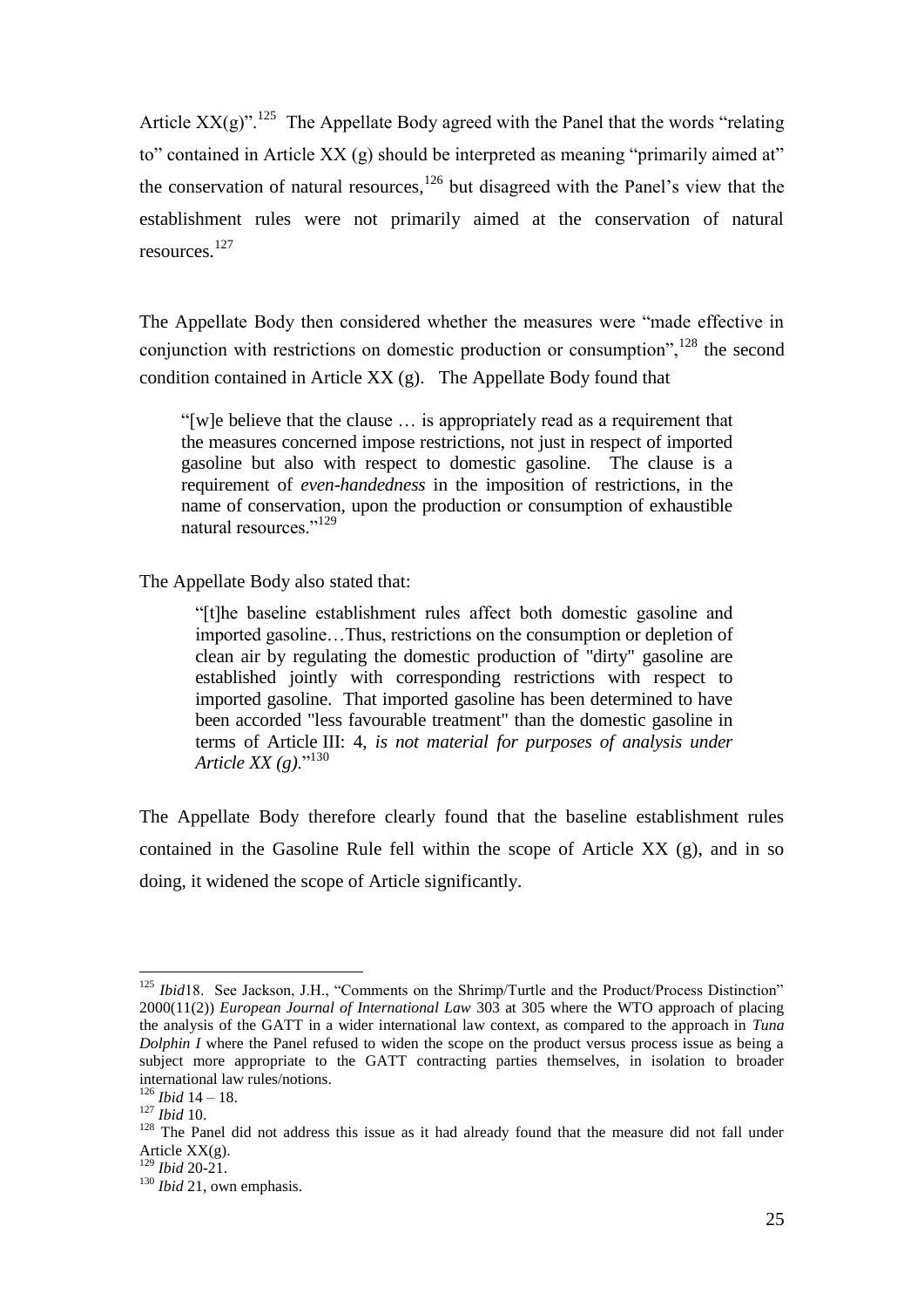The Appellate Body went on to find that the measures under scrutiny failed to meet the requirements of the chapeau of Article XX. It noted that the chapeau addressed not so much the questioned measure or its specific contents as such, but rather the *manner* in which that measure is applied. Accordingly, the chapeau is animated by the principle that while members have a *legal right* to invoke the exceptions of Article XX, they should not be so *applied* as to "…frustrate or defeat the legal obligations of the holder of the right under the substantive rules of the *General*  Agreement".<sup>131</sup>

It concluded that the application of the US regulation amounted to unjustifiable discrimination and to a disguised restriction on trade because of two omissions on the part of the United States.<sup>132</sup> First, the United States had not adequately explored means, including in particular cooperation with Venezuela and Brazil, of mitigating the administrative problems that led the United States to reject individual baselines for foreign refiners. Second, the United States did not count the costs for foreign refiners that would result from the imposition of statutory baselines. The resulting discrimination must therefore have been foreseen, and was not merely inadvertent or unavoidable.

The *Reformulated Gasoline* report placed Article XX in a new light. As one commentator put it:

"Future Article XX cases, it now appeared, would not turn on whether the trade measure addressed and environmental issue covered by Article XX (b) or (g) (*"Tuna Dolphin I"*), or even whether the effect of the measure on environmental quality was direct or indirect (*"Tuna-Dolphin II"*). The major issue would become whether the challenged government had applied a measure within the scope of (b) or (g) in a way that resulted in 'arbitrary or unjustifiable discrimination' contrary to the conditions in the chapeau to Article XX<sup>"133</sup>

In the next environmental case adjudicated by the WTO dispute resolution body, we find that protection of the environment was given even more prominence.

 $\overline{a}$ <sup>131</sup> *Ibid 22*.

<sup>132</sup> *Ibid* 29.

<sup>133</sup> Gaines, *op.cit* 761.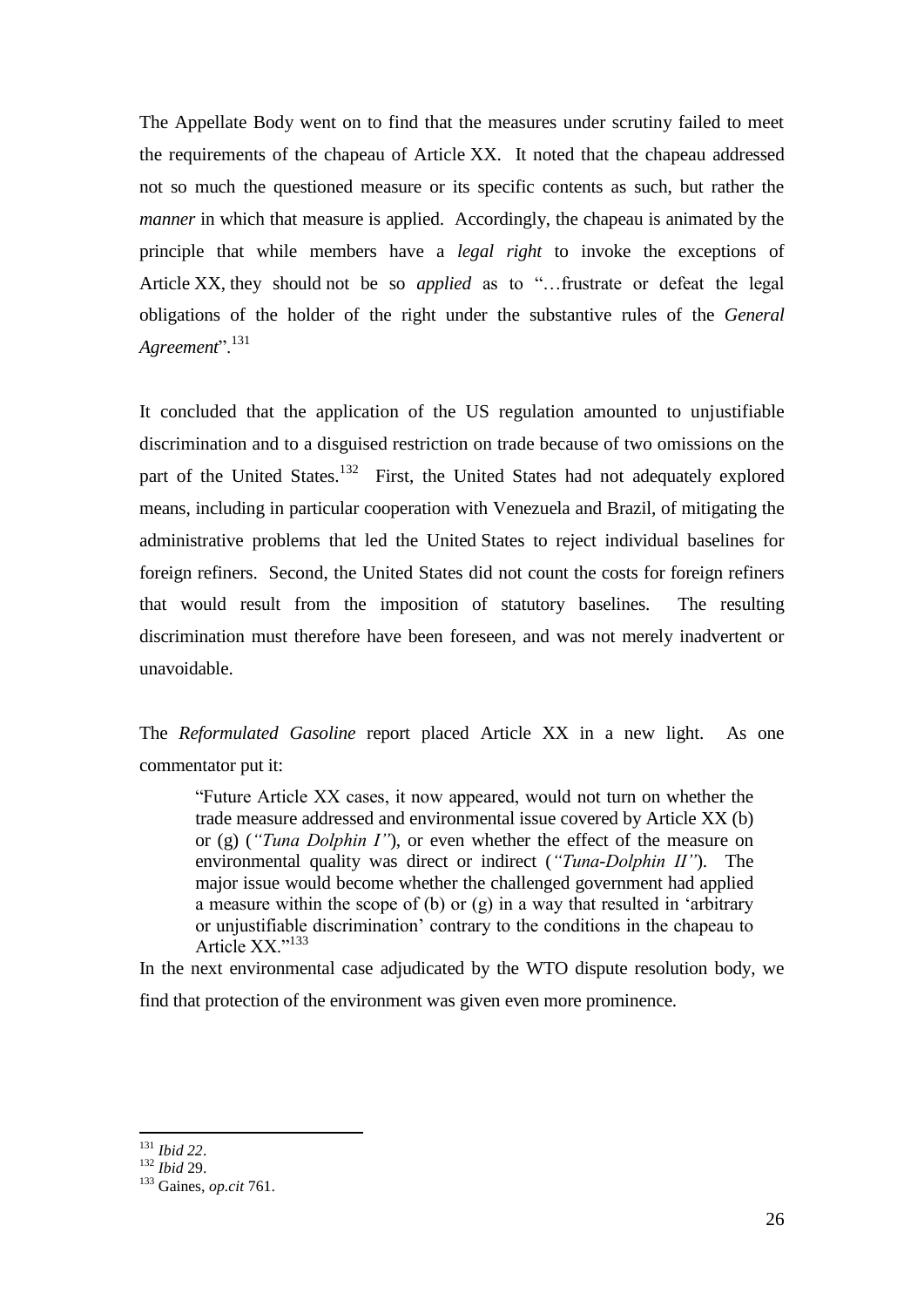## **4.2.2** *United States – Import Prohibition of Certain Shrimp and Shrimp Products*<sup>134</sup> **("***Shrimp-Turtle I***")**

Certain endangered sea turtles are characterised as highly migratory species, and as such they have been adversely affected by human activity, either directly (exploitation of their meat, shells and eggs), or indirectly (incidental capture in fisheries, destruction of their habitats, pollution of the oceans). In 1998, all species of sea turtles were included in Appendix I of CITES.<sup>135</sup>

Accordingly, the US *Endangered Species Act of 1973* ("*the ESA*") lists as endangered or threatened the five species of sea turtles found in US waters and prohibits their take within the United States, within the US territorial sea and the high seas. Pursuant to the ESA, the United States required that shrimp trawlers used "turtle excluder devices" ("*TEDs*") in their nets when fishing in areas where there was a significant likelihood of encountering sea turtles.

Section 609 of the United States' *Public Law 101-162* (hereafter "*Section 609*"), enacted in 1989 by the United States, was intended to, *inter alia*, develop bilateral or multilateral agreements for the protection and conservation of sea turtles. Section 609 prohibited the importation into the United States of shrimp harvested with technology that might adversely affect certain sea turtles, unless the harvesting nation was certified to have a regulatory programme for the conservation of sea turtles and an incidental take rate comparable to that of the United States, or that the particular fishing environment of the harvesting nation did not pose a threat to sea turtles.

India, Malaysia, Pakistan and Thailand charged that the United States' regulations were inconsistent with its obligations under Articles I:  $1,^{136}$  XI:  $1,^{137}$  and XIII: 1, because it restricted the importation of shrimp and shrimp products from countries which had not been certified, while like products from other countries which had been

<sup>&</sup>lt;sup>134</sup> WT/DS58/R 1998 Panel Report and WT/DS58/AB/R 1998 Appellate Body Report (herein referred to as "*Shrimp-Turtle I*").

<sup>&</sup>lt;sup>135</sup> Panel Report paragraph 2.3.

<sup>136</sup> *Ibid* paragraph 7.18.

<sup>137</sup> *Ibid* paragraph 7.11.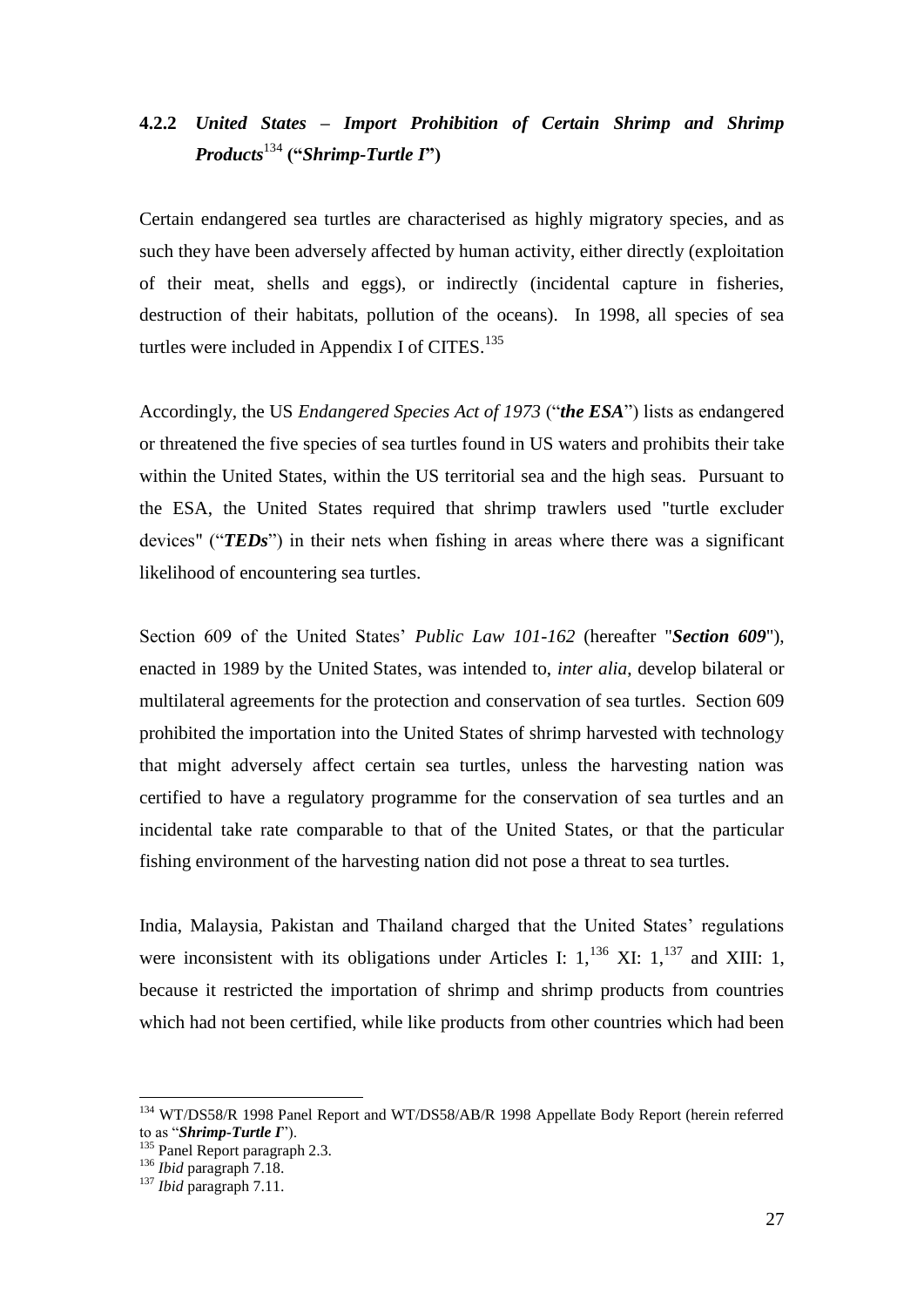certified could be imported freely into the  $US$ .<sup>138</sup> The US claimed that the measures at issue were justified under Article XX (b) and (g), because these provisions did not contain jurisdictional limitations, nor limitations on the location of the animals or natural resources to be protected and conserved.<sup>139</sup> The complainants argued to the contrary that Article XX (b) and (g) could not be invoked to justify a measure applying to animals outside the jurisdiction of the Member enacting the measure.

The Panel found that the ban imposed by the United States was inconsistent with Article XI (General Elimination of Quantitative Restrictions), $140$  and found that the US ban could not be justified under Article XX as it constituted unjustifiable discrimination between countries where the same conditions prevail and thus was not within the scope of measures permitted under Article  $XX$ <sup>141</sup> The Panel therefore started off its analysis with the chapeau to Article XX, and since it had found that the measure under scrutiny did not pass the test posed therein, it did not find it necessary to examine whether the US measure was covered by paragraphs (b) and (g) of Article  $XX.<sup>142</sup>$ 

#### Findings by the Appellate Body

On appeal, the US raised, *inter alia,* the issue of whether the Panel erred in finding that the measure at issue constituted unjustifiable discrimination between countries where the same conditions prevail and, thus, was not within the scope of measures permitted under Article XX of the GATT 1994.<sup>143</sup>

The Appellate Body rejected the methodology followed by the Panel in first considering the chapeau of Article XX before moving on to its sub-articles and instead invoked the two-tiered analysis as first established in *Reformulated Gasoline*. It went so far as to indicate that the sequence of steps followed in *Reformulated Gasoline* (first, characterization of the measure under Article XX (g); second, further

<sup>138</sup> *Ibid* paragraph 7.20.

<sup>139</sup> *Ibid* paragraph 7.24.

<sup>140</sup>*Ibid* paragraph 7.17.

<sup>141</sup> *Ibid* paragraph 7.49.

<sup>142</sup> *Ibid* paragraphs 7.62-63.

<sup>&</sup>lt;sup>143</sup> Appellate Body Report paragraph 98.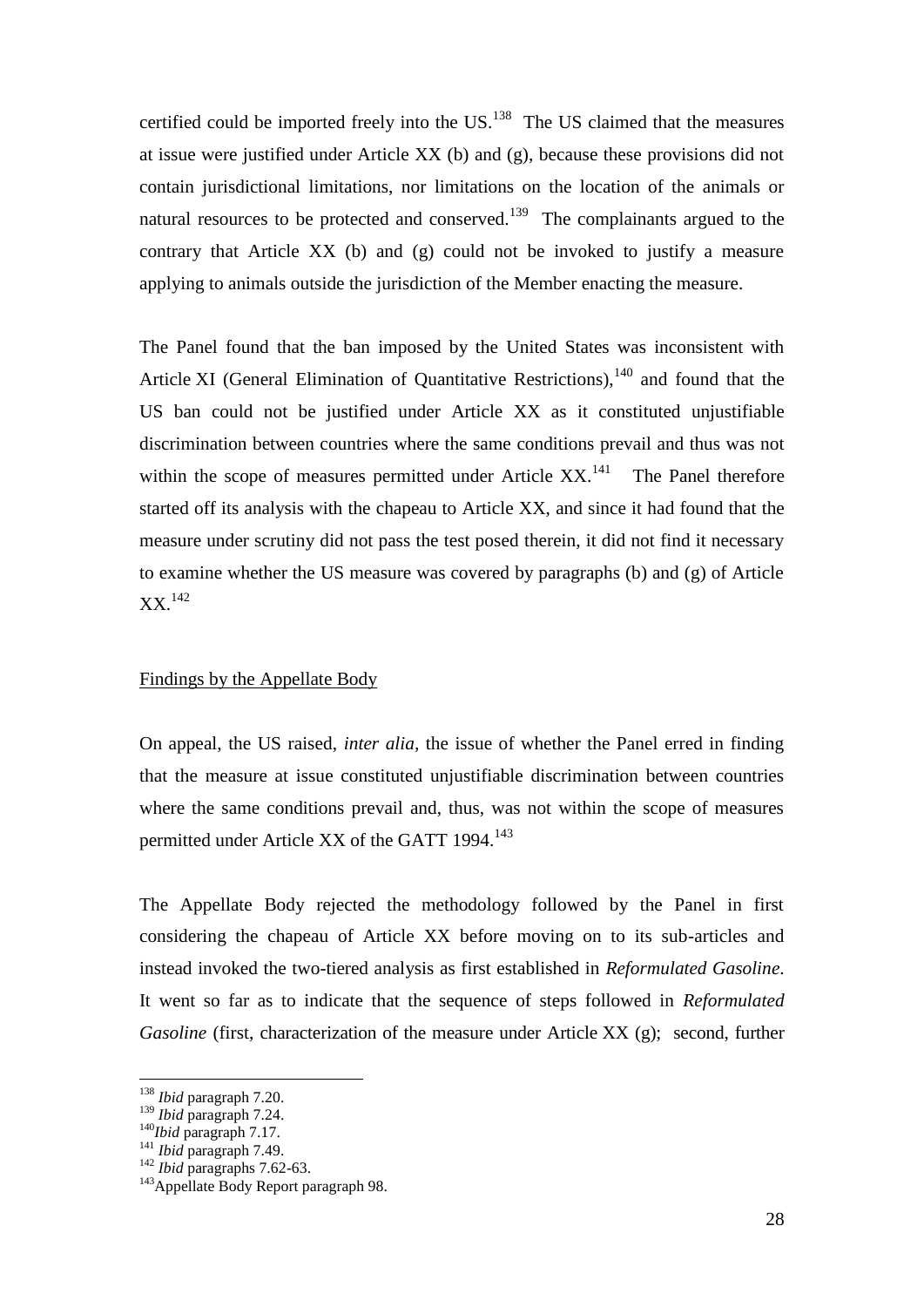appraisal of the same measure under the introductory clauses of Article XX) reflected not inadvertence or random choice, but rather the fundamental structure and logic of Article XX.<sup>144</sup>

India, Pakistan and Thailand argued that if "all" natural resources were considered to be exhaustible, the term "exhaustible" itself would become superfluous. Malaysia contended that "living creatures" should be interpreted as falling within the scope of Article XX (b) and "nonliving exhaustible natural resources" within the exemption contained within Article XX (g) and that therefore paragraphs (b) and (g) of Article  $XX$  should be regarded as being mutually exclusive.<sup>145</sup>

The Appellate Body distinctly recognised the evolving importance of environmental protection by contrasting the preambles to both the WTO agreement and its "predecessor", the GATT. $^{146}$  It also noted that a number of international agreements and other important documents, such as the 1992 Convention on Biological Diversity<sup>147</sup> and Agenda 21,<sup>148</sup> all make broad references to natural resources.<sup>149</sup>

The report notes:

"[O] ne lesson that modern biological sciences teach us is that living species, though in principle, capable of reproduction and, in that sense, 'renewable', are in certain circumstances indeed susceptible of depletion, exhaustion and extinction, frequently because of human activities."<sup>150</sup>

The Appellate Body therefore found that the sea turtles involved constituted "exhaustible natural resources" for purposes of Article XX  $(g)$ , <sup>151</sup> and that Section 609 was a measure "relating to" the conservation of an exhaustible natural resource,  $152$  as Section 609, *cum* implementing guidelines, was not disproportionately wide in its scope and reach in relation to the policy objective of protection and conservation of

<sup>144</sup>*Ibid* paragraph 119.

<sup>145</sup> *Ibid* paragraph 127.

<sup>146</sup> *Ibid* paragraph 129.

<sup>&</sup>lt;sup>147</sup> UN Conference on Environment and Development: Agenda 21, UN Doc. A/CONF.15/4 1992. <sup>148</sup> *Ibid.*

<sup>149</sup> *Shrimp-Turtle I* Appellate Body Report, *op.cit,* paragraph 130.

<sup>150</sup>*Ibid* paragraph 128.

<sup>151</sup>*Ibid* paragraph 134.

<sup>152</sup> *Ibid* paragraph 142.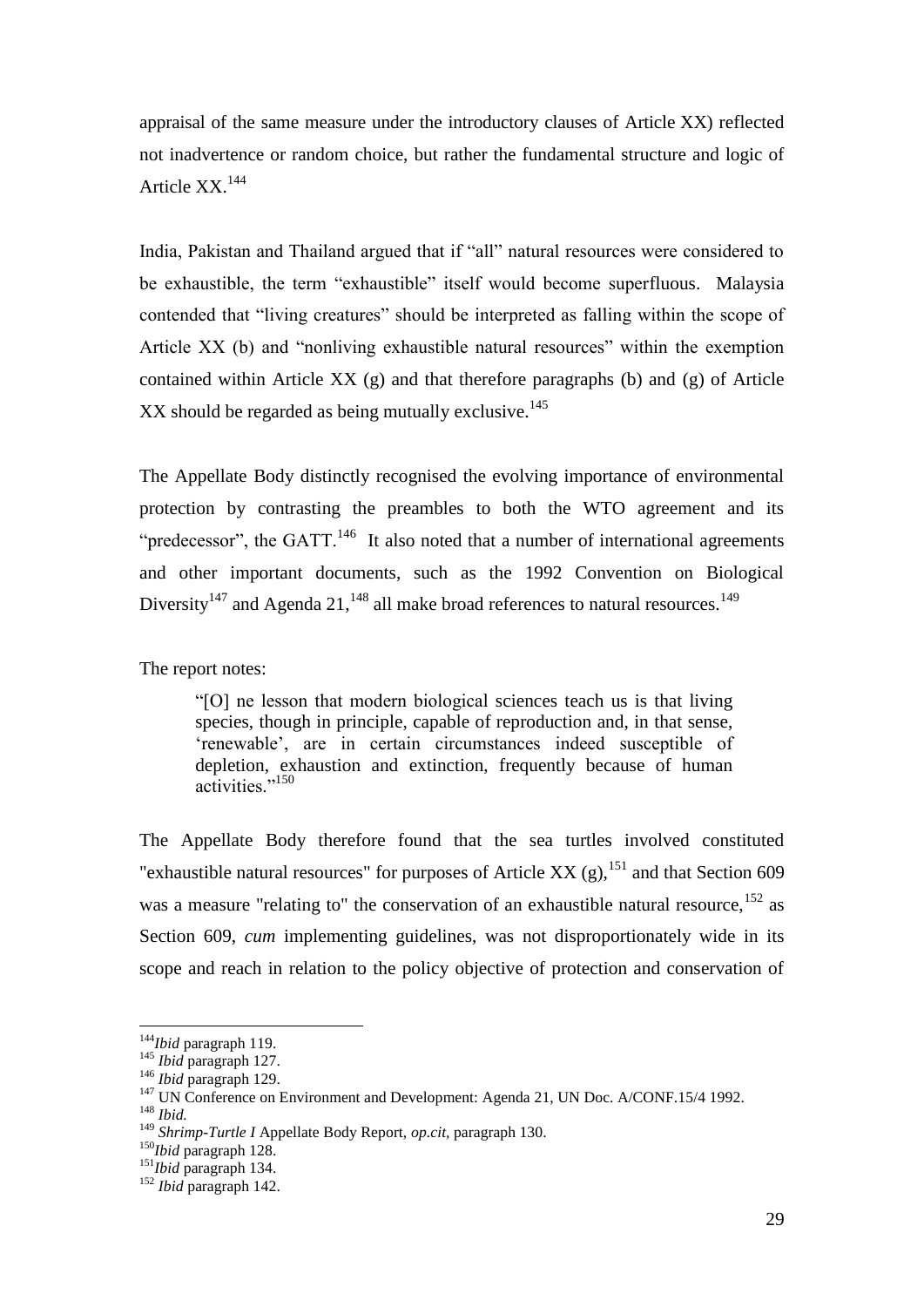sea turtle species. The means, in principle, were therefore reasonably related to the ends.<sup>153</sup>

Having categorised the measure as qualifying under Article XX (g), the Appellate Body proceeded to examine it under the conditions stated in the chapeau. First off, it examined the reasoning behind the inclusion of the chapeau into the GATT 1994, and the general context of the Article, and stated the following:

"The chapeau of Article XX is, in fact, but one expression of the principle of good faith. This principle, at once a general principle of law and a general principle of international law, controls the exercise of rights by states. One application of this general principle, the application widely known as the doctrine of *abus de droit*, prohibits the abusive exercise of a state's rights and enjoins that whenever the assertion of a right impinges on the field covered by [a] treaty obligation, it must be exercised *bona fide*, that is to say, reasonably... An abusive exercise by a Member of its own treaty right thus results in a breach of the treaty rights of the other Members and, as well, a violation of the treaty obligation of the Member so acting."<sup>154</sup>

Having already included other rules of international law, further placing the WTO regime and its constituting agreements within the framework of a wider, inter-related "system" of international law, is a significant change from previous disputes where a narrow focus on GATT rules in isolation were evident.

The Appellate Body found that the task of interpreting and applying the chapeau is essentially one of locating and marking out a line of equilibrium between the right of a Member to invoke an exception under Article XX and the rights of the other Members under varying substantive provisions (e.g., Article XI) of the GATT 1994, so that neither of the competing rights will cancel out the other and thereby distort and nullify or impair the balance of rights and obligations constructed by the Members themselves in that Agreement.<sup>155</sup> It noted that the application of a measure may be characterised as amounting to an abuse or misuse of an exception of Article XX not only when the detailed operating provisions of the measure prescribe the arbitrary or

<sup>153</sup> *Ibid* paragraph 141.

<sup>154</sup> *Ibid* paragraph 158.

<sup>155</sup> *Ibid* paragraph 159.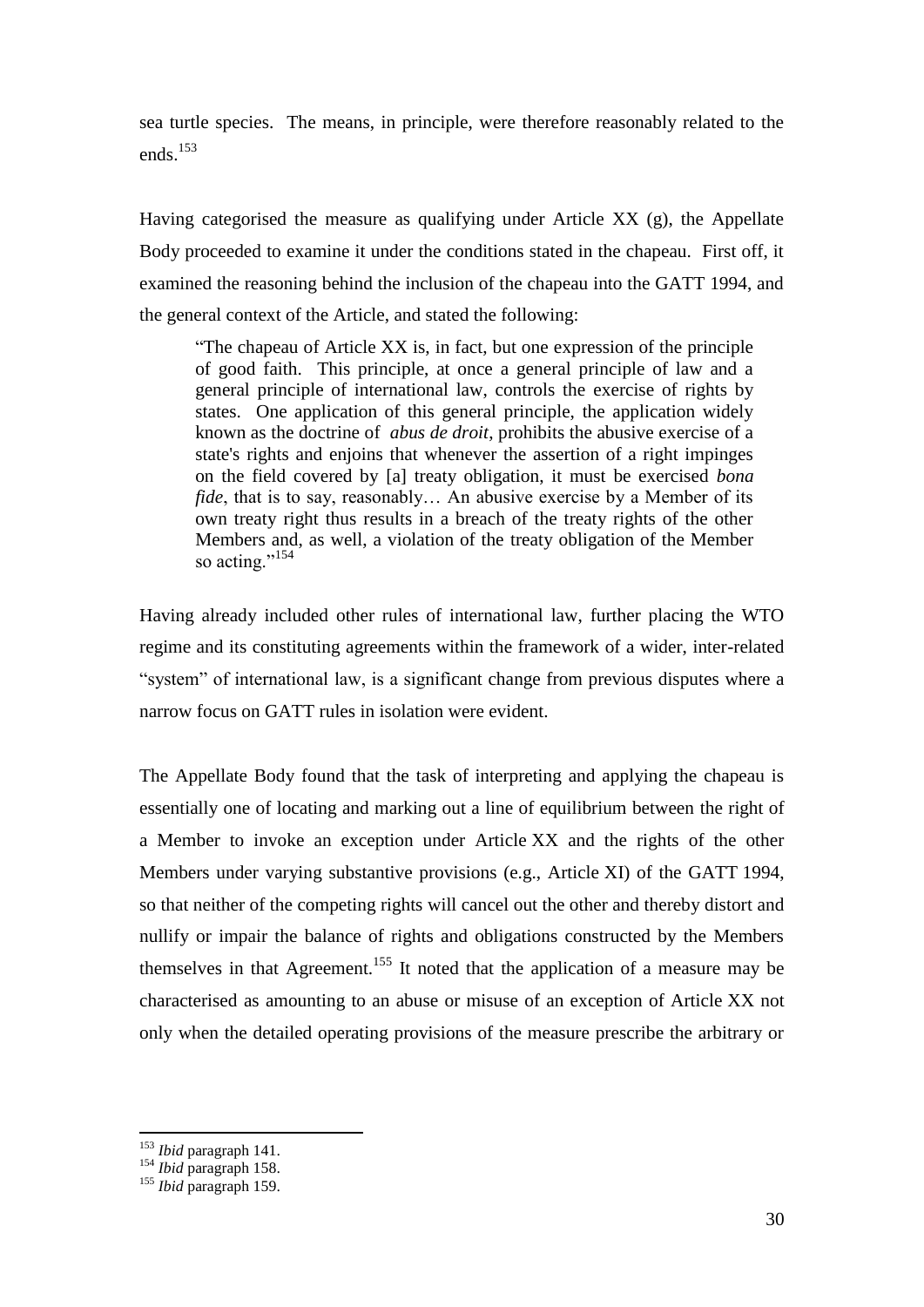unjustifiable activity, but also where a measure, otherwise fair and just on its face, is actually applied in an arbitrary or unjustifiable manner.<sup>156</sup>

The Appellate Body stated that discrimination resulted, not only when countries in which the same conditions prevail were treated differently, but also when the application of the measure at issue did not allow for any inquiry into the appropriateness of the regulatory programme for the conditions prevailing in the exporting countries.<sup>157</sup> Thereby, the failure of the United States to engage the appellees, as well as other Members exporting shrimp to the United States, in serious, across-the-board negotiations with the objective of concluding bilateral or multilateral agreements for the protection and conservation of sea turtles, before unilaterally enforcing the import prohibition against the shrimp exports of those Members, was also taken into account.<sup>158</sup> Tellingly, the Appellate Body stated:

"Perhaps the most conspicuous flaw in this measure's application relates to its intended and actual coercive effect on the specific policy decisions made by foreign governments, Members of the WTO."<sup>159</sup>

The Appellate Body found that the United States negotiated seriously with some, but not with other WTO members that export shrimp to the United States. The effect was plainly discriminatory and, in the opinion of the Appellate Body, unjustifiable.<sup>160</sup> As it is stated on the WTO website:

"The US lost the case, not because it sought to protect the environment but because it discriminated between WTO members. It provided countries in the western hemisphere – mainly in the Caribbean – technical and financial assistance and longer transition periods for their fishermen to start using turtle-excluder devices. It did not give the same advantage, however, to the four Asian countries (India, Malaysia, Pakistan and Thailand) that filed the complaint with the WTO."<sup>161</sup>

<sup>156</sup> *Ibid* paragraph 160.

<sup>157</sup> *Ibid* paragraph 165.

<sup>158</sup> *Ibid* paragraph 166. <sup>159</sup> *Ibid* paragraph 161.

<sup>160</sup>

*Ibid* paragraph 172, where the Appellate Body provides further clarification of its stance: " The unjustifiable nature of this discrimination emerges clearly when we consider the cumulative effects of the failure of the United States to pursue negotiations for establishing consensual means of protection and conservation of the living marine resources here involved, notwithstanding the explicit statutory direction in Section 609 itself to initiate negotiations as soon as possible for the development of bilateral and multilateral agreements."

<sup>161</sup> WTO *Environment: Disputes 8: India etc versus US: 'shrimp-turtle'* [http://www.wto.org/english/tratop\\_e/envir\\_e/edis08\\_e.htm](http://www.wto.org/english/tratop_e/envir_e/edis08_e.htm) (Last visited 20 January 2004) 2-3.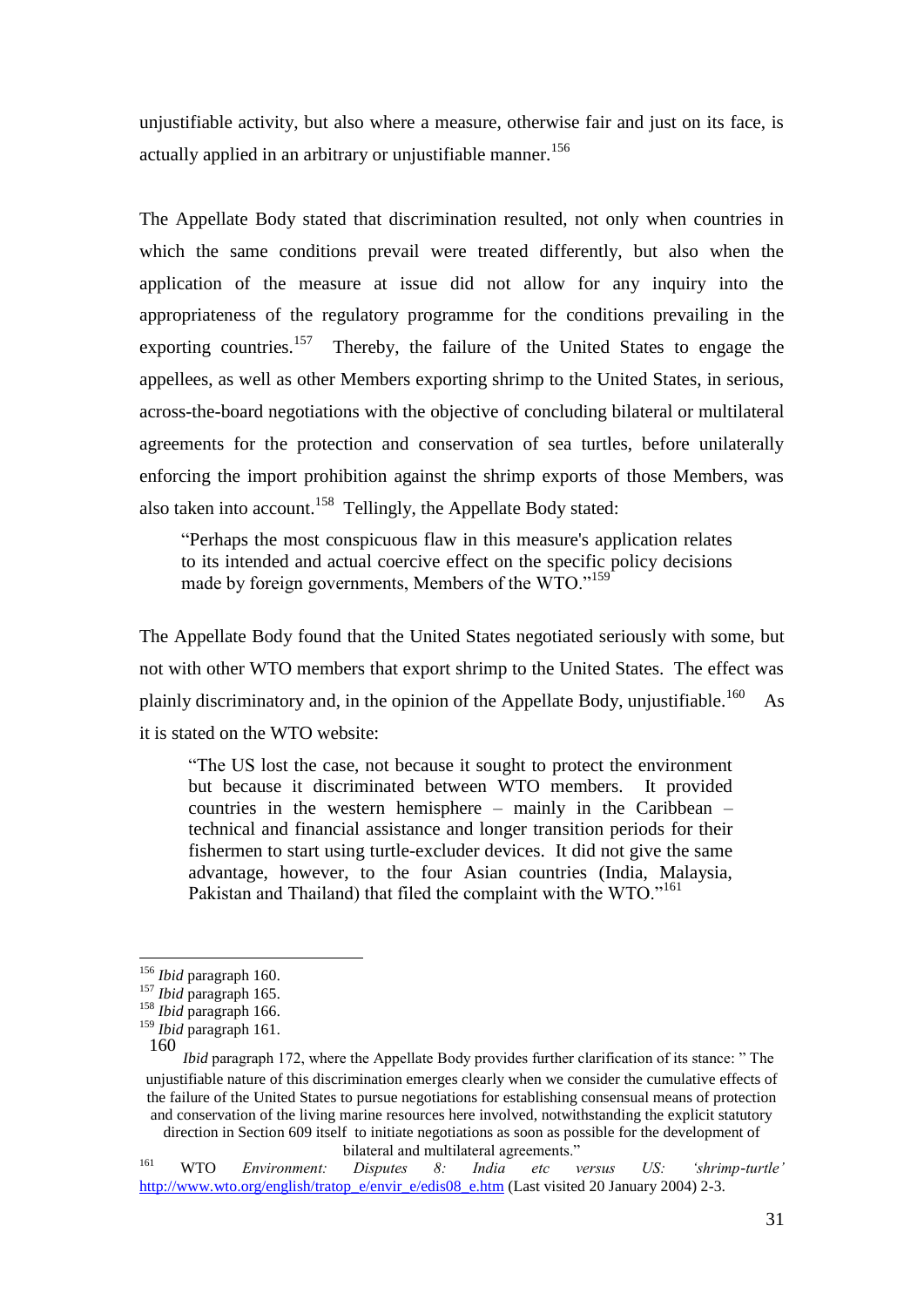## **4.2.3** *United States – Import Prohibition of Certain Shrimp and Shrimp Products: Recourse to Article 21.5 of the DSU by Malaysia* **<sup>162</sup> ("***Shrimp-Turtle II***")**

A few years after the Appellate Body Report in *Shrimp-Turtle I* discussed above, and in accordance with Article 21.5 of the  $DSU<sub>1</sub><sup>163</sup>$  Malaysia requested that the DSB refer to a Panel its complaint with respect to whether the United States had complied with the recommendations and rulings of the DSB handed down in that case, which were adopted on 6 November 1998. The DSB referred the matter to the original Panel.

#### Findings by the Panel

In order to implement the recommendations and rulings of the DSB, the United States issued the *Revised Guidelines for the Implementation of Section 609 of Public Law 101-162 Relating to the Protection of Sea Turtles in Shrimp Trawl Fishing Operations* (the "**Revised Guidelines"**).<sup>164</sup> These Revised Guidelines replaced the guidelines issued in April 1996 that were part of the original measure at stake. The Revised Guidelines set forth criteria for certification.

The Panel noted that in *Shrimp-Turtle 1*, the Appellate Body concluded that Section 609 was provisionally justified under Article XX (g). Therefore, since the implementing measure before the Panel was identical to the measure examined by the Appellate Body in relation to paragraph (g), the Panel likewise held that the implementing measure was provisionally justifiable under Article XX  $(g)$ .<sup>165</sup>

The Panel then reiterated the Appellate Body's finding in *Shrimp-Turtle 1* concerning the nature of the chapeau of Article XX, namely that the task of interpreting and applying the chapeau essentially entails the delicate one of locating and marking out a

<sup>&</sup>lt;sup>162</sup> WT/DS58/AB/RW 2001 Appellate Body Report (herein referred to as "Shrimp-Turtle II").

<sup>&</sup>lt;sup>163</sup> Article 21.5 of the DSU reads as follows: "Where there is disagreement as to the existence or consistency with a covered agreement of measures taken to comply with the recommendations and rulings such dispute shall be decided through recourse to these dispute settlement procedures, including wherever possible resort to the original Panel. The Panel shall circulate its report within 90 days after the date of referral of the matter to it. When the Panel considers that it cannot provide its report within this time frame, it shall inform the DSB in writing of the reasons for the delay together with an estimate of the period within which it will submit its report".

<sup>164</sup> *United States* –*Import Prohibition of Certain Shrimp and Shrimp Products: Recourse to Article 21.5 of the DSU by Malaysia* WT/DS58/RW 2001 Panel Report, paragraph 2.22.

<sup>&</sup>lt;sup>165</sup> *Ibid* paragraphs 5.39-5.42.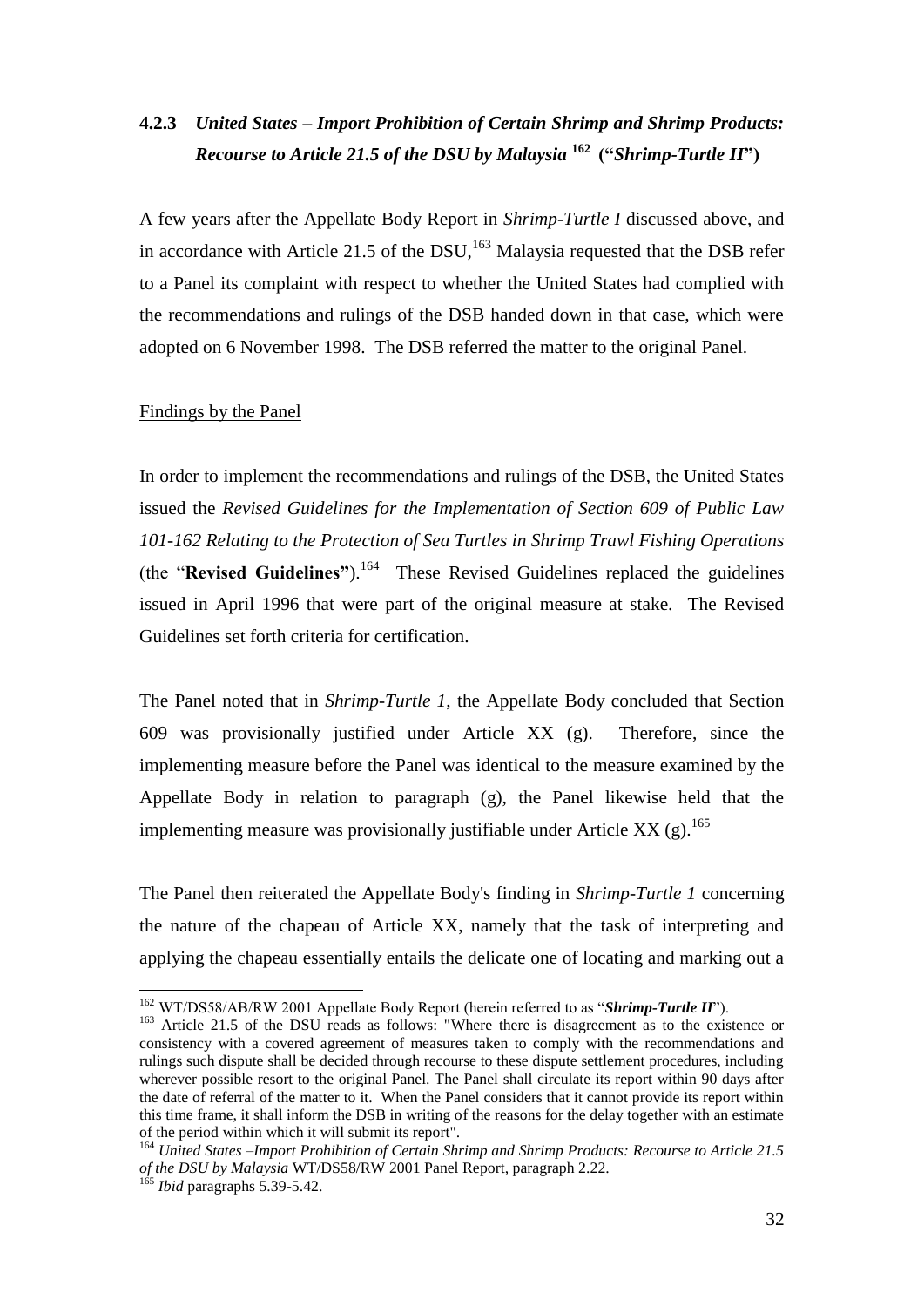line of equilibrium between the right of a member to invoke an exception under Article XX and the rights of the other members under varying substantive provisions of the GATT 1994.

The Panel concluded that the recognition that the protection of migratory species was best achieved through international cooperation significantly moved the line of equilibrium towards a bilaterally or multilaterally negotiated solution, thus rendering recourse to unilateral measures less acceptable.<sup>166</sup> On this basis, the Panel proceeded to determine whether the line of equilibrium in the field of sea turtle conservation and protection was such as to require the *conclusion* of an international agreement or only "efforts to negotiate", and found that the obligation of the United States was an obligation to negotiate, as opposed to an obligation to *conclude* an international agreement. It also concluded that the US had made serious good faith efforts to negotiate an international agreement.<sup>167</sup>

## Findings of the Appellate Body

Malaysia appealed against this decision, arguing that the US should have *concluded* an international agreement on the protection and conservation of sea turtles before imposing an import prohibition.<sup>168</sup> The Appellate Body upheld the Panel's finding and rejected Malaysia's contention that avoiding "arbitrary and unjustifiable discrimination" under the chapeau of Article XX required the *conclusion* of an international agreement on the protection and conservation of sea turtles.<sup>169</sup>

Malaysia also argued that the measure at issue resulted in "arbitrary or unjustifiable discrimination" because of the lack of flexibility of the US measure. The Appellate Body upheld again the Panel's finding and agreed with the reasoning of the Panel that conditioning market access on the adoption of a programme *comparable in* 

<sup>166</sup> *Shrimp-Turtle II* Panel Report, paragraph 5.59.

<sup>167</sup> *Ibid* paragraph 5.67.

<sup>&</sup>lt;sup>168</sup> Shrimp-Turtle II Appellate Body Report paragraph 8.

<sup>&</sup>lt;sup>169</sup>*Ibid* paragraph 134. See also paragraph 123 where the Appellate Body remarks: "Requiring that a multilateral agreement be *concluded* by the United States in order to avoid "arbitrary or unjustifiable discrimination" in applying its measure would mean that any country party to the negotiations with the United States, whether a WTO Member or not, would have, in effect, a veto over whether the United States could fulfil its WTO obligations."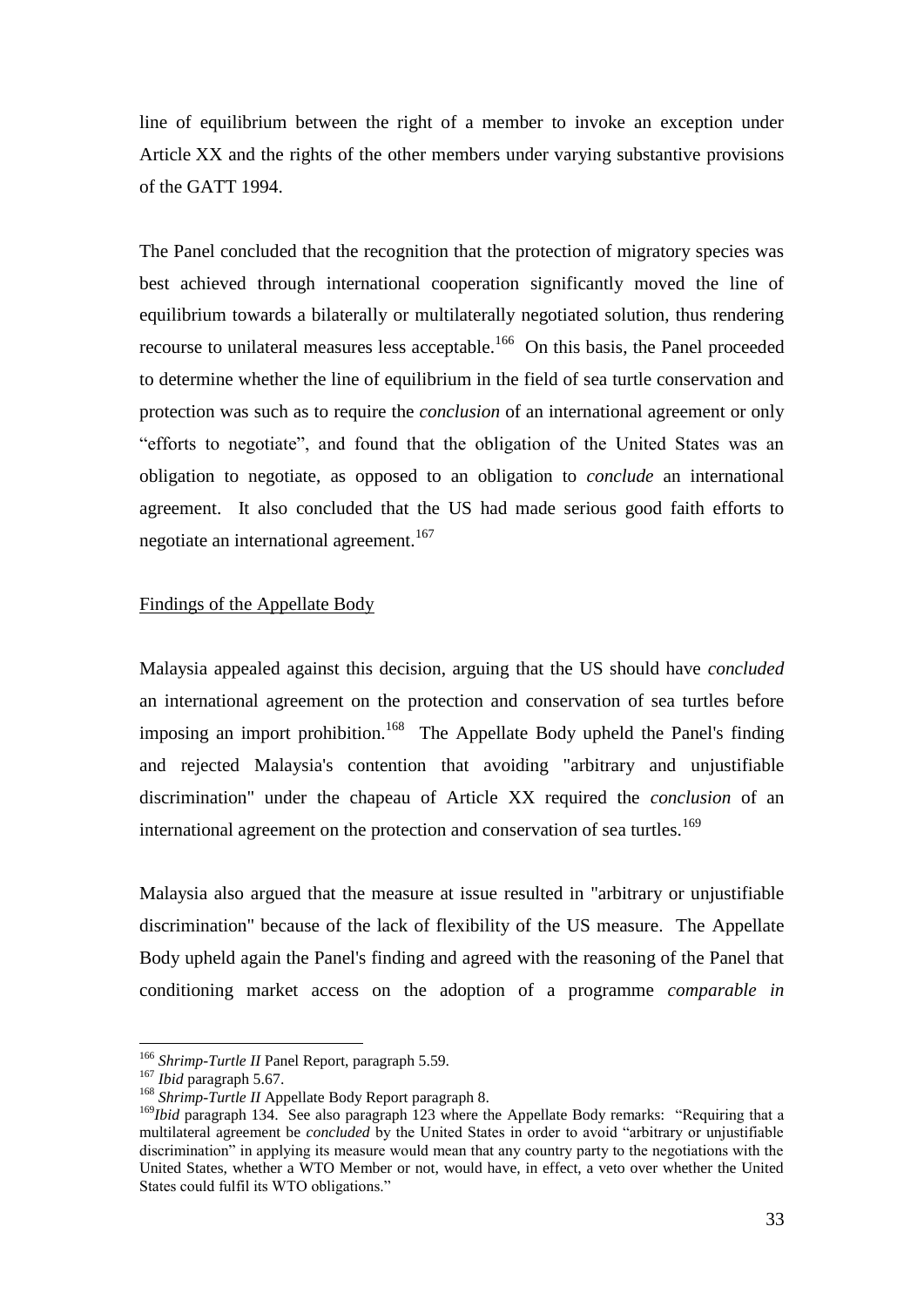*effectiveness*, (as opposed to conditioning market access on the adoption of *essentially the same* programme) allowed for sufficient flexibility in the application of the measure so as to avoid "arbitrary or unjustifiable discrimination".<sup>170</sup>

This part of the decision in *Shrimp-Turtle* has drawn the most praise from commentators because of its "new-found" sensitivity to environmental considerations and reliance on sources of public international law outside the  $WTO$ .<sup>171</sup> Some commentators, however, argue that this is not enough, and that *Shrimp-Turtle*  continues the "tradition" of trade jurisprudence that "has almost completely closed off the policy space Article XX should leave open for national trade measures designed to protect the environment".<sup>172</sup>

Nevertheless, in the next matter before the DSB, further progress was made in the trade-versus-environment polemic.

## **4.2.4** *European Communities – Measures Affecting Asbestos and Asbestoscontaining Products***<sup>173</sup>**

A dispute arose between Canada and France over French decree No. 96-1133 of 24 December 1996 ("*the Decree*"), banning

"[t]he manufacture, processing, sale, import, placing on the domestic market and transfer under any title whatsoever of all varieties of asbestos fibres…regardless of whether these substances have been incorporated into materials, products or devices."<sup>174</sup>

Canada claimed that the decree was inconsistent with a number of obligations of the EC under Article 2 of the TBT Agreement, and with Articles III and XI of the GATT 1994.<sup>175</sup>

<sup>170</sup> *Ibid* paragraph 144.

<sup>171</sup> Gaines *op.cit* 772.

<sup>172</sup> *Ibid* 773.

<sup>&</sup>lt;sup>173</sup> WT/DS135/R 2000 Report of the Panel and WT/DS135/AB/R 2001 Report of the Appellate Body (herein referred to as "*Asbestos*").

 $174$  Article 1.

<sup>175</sup> *Asbestos* Report of the Panel paragraphs 1.1 and 1.2.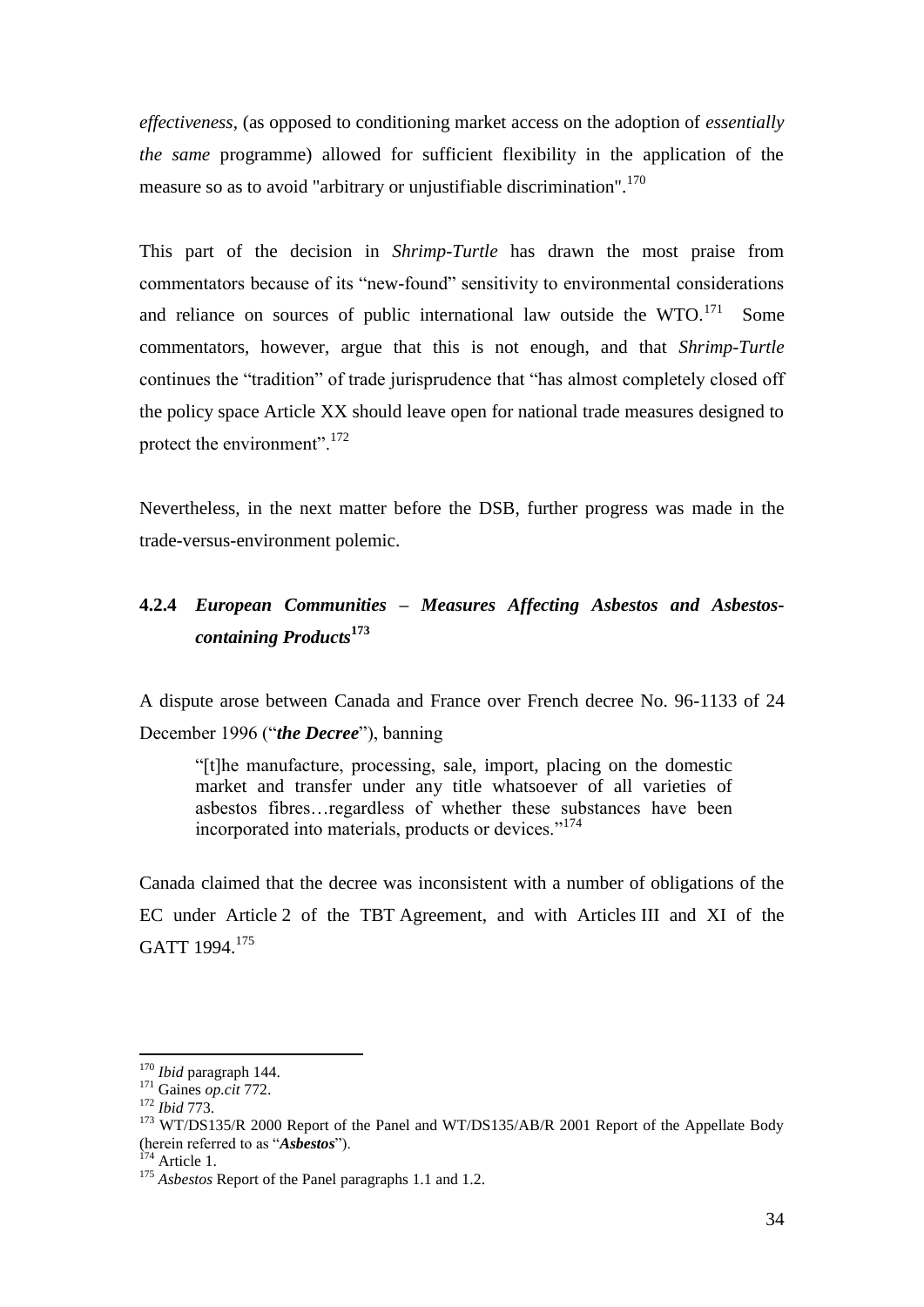A threshold question confronting the Panel was whether to analyse the decree under Article XI, as argued by Canada, or Article III, as argued by the  $EC.^{176}$  The Panel agreed with the EC and tested the decree under Article III: 4, which channelled the Panel's analysis towards the national treatment standard. This in turn tested whether Canadian asbestos was being treated less favourably than "like products" produced in France.<sup>177</sup> The Panel found that chrysotile-fibre products and fibro-cement products were, indeed, "like products" with the meaning of Article III:  $4.^{178}$  The Panel further found that the provisions of the decree relating to the prohibiting of the marketing of chrysotile fibres and chrysotile-cement products violated Article III: 4.

Nevertheless, the Panel decided that the violation of Article III: 4 was justified under Article XX (b),  $179$  and that the measure did not conflict with the chapeau of Article  $XX$ ,<sup>180</sup> as the application of the Decree did not constitute arbitrary or unjustifiable discrimination, $^{181}$  and had no protectionist objectives.<sup>182</sup>

## Findings of the Appellate Body

On appeal<sup>183</sup> the following relevant issues were raised:<sup>184</sup>

(a) Whether the Panel erred in its interpretation and application of the term "like products" in Article III: 4 in finding that chrysotile asbestos fibres are "like" PVA, cellulose and glass fibres, and in finding that cement-based products containing chrysotile asbestos fibres are "like" cement-based products containing polyvinyl alcohol, cellulose and glass fibres; and

<sup>176</sup> Palmer, A. & Werksman, J., "World Trade Organization, European Communities – Measures Affecting Asbestos and Asbestos-Containing Products, Panel Report" 2001 (10(1)) *Review of European Community and International Environmental Law* 125 at 126.

<sup>177</sup> *Ibid.*

<sup>&</sup>lt;sup>178</sup> The Panel's finding regarding this aspect has been criticised, mainly because in the process of analysis, the Panel specifically found the acknowledged toxicity of asbestos to be an inappropriate basis for distinguishing between products. Cf. Palmer & Werksman, *op.cit*, 127: "…toxic building materials (chrysotile asbestos) were found to be "like" non-toxic building materials (PVC and cellulose)…"

<sup>&</sup>lt;sup>179</sup> Asbestos Report of the Panel *op.cit*, paragraph 8.194 where the Panel noted that the experts consulted confirmed the health risks associated with exposure to chrysotile asbestos in its various uses and, therefore, that a prohibition of chrysotile asbestos fell within the range of policies designed to protect human life or health.

<sup>180</sup> *Ibid* paragraphs 8.240-241.

<sup>181</sup> *Ibid* paragraph 8.230.

<sup>182</sup> *Ibid* paragraph 8.238.

<sup>183</sup> *Asbestos* Report of the Appellate Body *op.cit*.

<sup>184</sup> *Ibid* paragraph 58.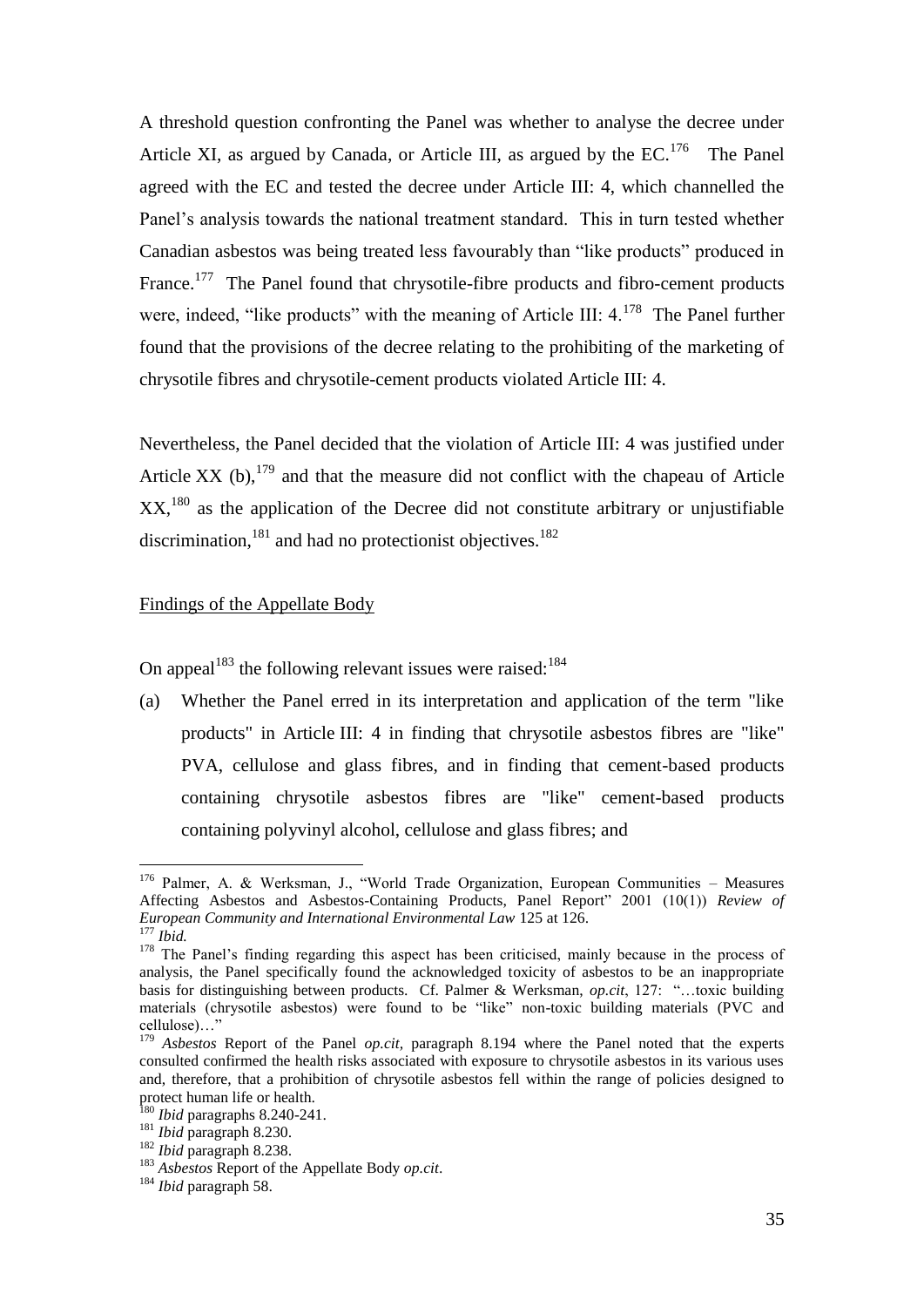(b) Whether the Panel erred in finding that the measure at issue is necessary to protect human life or health under Article XX (b) of the GATT 1994.

The Appellate Body reversed the Panel's finding that white asbestos is "like" PCG fibres.<sup>185</sup> The Body confirmed that "like" products under Article III: 4 have a variable meaning, and should be assessed on a case-by-case basis<sup>186</sup>. No evidence, including a possible risk to health, should be excluded from the "like" product analysis, and therefore the Panel had erred by not taking into account the carcinogenic nature of white asbestos in its examination of the products' physical properties.<sup>187</sup>

The Appellate Body noted that WTO members have an undisputed right to determine the appropriate level of health protection in a given situation,<sup>188</sup> and therefore rejected Canada's arguments against the necessity of the measure. In order to evaluate whether the measure was necessary, the Appellate Body mentioned the interpretation of "necessity" formulated in *Thailand - Cigarettes*, namely whether there was an alternative GATT-consistent, or less inconsistent measure, which a Member could reasonably be expected to employ.<sup>189</sup> Based on evidence before the Panel that raised doubts as to the efficacy of measures prescribing controlled use of asbestos, the Appellate Body concluded that 'controlled use' was not a *reasonably available* alternative that would achieve France's objective of stopping the spread of asbestosrelated health risks.<sup>190</sup>

Although the Appellate Body used the same terminology as in *Thailand: Cigarettes*, the scope of Article XX (b) namely "reasonably available alternative", the test for whether another measure is, indeed, *reasonable* was formulated much wider. The Appellate Body stated that a weighing and balancing process must be followed by which it is evaluated whether a WTO-consistent alternative measure is "reasonably

<sup>&</sup>lt;sup>185</sup> *Ibid* paragraph 131. In doing so, the Appellate Body had taken the opportunity to "correct much of the flawed legal conclusions" in the Panel Report  $- cf.$  Palmer, A., "World Trade Organization, European Communities – Measures Affecting Asbestos and Asbestos-Containing Products, Report of the Appellate Body" 2001 (10(3)) *Review of European Community and International Environmental Law* 340.

<sup>186</sup> *Ibid* paragraphs 88 – 89.

<sup>187</sup> *Ibid* paragraphs 113-116.

<sup>188</sup> *Ibid* paragraph 168.

<sup>189</sup> *Ibid* paragraph 170.

<sup>190</sup> *Ibid* paragraph 174.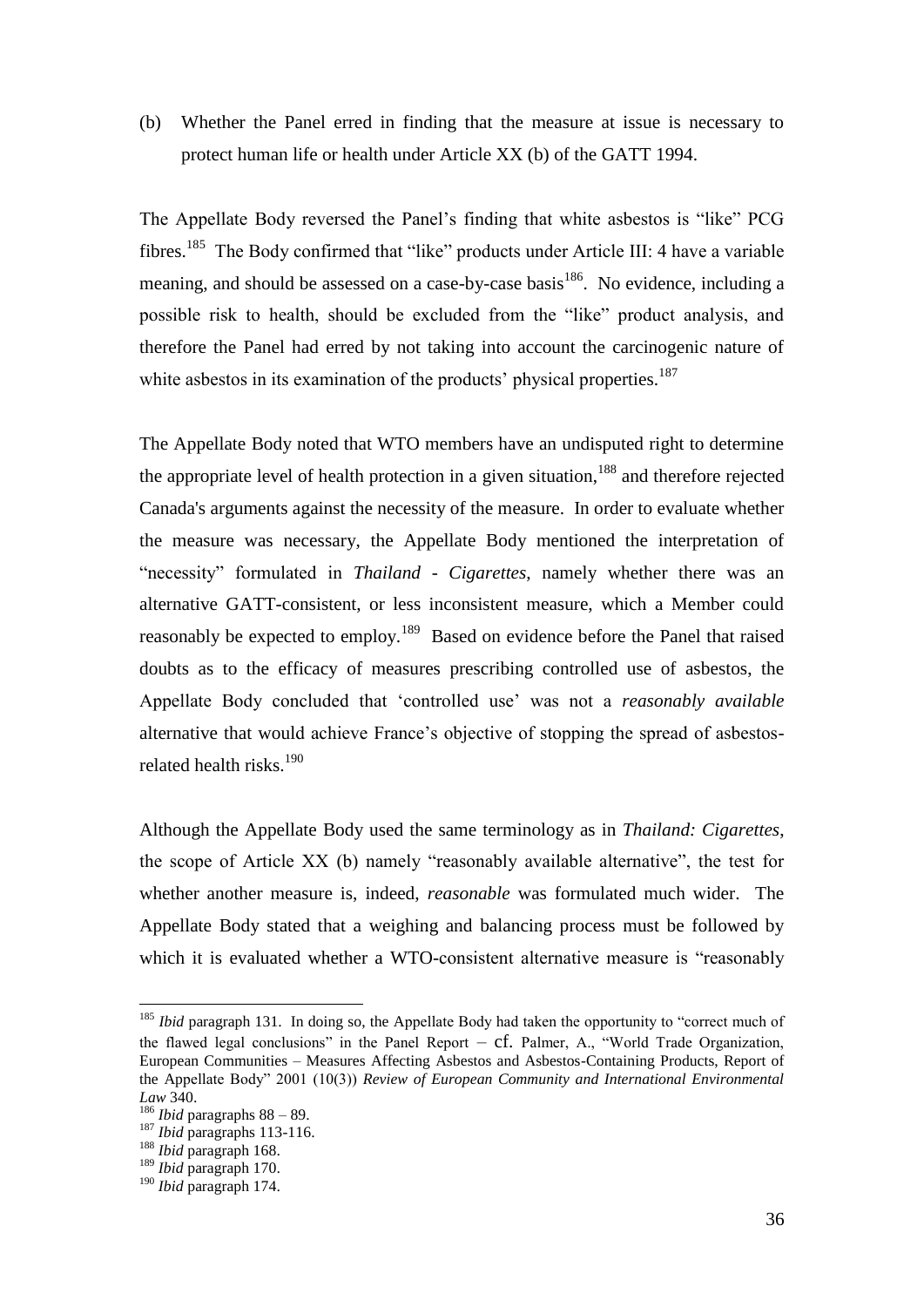available" is the extent to which the alternative measure "contributes to the realization of the end pursued."<sup>191</sup>

## **5. Critical evaluation of the WTO as adjudicator in environmenttrade disputes**

### **5.1 Introduction**

From the case law discussed *supra* it seems as if environmental awareness and the concomitant willingness to accommodate environmental concerns in trade-related disputes *are* gaining some ground among the Panels of the WTO. This becomes apparent when one compares the findings in disputes adjudicated under GATT 1947 with those under GATT 1994. In this section, the progress made in the interpretation and application of Article XX through the cases discussed above will be briefly summarised before moving on to other areas of concern in the trade-environment debate.

#### **5.2 Article XX revisited**

A parallel movement can be discerned in the "environmental" cases submitted for dispute resolution before GATT 1947 and WTO dispute resolution bodies: Firstly, the kind of cases have moved from those attempting to use the Article XX exception to disguise protectionism or retaliation<sup>192</sup> to instances where environmental concerns really did constitute the rationale for a specific trade measure.<sup>193</sup> Secondly, since the inception of the WTO and its revised dispute resolution procedure, there has been a marked widening of scope when interpreting the Article XX exceptions. The main areas of progress are briefly summarised below.

## **5.2.1 Article XX (b): "Necessary"**

<sup>191</sup> *Ibid* paragraph 172.

<sup>192</sup> Such as the *Tuna Import Ban*, *Fish Export Ban* and *Thailand: Cigarettes* cases.

<sup>&</sup>lt;sup>193</sup> From *Tuna Dolphin* onward, all the cases discussed here have been primarily aimed at environmental protection in some or other manner.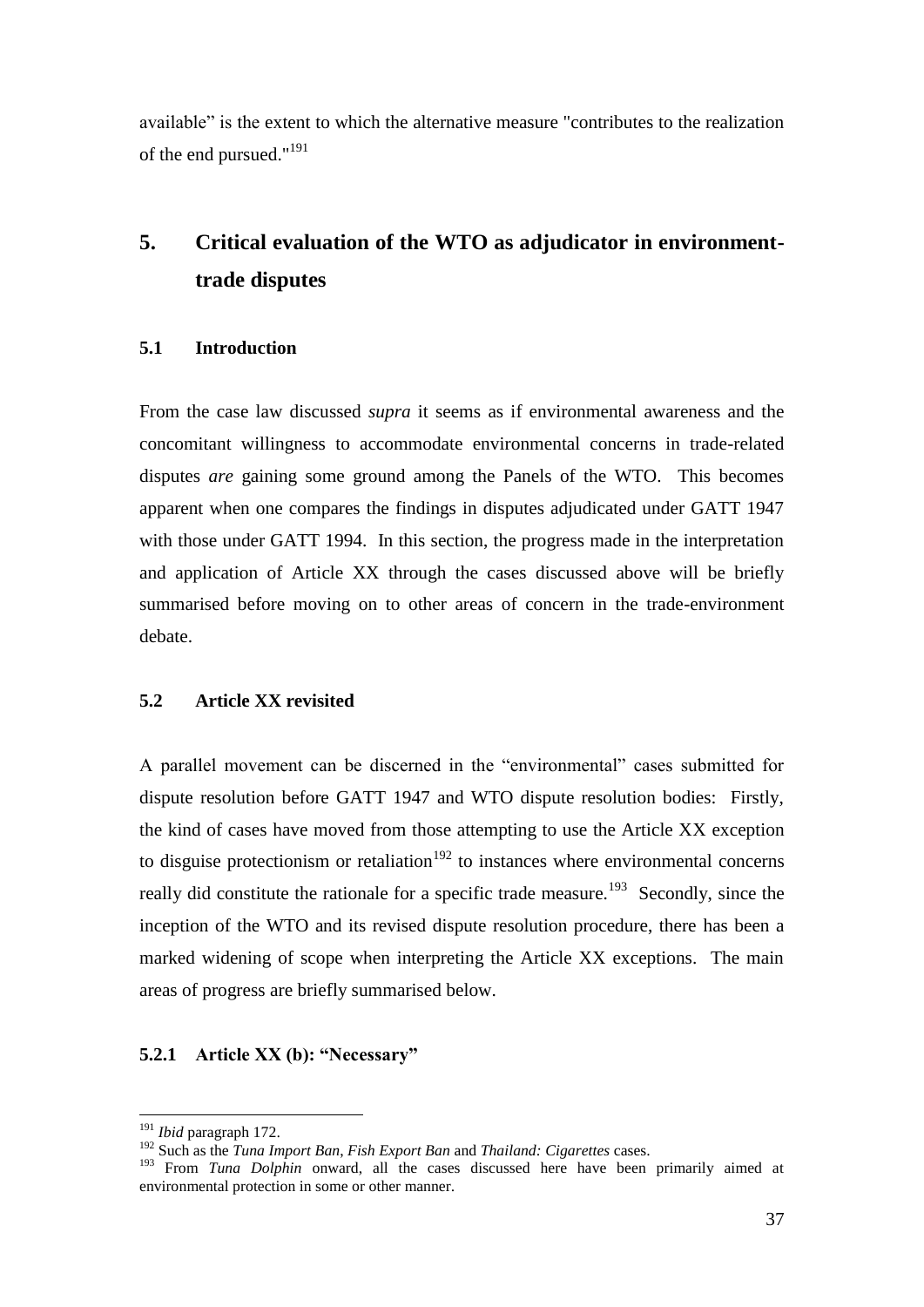In *Thailand: Cigarettes* the test whether a trade measure was "necessary" in order to protect human, animal or plant life was formulated as follows: If there is no alternative measure consistent with the GATT, or *less inconsistent* with it, which could reasonably be employed to achieve the policy objective, then the measure could not be regarded as "necessary".<sup>194</sup> In essence, the same was decided in the *Tuna Dolphin* disputes where the United States' interpretation of "necessary" was rejected,<sup>195</sup> as well as in *Reformulated Gasoline*, the first environmental measure decided under the WTO.<sup>196</sup> A change in the way this test is applied came in *Asbestos* where a "balancing approach" was introduced, whereby the question is not merely whether there are GATT consistent or least inconsistent alternative measures, but also whether such alternative could be reasonably expected to achieve the aim of the traderestricting measure.<sup>197</sup>

## **5.2.2 Article XX (g): "Exhaustible natural resources"**

A debate ensued as to whether or not the phrase "exhaustible natural resource" contained in Article XX (g) should be understood as referring to non-living finite resources, such as oil and coal only.

In both the *Tuna Import Ban* and *Fish Export* cases discussed above, it was agreed between the parties to the dispute (being the United States and Canada in both instances) that fish such as tuna, salmon and herring could be regarded as "exhaustible natural resources", and therefore there was no need for the respective Panels to interpret this phrase.

However, in *Tuna-Dolphin I,* Mexico argued that the term "exhaustible natural resources" could not be justifiably extended to include "fisheries and fishery products, *nor in fact any living being*" (emphasis added). It further argued that living beings could reproduce themselves and could therefore not fall within the definition of

<sup>194</sup> *Thailand: Cigarettes op.cit* paragraph 75.

<sup>195</sup> See *Tuna Dolphin I op.cit* paragraph 5.27.

<sup>196</sup> *Op. cit* paragraph 6.28.

<sup>197</sup> *Asbestos* Appellate Body Report *op.cit* paragraph 172.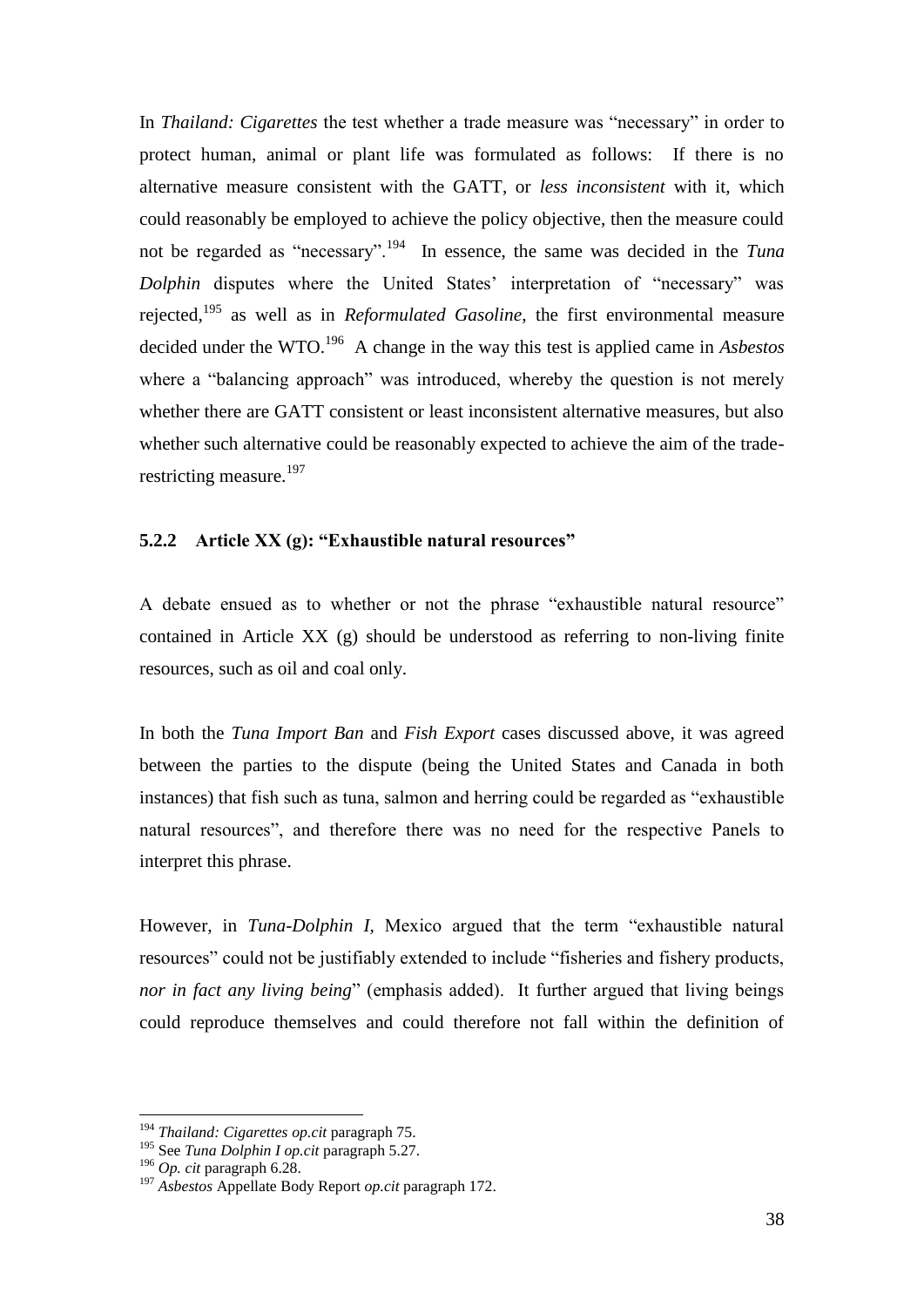"exhaustible". <sup>198</sup> Unfortunately the Panel did not deem it necessary to address this issue.

In *Reformulated Gasoline* and *Shrimp-Turtle 1*, both the Panel and the Appellate Body agreed with the broad interpretation of Article XX (g) put forward by the United States. In *Reformulated Gasoline*, for example, the Panel made the points that, firstly, clean air is a "resource", secondly, that such a resource is "natural" and thirdly, that it could be depleted.<sup>199</sup> The Appellate Body in *Shrimp-Turtle I* noted:

"The words of Article XX (g), 'exhaustible natural resources', were actually crafted more than 50 years ago. They must be read by a treaty interpreter in the light of contemporary concerns of the community of nations about the protection and conservation of the environment…From the perspective embodied in the preamble of the *WTO Agreement*, we note that the generic term 'natural resources' in Article XX (g) is not 'static' in its content or reference but is rather, by definition, evolutionary."<sup>200</sup>

#### **5.2.3 Article XX (g): "relating to"**

Although a trade measure does not have to be "necessary", (as required in Article XX (b)) to natural resource conservation, the GATT/WTO dispute resolution bodies have interpreted the words "relating to" to mean "primarily aimed at" conservation.<sup>201</sup> Phrased like this, it constitutes a difficult obstacle, and seeing as the terms "relating to" and "primarily aimed at" are not synonyms, it also seems unfairly burdensome. The Appellate Body itself pointed out in *Reformulated Gasoline* that the phrase "primarily aimed at" is not itself treaty language, and was not designed as a litmus test for Article  $XX$ <sup>202</sup>

#### **5.2.4 The chapeau to Article XX**

<sup>198</sup>*Op.cit* paragraph 3.42.

<sup>199</sup> *Reformulated Gasoline, op. cit* at 299.

<sup>200</sup>*Shrimp-Turtle 1, op.cit* paragraph 129.

<sup>&</sup>lt;sup>201</sup> The "primarily aimed at" interpretation of "relating to" was first formulated in *Fish Export Ban* and subsequently followed in both *Tuna Dolphin* cases, in *Car Taxes*, and even, to a certain extent in *Reformulated Gasoline*.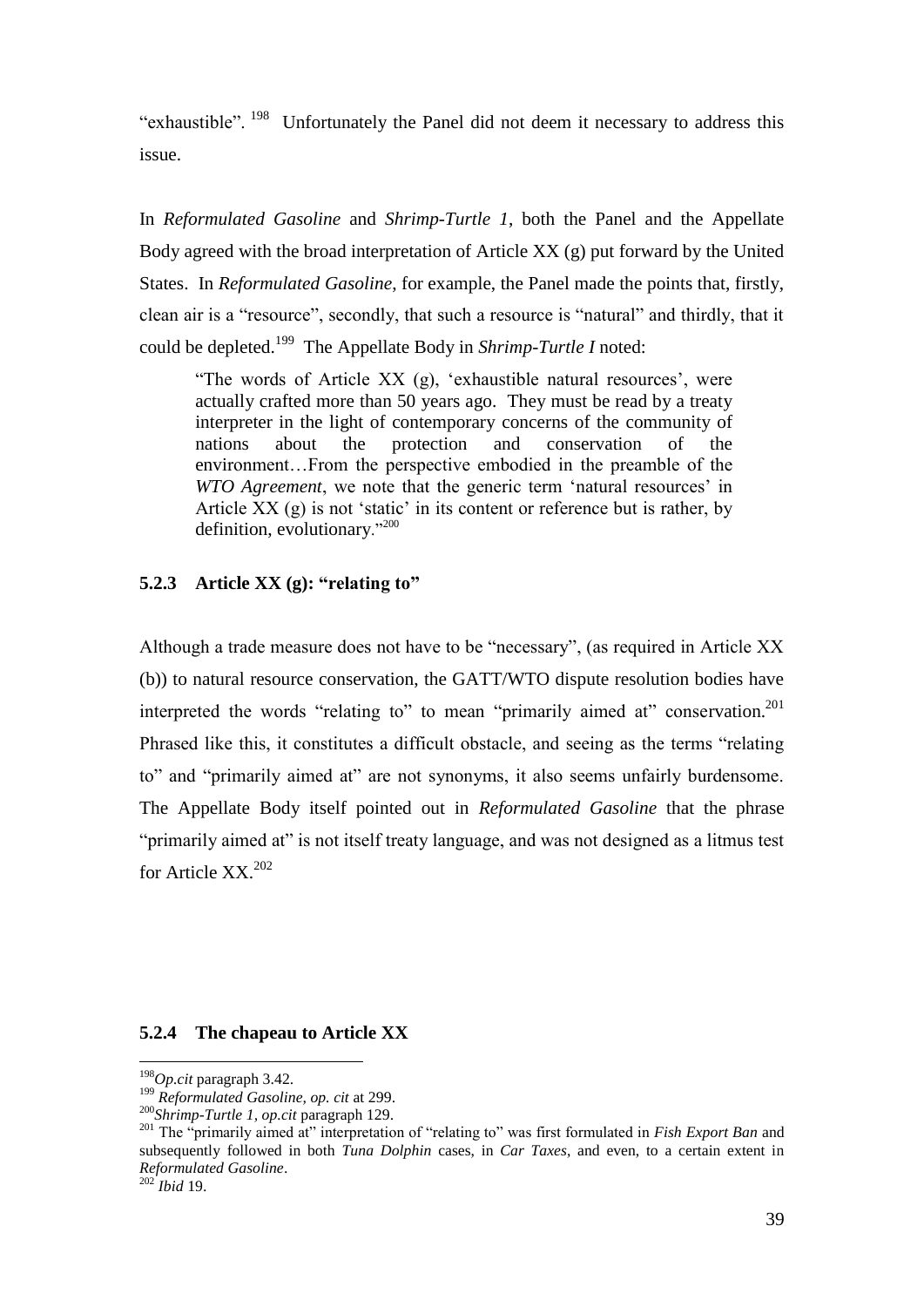As pointed out above, there are three benchmarks that an environmental measure must clear under the chapeau, namely that of arbitrary discrimination, unjustifiable discrimination, and a disguised restriction on international trade.

In *Tuna-Dolphin I* the Panel ruled in favour of Mexico on the grounds that the embargo was inconsistent with GATT obligations because the use of trade measures to protect the environment outside a nation's sovereign territory was not permitted under the Agreement. In contrast, the Panel modified its position in *Tuna-Dolphin II*, and recognised that, for Article XX (g) purposes, the United States action was a policy to conserve exhaustible natural resources. This mixed reading of Article XX of the GATT provided the foundation for the WTO Dispute Resolution Panel's subsequent interpretations of similar cases.

In 1992 the GATT Secretariat stated, concerning Article XX: "GATT rules…place essentially no constraints on a country's right to protect its own environment against damage from either domestic production or the consumption of domestically produced or imported products."<sup>203</sup> However, despite this seeming strength that the WTO's promoters promised the Article XX exceptions would have, the chapeau to the Article provides the greatest hurdle for environmental measures challenged before the WTO. The language of the chapeau itself gives no indication as to what would constitute "arbitrary" or "unjustified" discrimination. This led some commentators to note that, therefore, "the standard is what the Appellate Body says it is." $204$ 

The decisions in both *Shrimp Turtle I* and *Shrimp Turtle II*, however, demonstrated that overcoming the conditions set in the chapeau is not impossible. As a matter of fact, all it seemed to entail was adherence to the universally accepted natural law requirement of good faith. When the United States engaged in multilateral negotiations with the complainants (instead of imposing its measure unilaterally and

<sup>203</sup> Charnovitz, S., "Environment and Health under WTO Dispute Settlement" 1998 (32) *International Lawyer* 901 at 902. <sup>204</sup>*Ibid* 912.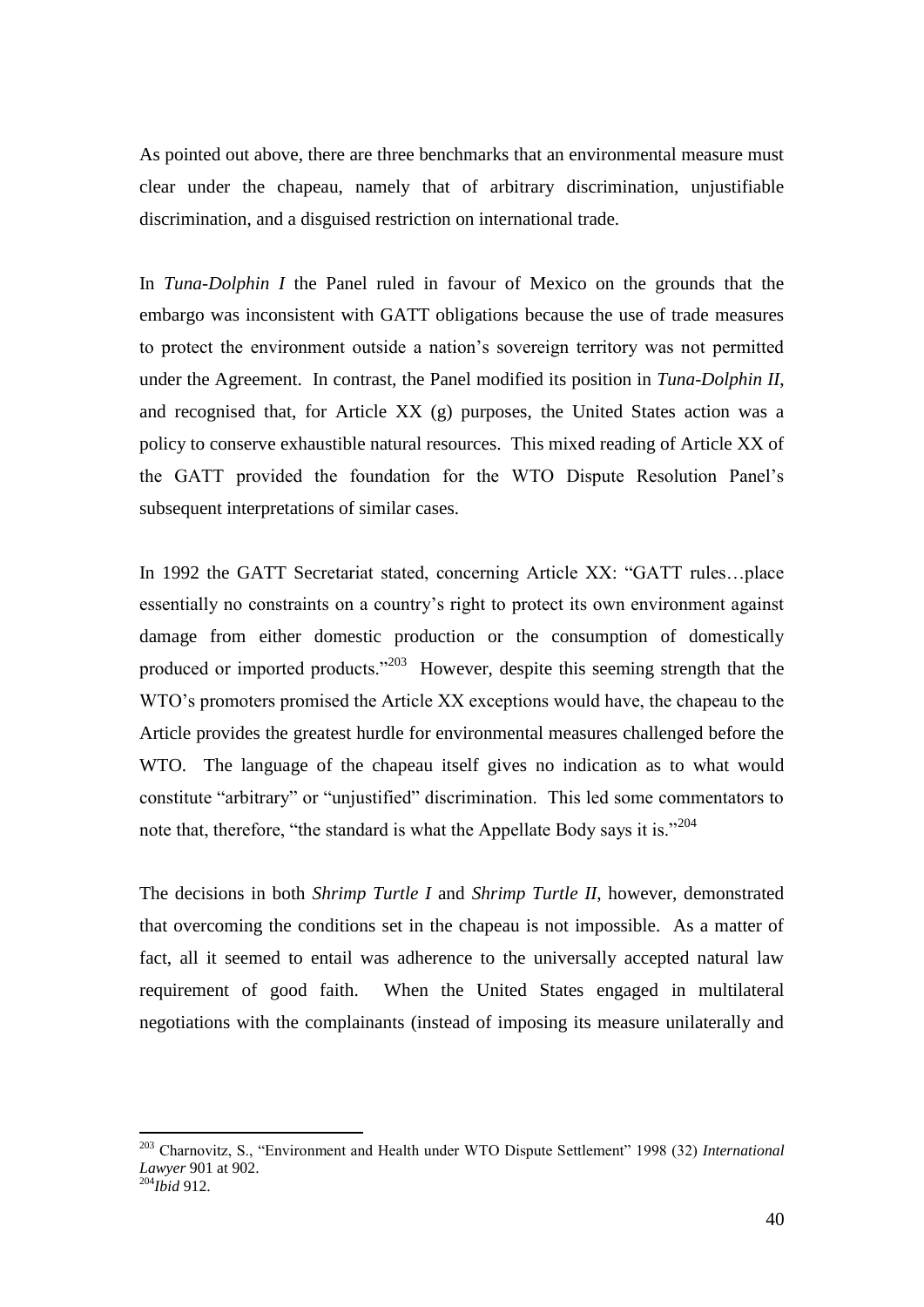without consultations) the Appellate Body in *Shrimp Turtle II* found that it had met the conditions set in the chapeau. $205$ 

#### **5.2.5 The extra-jurisdictional issue**

The GATT Panels in the two *Tuna Dolphin* cases came to different conclusions regarding the territorial application of Article XX (b) and (g). The Panel for *Tuna Dolphin I* found that protection was accorded only to those things and beings found within the jurisdiction of the country concerned.<sup>206</sup> The *Tuna Dolphin II* Panel found that Article XX may have extra-territorial but not extra-jurisdictional effect.<sup>207</sup>

In *Shrimp-Turtle I,* however, the Appellate Body gave clear extra-territorial scope to article XX (g): It applies without distinction to exhaustible resources beyond areas of national jurisdiction as well as to domestic resources.<sup>208</sup>

From an analysis of the cases it is therefore clear that, as far as the interpretation of Article XX is concerned, the DSB have increasingly shown a willingness to accommodate environmental concerns, especially when compared to GATT 1947 rulings. As some commentators put it:

"The approach…now mandated by the Appellate Body is substantially different from the restrictive and somewhat illogical interpretations of GATT Panels, particularly the *Tuna Dolphin* decisions. In fact, the US restrictions on the harvesting of tuna would now pass Article XX (g) with flying colours."<sup>209</sup>

There is only so much the DSB can do, however. Even though it may be very accommodating towards environmental concerns, it is still bound by the treaty regime it serves. Against this background other areas impacting on the environment/trade debate relating to the WTO will now be briefly examined.

<sup>205</sup> *Shrimp Turtle II* Appellate Body Report *op.cit* paragraphs 134 and 123.

<sup>206</sup> *Op.cit* paragraphs 5.26 and 5.31.

<sup>&</sup>lt;sup>207</sup> *Op.cit* paragraph 5.20. For an explanation of the difference between these two concepts, see Schoenbaum, T.J., "International Trade and Environmental Protection" in Birnie, P., & Boyle, A., *International Law & the Environment* 2002 (2 ed) 697 at 708-709. <sup>208</sup> *Op. cit* paragraphs 132-133.

<sup>209</sup> Matsushita, Schoenbaum and Mavroidis *op.cit* 453.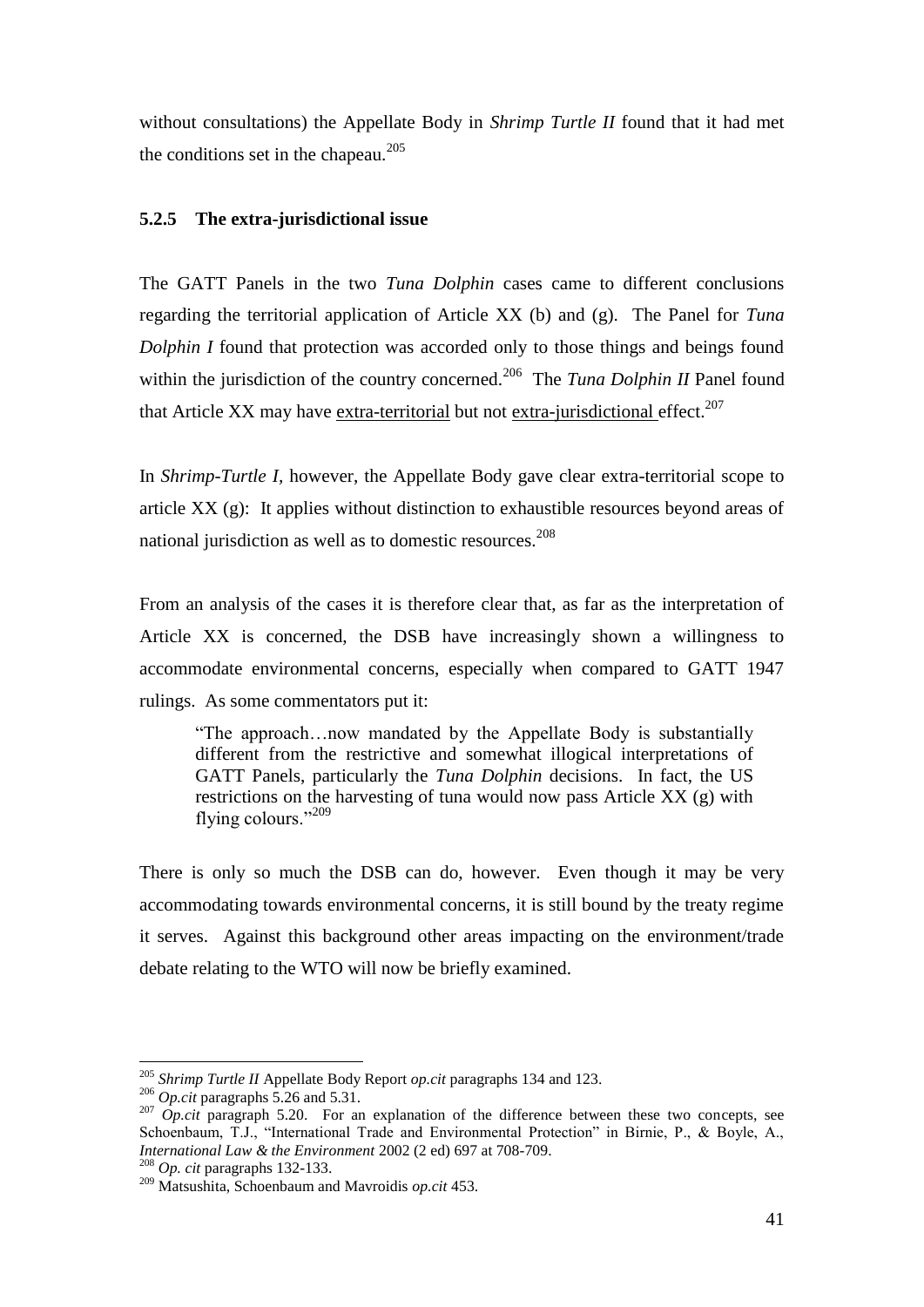## **5.3 Committee on Trade and Environment**

As stated, the initial aim of the GATT was mainly focused on the liberalisation of international trade. It is only within the last three decades that the importance of international environmental regulation had been recognised.<sup>210</sup> At its conception, the GATT gave little if any consideration to environmental concerns. The preamble to the 1947 GATT declares that states should conduct "their relations in the field of trade and economic endeavour…with a view to…developing the *full use* of the resources of the world". Compare this with the language of the 1994 WTO Agreement preamble, which exhorts Contracting Parties to "allow…for the optimal use of the world's resources in accordance with the objective of *sustainable development, seeking both to protect and preserve the environment*".<sup>211</sup>

In addition, the GATT Council had established a Working Group on Environmental Measures and International Trade in  $1971$ ,<sup>212</sup> but, as some commentators pointed out, this group did not even meet for over 20 years. $^{213}$ 

Increased cognisance of the environment, especially in the wake of the *Tuna Dolphin*  disputes, was not restricted to the constituting documents of the world's foremost trade-related institution. Aside from the WTO itself, another offshoot of the Uruguay Round was the creation of the WTO Committee on Trade and Environment ("*CTE*"). This Committee's mandate was to address, amongst others, the following matters:

- 1. "the relationship between the provisions of the multilateral trading system and trade measures for environmental purposes, including those pursuant to multilateral environmental agreements";
- 2. "the relationship between environmental policies relevant to trade and environmental measures with significant trade effects and the provisions of the multilateral trading system";
- 3. "the relationship between the provisions of the multilateral trading system and (a) charges and taxes for environmental purposes (b) requirements for environmental purposes relating to products, including standards and technical regulations, packaging, labelling and recycling";

<sup>&</sup>lt;sup>210</sup> French, D., "The Changing Nature of 'Environmental Protection': Recent Developments Regarding Trade and the Environment in the European Union and the World Trade Organisation" 2000 (47) *Netherlands International Law Review* 4.

<sup>211</sup> Emphasis added.

<sup>&</sup>lt;sup>212</sup> Decision of the GATT Contracting Parties C/M/71 1971.

<sup>213</sup> Matsushita, Schoenbaum and Mavroidis *op.cit* 448.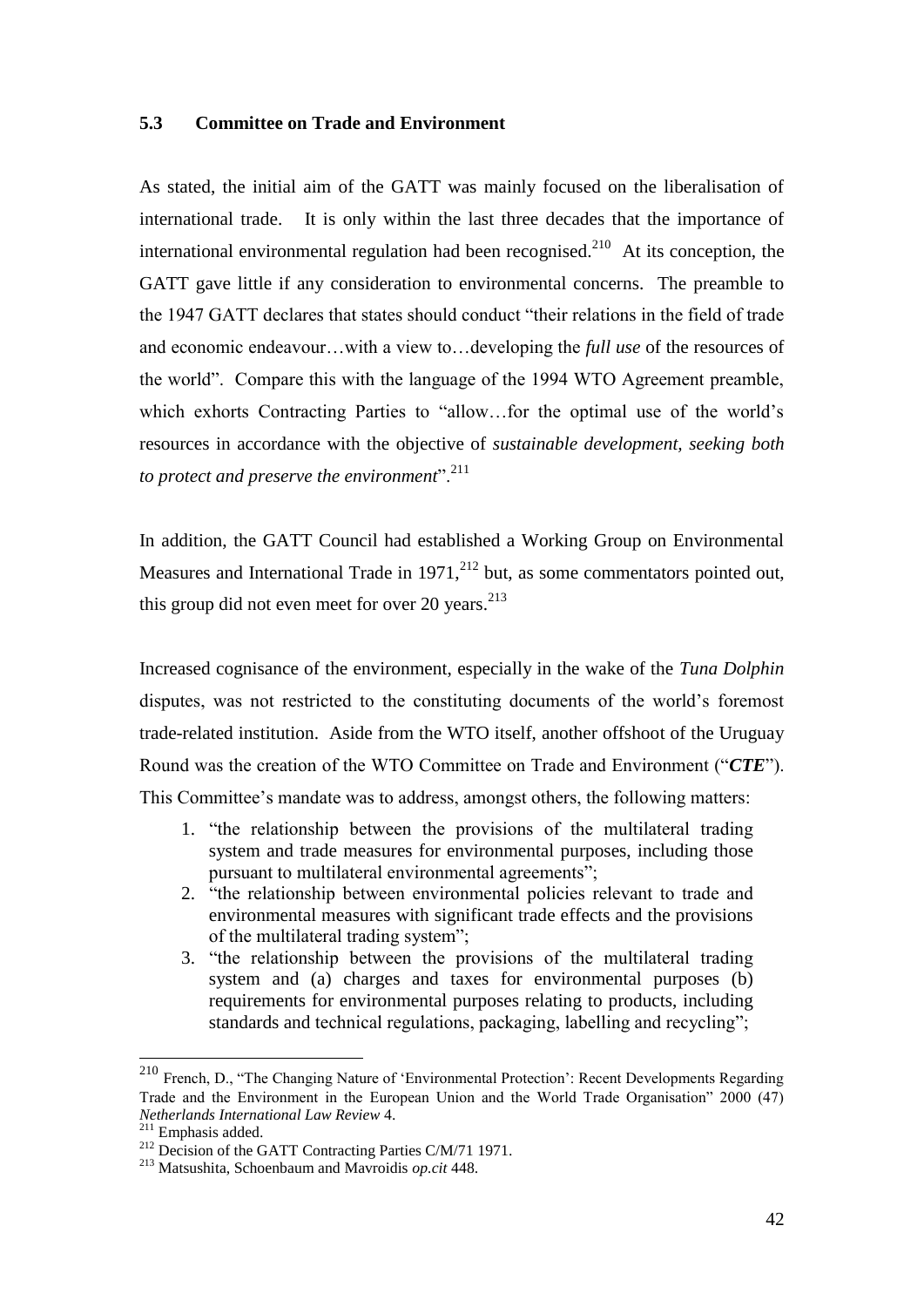- 4. "the provisions of the multilateral trading system with respect to the transparency of trade measures used for environmental purposes and environmental measures and requirements which have significant trade effects";
- 5. "the relationship between the dispute settlement mechanisms in the multilateral trading system and those found in multilateral environmental agreements";
- 6. "the effect of environmental measures on market access, especially in relation to developing countries, in particular to the least developed among them, and environmental benefits of removing trade restrictions and distortions";
- 7. "the issue of exports of domestically prohibited goods";
- 8. …;
- 9. "the work programme envisaged in Decision on Trade in Services and the Environment"; and
- 10. "input to the relevant bodies in respect of appropriate arrangements for relations with inter-governmental and non-governmental organizations".<sup>214</sup>

The CTE therefore mainly came into existence as a result of a decision to formulate a more international approach to environmental problems. It has been commented that there has been little progress in the CTE on the environmental issues it was tasked to address. There are deep divisions between the most economically developed members such as the European Union (*"the EU"*) and the US, who support introducing environmental measures more explicitly into trade agreements, and the majority of developing member states, who see this as a cover for discrimination against their products.<sup>215</sup> Therefore, resorting to the CTE as a source of hope for environmentalists may prove to be futile. However, and it is suggested, because of this,<sup>216</sup> a work programme on Trade and Environment was adopted at the Doha Ministerial Conference in November 2001.

#### **5.4 Doha Trade and Environment Work Programme**

<sup>214</sup> World Trade Organization "Decision on Trade and Environment" 1999 *WTO, The Legal Texts: The Results of the Uruguay Round of Multilateral Trade Negotiations* 411.

<sup>215</sup> Schoenbaum *op.cit* 703. See also Matsushika, M., Schoenbaum, T.J. and Mavroidis, P.C, "Environmental Protection and Trade" in *The World Trade Organization: Law, Practice and Policy* 2003 Oxford University Press 439 at 443 in which it was commented that no significant decision has been taken by the CTE.

<sup>216</sup> Matsushita, Schoenbaum & Mavroidis *op.cit* 443.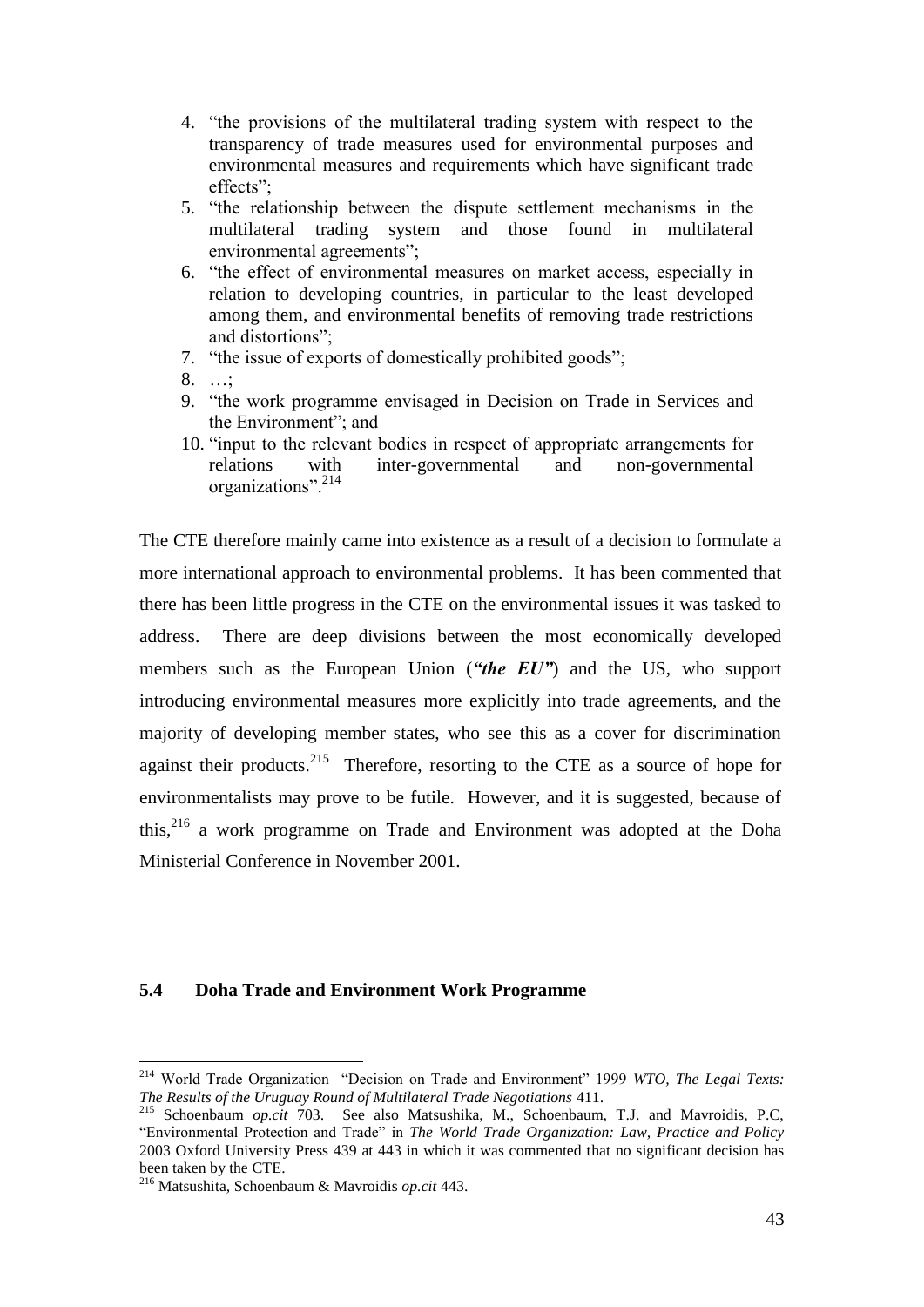In November 2001 the Doha Ministerial Conference included a Trade and Environment Work Programme in its Ministerial Declaration.<sup>217</sup> With a view to enhancing the "mutual supportiveness of trade and environment", the following items for negotiation were identified:

- "(i) the relationship between existing WTO rules and specific trade obligations set out in multilateral environmental agreements  $(MEAs)...;$
- (ii) procedures for regular information exchange between MEA Secretariats and the relevant WTO committees, and the criteria for the granting of observer status;" and
- "(iii) the reduction or, as appropriate, elimination of tariff and non-tariff barriers to environmental goods and services."<sup>218</sup>

Furthermore, the CTE was instructed to give particular attention to the effect of environmental measures on market access.<sup>219</sup> The importance of technical assistance and capacity building in the field of trade and environment to developing countries was recognised, and sharing of expertise and experience with Members wishing to perform environmental reviews at the national level was encouraged. $^{220}$ 

These developments augur well for those who wish to see environmental concerns elevated, but also serve to highlight the fact that the accommodation of the environment and trade is incomplete and ongoing.<sup>221</sup>

## **5.5 Problems with enforcement of dispute rulings**

It has been argued above that the dispute settlement procedure followed by the WTO is theoretically far more effective than that of the GATT. Rulings are binding, and compensation could be provided in cases of non-compliance. Compensation, however, must be agreed upon. In the final instance, if compensation could not be agreed upon, non-compliance could be met by retaliatory measures. However, it is highly questionable whether countries would be keen to attempt enforcing rulings through retaliation, simply because the economic effects which inevitably accompany

<sup>217</sup>Doha Ministerial Declaration *op.cit* paragraphs 31 - 33.

<sup>218</sup> *Ibid* paragraph 31.

<sup>219</sup> *Ibid* paragraph 32.

<sup>220</sup> *Ibid* paragraph 33.

<sup>221</sup> Matsushita, Schoenbaum & Mavroidis *op.cit* 443.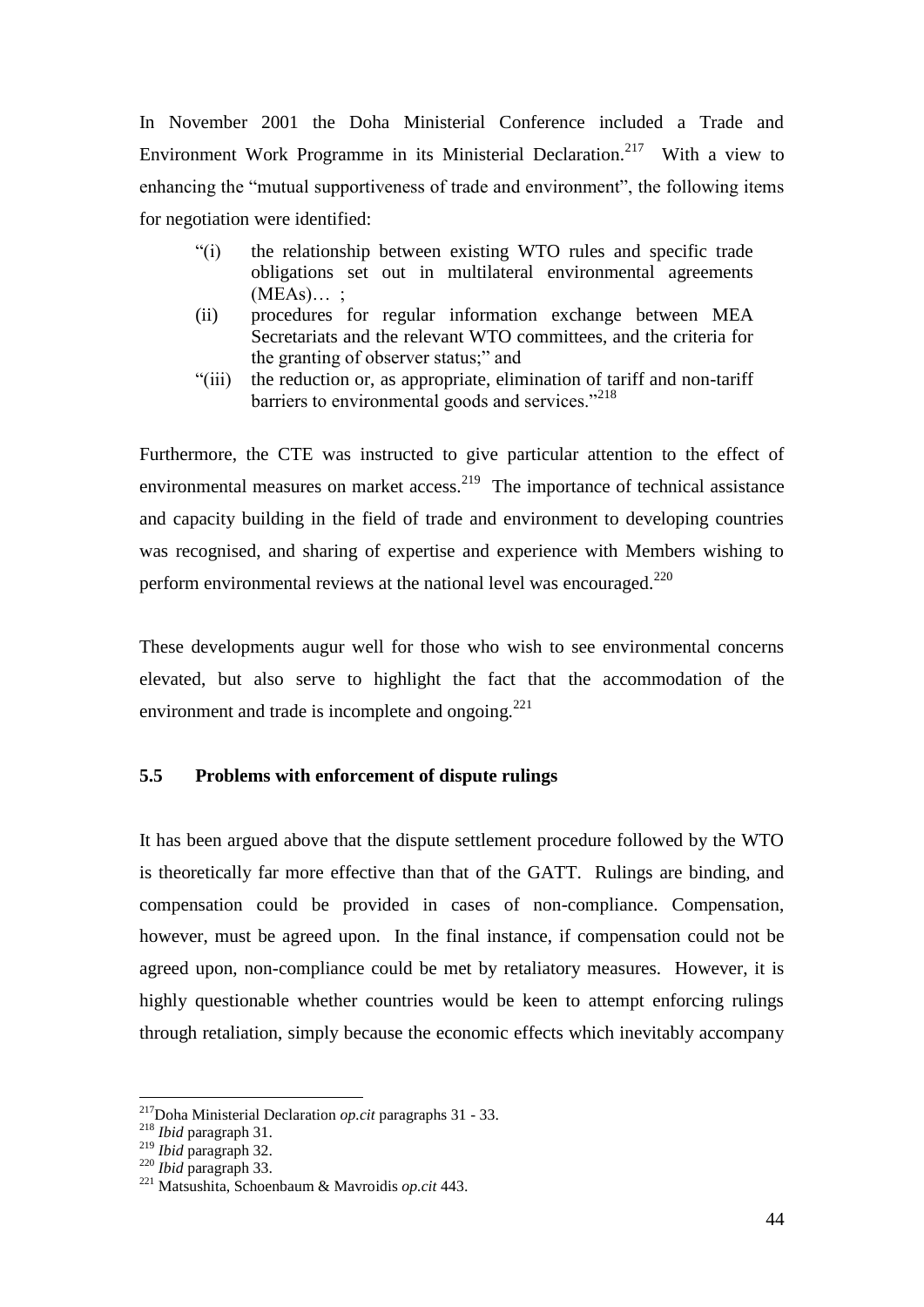trade barriers would probably not make it worth their while.<sup>222</sup> For many exportdependent countries, the withdrawal of concessions is simply not an option.

A related problem is the seeming inability of the WTO to attain the compliance of superpower nations. The Tuna-Dolphin rulings, for example, which created such a furore, were effectively ignored by the United States.<sup>223</sup> The more powerful nations successfully ignore DSB rulings, the less confidence the global community as a whole will have in the ability of the WTO dispute resolution procedure to provide consistent and reliable outcomes.

#### **5.6 The precautionary principle**

A further indication of the seemingly more accommodating attitude towards environment-based trade restrictions can be found in the application of the so-called "precautionary principle". Article 15 of the Rio Declaration<sup>224</sup> defines the precautionary principle as follows:

"In order to protect the environment, the precautionary approach shall be widely applied by States according to their capabilities. Where there are threats of serious or irreversible damage, lack of full scientific certainty shall not be used as a reason for postponing cost-effective measures to prevent environmental degradation."<sup>225</sup>

In short, the precautionary principle states that even in cases of scientific uncertainty, when the environmental risks are predicted but not provable in scientific terms, precautionary action should be taken. However, the question arises as to how *far* environmental action may be sanctioned under the admittedly vague notion of "scientific uncertainty".

<sup>&</sup>lt;sup>222</sup> Cf. Miller *op.cit* at 2330 where he points out that, "[b]y reciprocating for injurious trade policies, a country will likely cross the line between convincing other nations to reduce their trade violations from harming their own consumers and escalating international disputes."

<sup>&</sup>lt;sup>223</sup> Miller *op.cit* 2332 to 2333, where it is pointed out that Mexico, at the time engaged with NAFTA negotiations, had a strong incentive to avoid antagonising its powerful neighbour. See also Oesterle *op.cit* at 7.

<sup>224</sup> *Op.cit*.

 $225$  UN Conference on Environment and Development: Agenda 21, 1992 UN Doc. A/CONF.15/4.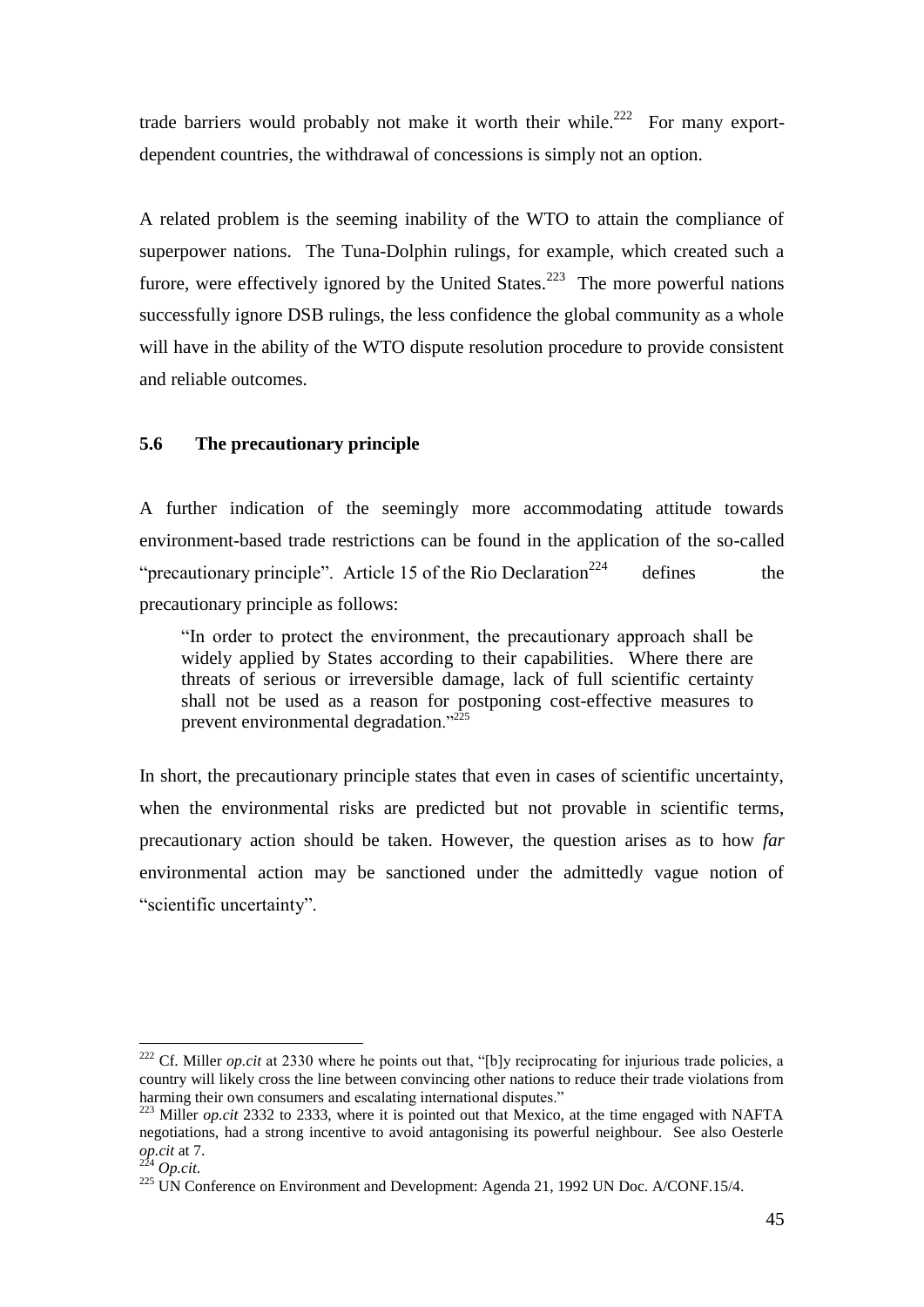The WTO Appellate Body's decision in the *Beef Hormones<sup>226</sup>* case examined the application of the precautionary principle as it is contained in Article 5 of the SPS Agreement.<sup>227</sup> When no full scientific certainty exists, the SPS Agreement envisages the possibility of provisionally adopting precautionary measures that are to be reviewed as soon as possible – which entails a strict interpretation of the precautionary principle.<sup>228</sup> It would be interesting to see whether the precautionary principle will find application outside the SPS Agreement in the WTO regime.

#### **5.7 The product versus process debate**

One of the major reasons why the US failed in defending its trade-restrictive measure in the *Tuna-Dolphin* cases was the fact that the Panels found it beyond the scope of Article III to examine the process involved in harvesting tuna, and instead only focused on the product as such. The TBT and SPS Agreements cover process and production methods ("*PPMs*") and allow trade measures based on direct PPMs where the product is affected thereby.<sup>229</sup> More difficult is the question as to whether PPMs that do not directly impact on the final product (such as the *way* in which tuna is harvested) could also form the basis of a trade-restrictive environmental measure.

It must be borne in mind that, with respect to the product/process debate, "the issue is not so much whether this distinction can be justified in all contexts, but rather how to develop some constraints on the potential *misuse* of process-oriented trade barriers."<sup>230</sup> Or, as was also stated:

"Allowing trade restrictions on the basis of PPMs, however well intended, would allow trade to be restricted willy-nilly on the basis of any Member's pet peeve and ultimately would favour only large countries able to throw their weight around."<sup>231</sup>

<sup>226</sup> <sup>226</sup> *European Communities - Measures Concerning Meat and Meat Products (Hormones)* WT/DS48/AB/R 1997.

<sup>&</sup>lt;sup>227</sup> In this case, the European Community invoked the precautionary principle as justifying its import restrictions. Its application was challenged by the United States before the dispute settlement bodies of the WTO and led to the exercise of WTO-authorised countermeasures under Article 22 of the Dispute Settlement Understanding.

 $228$  Douma, W.T. and Jacobs, M., "The Beef Hormones Dispute and the WTO Rules" 1999 (E18.3(8)) *European Environmental Law Review* 137 at 140.

 $229$  E.g. contaminated food as a result of the use of pesticides.

<sup>230</sup> Jackson *op.cit* 304.

<sup>231</sup> Matsushita, Schoenbaum & Mavroidis *op.cit* 463.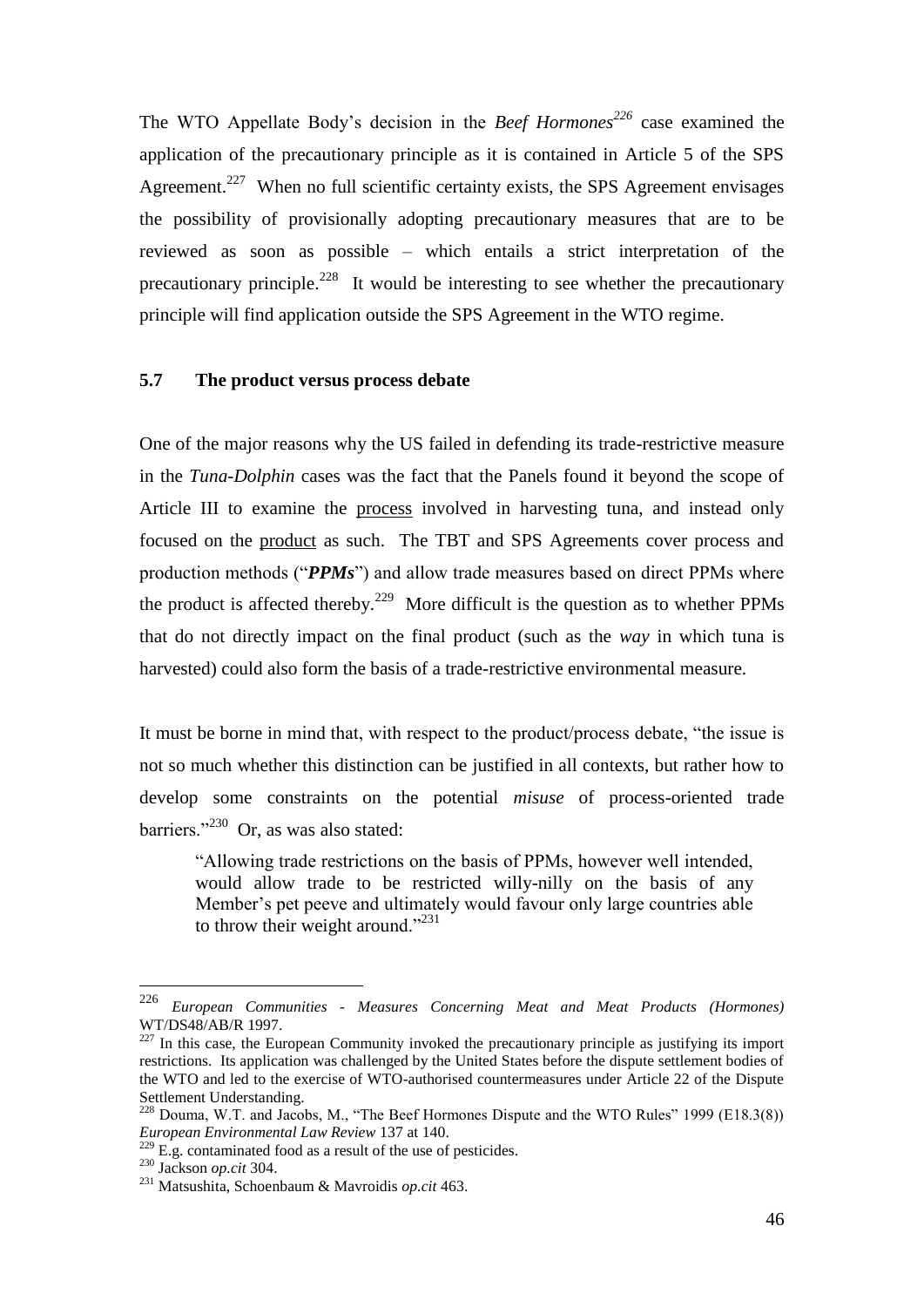It seems, though, as if the WTO Appellate Body has formulated a limited way in which PPMs can be taken into account, in that it will be permitted if it meets the conditions for the application of Article  $XX<sup>232</sup>$  Once again this is a significant departure from the strictness evident in the *Tuna Dolphin* disputes.

## **6. Suggestions**

#### **6.1 Align the WTO agreements with MEAs**

One of the greatest challenges facing the WTO is the question as to how it will accommodate multilateral environmental agreements ("*MEAs*") that employ trade restrictions.<sup>233</sup>

One of the proposed options for resolving those issues that may exist between the WTO and Multilateral Environmental Agreements ("MEAs") is for Members to avoid using trade measures in MEAs that are inconsistent with their WTO obligations. $^{234}$ But, as one commentator puts it:

"This is somewhat like trying to lower the murder rate by legalizing murder. The result may look like an improvement on paper but the end result will be the same. While this 'solution' will result in fewer complaints for the DSB, it will not help the environment."<sup>235</sup>

So, what could be done? It is suggested that, should the WTO actively start to implement a paradigm shift in favour of increased environmental co-operation, the potential on a global scale is tremendous. There are various reasons for this statement.

Firstly, the broad membership of the WTO lends it very favourably to global implementation of standardised measures. If one accepts the belief that international trade and global environmental protection are opposite sides of the same coin, it makes sense that the policies driving both should be formulated and co-ordinated by

 $232$  Charnovitz, S. "The Law of Environmental PPMs in the WTO: Debunking the Myth of Illegality" 2000 (27) *Yale Journal of International Law* 59.

<sup>&</sup>lt;sup>233</sup> Such as the *Montreal Protocol on Substances that Deplete the Ozone Layer*, which adopts trade controls that are more restrictive as to non-parties than parties.

<sup>234</sup> Brotman *op. cit* 334.

<sup>235</sup> *Ibid*.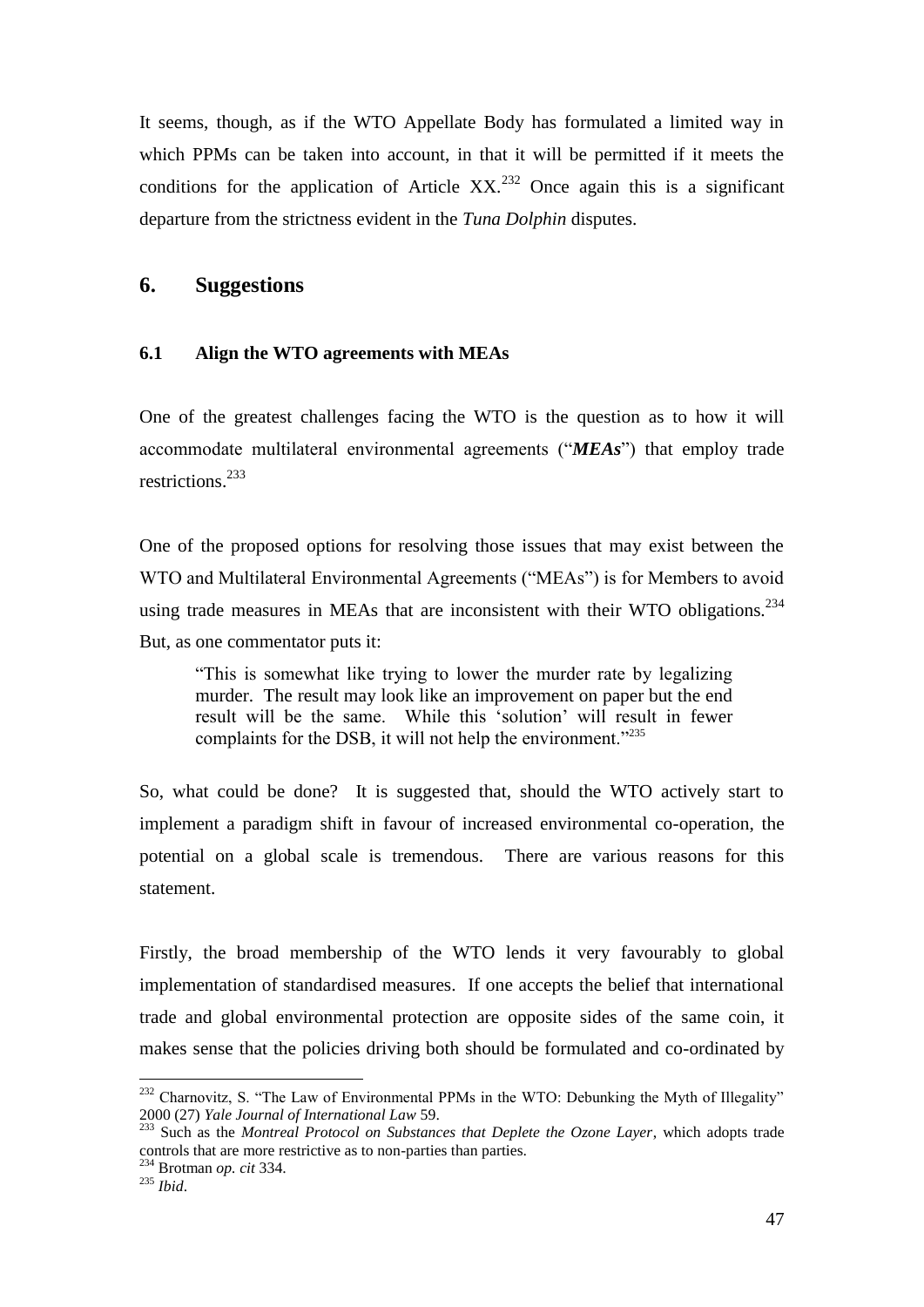the same body in order to effect a balance between trade liberalisation and responsible environmental stewardship.

Secondly, it is recognised that one of the main problems experienced with international treaties is the lack of enforcement. Should the WTO actively accommodate even a few of the major international environmental treaties, its dispute resolution mechanism could prove instrumental in harmonising environmentally sound trade practices, as it could be argued that the dispute resolution mechanism of the WTO is already a powerful and mostly effective tool for most Members.<sup>236</sup>

In the context of the work on trade and environment, the GATT, and subsequently the WTO, has already undertaken a number of initiatives aiming to promote greater coherence and mutual supportiveness of trade and environmental policies.<sup>237</sup> These include the hosting of information sessions, regional workshops and other side events at various MEA meetings.<sup>238</sup> The Trade and Environment Work Programme adopted during the Doha Ministerial Conference also promises "without prejudice" negotiations on the increased status of MEAs *vis-à-vis* the WTO, as well as procedures for regular information exchange.<sup>239</sup>

It is important to keep in mind that the Vienna Convention on the Law of Treaties ("*the Vienna Convention*") contains provisions in Articles 31 and 32 that may require a reference to rules of international law other than those set out in the treaty itself or in agreements or instruments signed in connection with its conclusion, namely:

- "any subsequent agreement between the parties regarding the interpretation of the treaty or the application of its provisions $^{240}$  and
- "any subsequent practice in the application of the treaty which establishes the agreement of the parties regarding its interpretation."<sup>241</sup>

<sup>&</sup>lt;sup>236</sup> The efficacy of the dispute resolution system can be seen from the fact that overall, over the life of the GATT 1947, the success rate of cases addressed by GATT – that is, disputes settled – was well over 90 percent. See Hoekman & Kostecki, *The Political Economy of the World Trading System: The WTO and Beyond* 2001 (2) Oxford University Press 75. See, however, also the criticism levelled at the efficacy of the WTO's dispute resolution system discussed above in paragraph 5.6 and the suggestions below in paragraph 6.3.

<sup>237</sup> World Trade Organization E*nvironment: Cooperation with other international organizations* [http://www.wto.org/english/tratop\\_e/envir\\_e/coop\\_inter\\_org\\_e.htm](http://www.wto.org/english/tratop_e/envir_e/coop_inter_org_e.htm) (Last visited 9 Sept 2004). <sup>238</sup> *Ibid.*

<sup>239</sup> Doha Ministerial Declaration *op.cit* paragraph 31(i) and (ii). See paragraph 5.6 *supra*.

 $^{240}$  Article 31(3)(a).

<sup>&</sup>lt;sup>241</sup> Article  $31(3)(b)$ .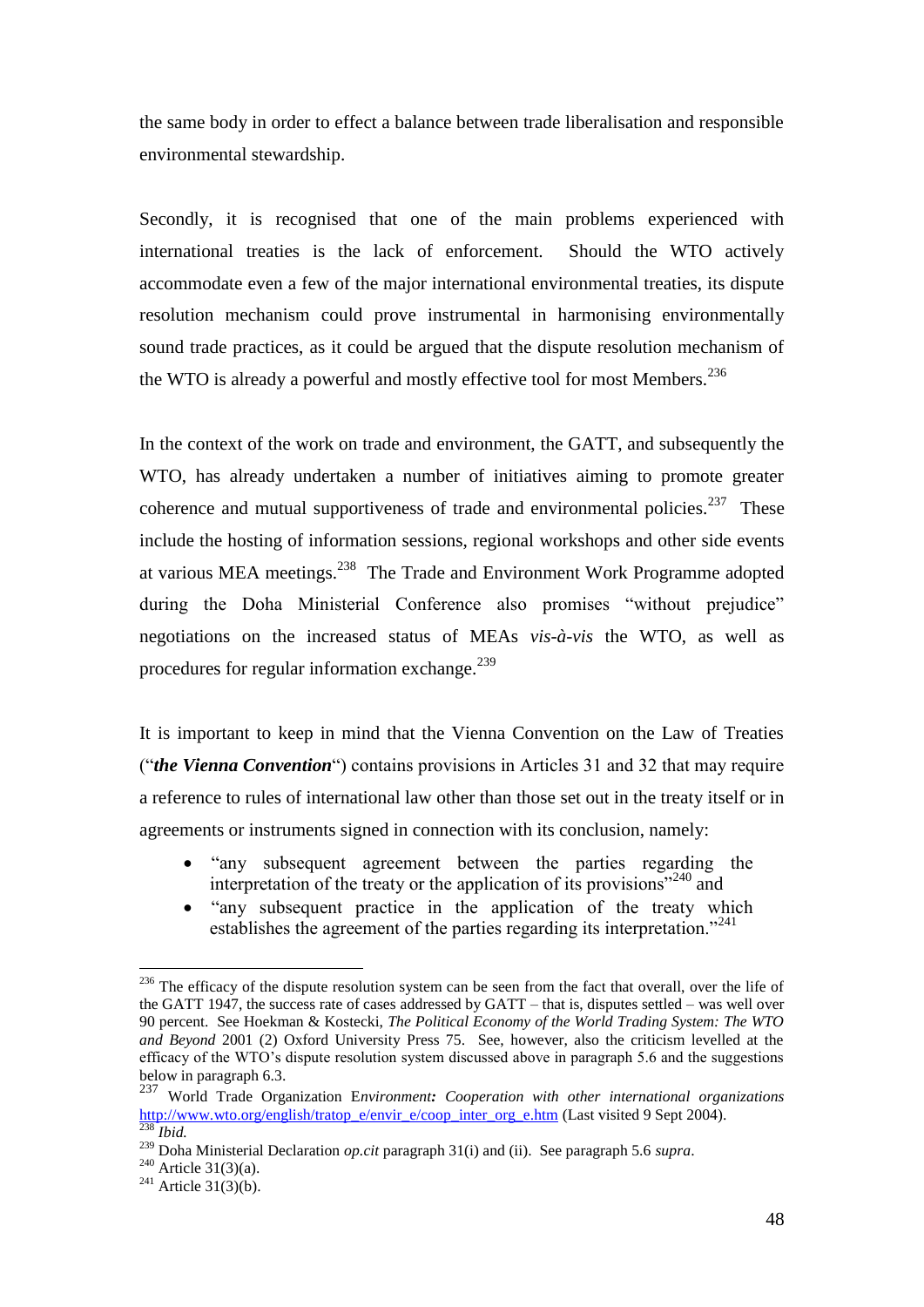- "any relevant rules of international law applicable in the relations between the parties"<sup>242</sup> and
- the non-exhaustive category of "supplementary means of interpretation" including other norms part of the background of the relevant treaty. $^{243}$

In the context of Article 31 of the Vienna Convention, criticism has been levelled at the decision in *Tuna Dolphin II* where the Panel read Article 31(3)(a) as allowing reference only to treaty provisions other than those in the GATT that had been accepted by all GATT contracting parties. Since CITES was not accepted by all GATT contracting parties, the Panel refused to take it into account.<sup>244</sup> It has been argued that this finding is inconsistent with Article  $31(3)(c)$ , as the wording of the latter would seem to refer to the parties to the particular dispute, not to the parties to the multilateral agreement.<sup>245</sup> Subsequently, in *Shrimp-Turtle II* the Panel found that "Malaysia and the United States have accepted or are committed to comply with all of the international instruments referred to by the Appellate Body" (in *Shrimp-Turtle*   $I$ <sup>246</sup> It has been argued that,

"[e]ven though a particular treaty provision may not be legally binding on all WTO members, or not even on all disputing parties in a particular case, such treaty may still play a role under Art.  $31(3)(c)$ , if it can be said to reflect the 'common intentions' of WTO members, or under Art. 31(1) if it can be said to reflect the 'ordinary meaning' of a WTO treaty term."<sup>247</sup>

A very valid opinion therefore exists that other treaties, even those not acceded to by all WTO members or even the parties to a particular dispute, may be taken into account by the dispute resolution body. It has also been suggested that Article XX could specifically be amended by adding a provision on MEAs. Another alternative is to adopt a collective interpretation of Article XX that would validate existing MEAs as well as setting out criteria that they would have to fulfil to receive approval. $^{248}$ GATT Article XX (h) could easily be taken as a model for such a collective interpretation. In *Shrimp-Turtle 1* the Appellate Body upheld the right of WTO members to legislate for the protection of natural resources beyond national boundaries, provided they do so pursuant to an MEA (or pursuant to good faith

 $^{242}$  Article 31(3)(c).

<sup>243</sup> Article 32.

<sup>244</sup> *Tuna Dolphin II op.cit* paragraph 5.19.

<sup>245</sup> Palmeter, D. and Mavroidis, P., *Dispute Settlement in the WTO: Practice and Procedure* 1999 Kluwer at 57.

<sup>246</sup> *Shrimp Turtle II* Report of the Panel *op.cit* paragraph 5.57.

<sup>247</sup> Pauwelyn *op.cit* 260.

<sup>248</sup> Schoenbaum *op.cit* 706.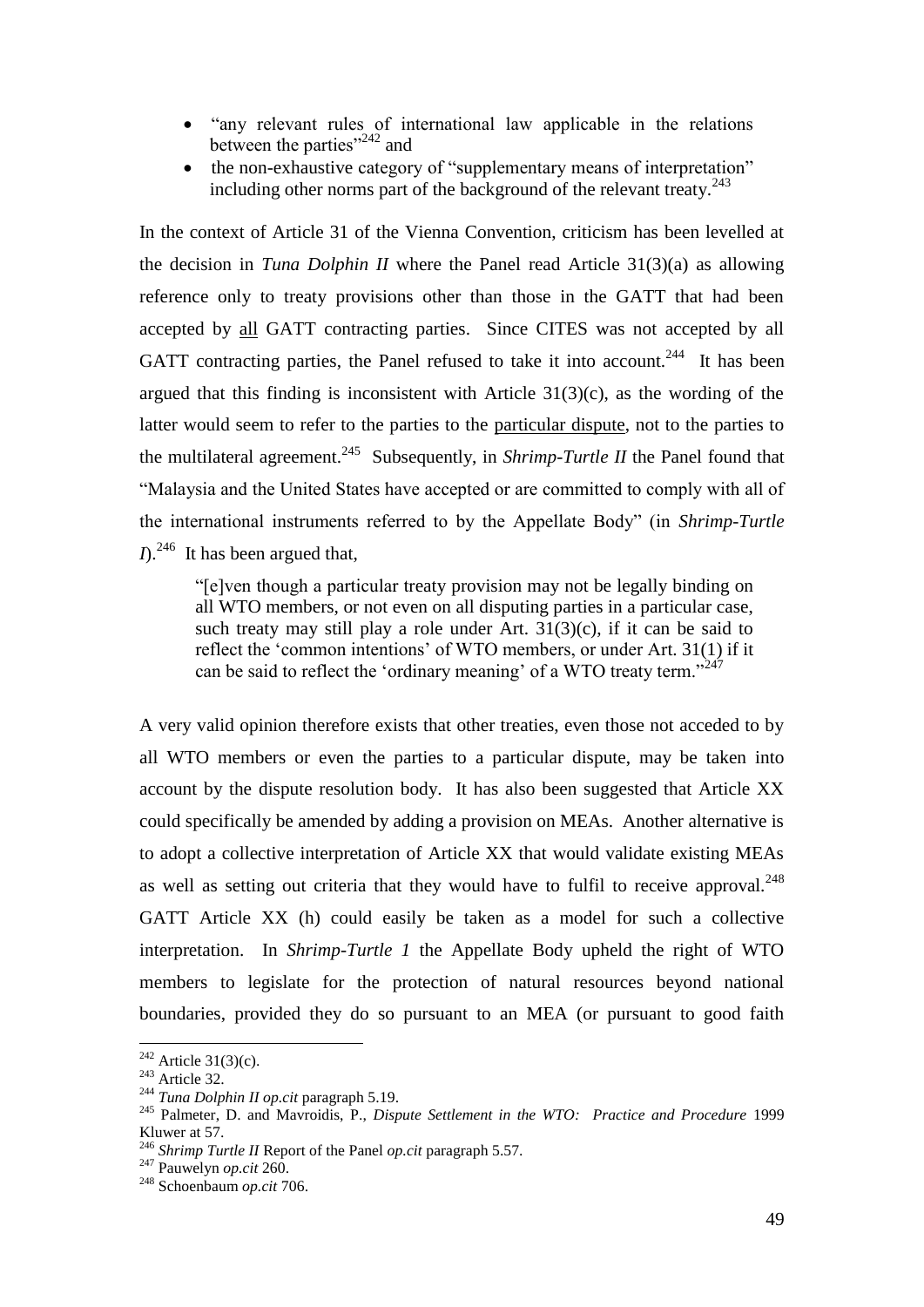negotiations aimed at concluding an MEA). $^{249}$  Other options that could be explored include increased involvement of MEA Secretariats in WTO dispute resolution procedures<sup>250</sup>; setting up an environmental advisory board; or referring to the International Court of Justice.<sup>251</sup>

## **6.2 Allow for greater transparency and participation in dispute settlement and improve the enforcement of rulings**

In the WTO, liberal economists and transnational corporate interests have dominated the discourse to advance free trade. Among international organisations, the WTO is often regarded as among the most closed to stakeholder participation in its activities, with a "hostility" towards involvement of any kind, including other intergovernmental organisations, which are often prohibited even from participating as *observers* in WTO proceedings that concern their mandate.<sup>252</sup>

A strongly worded critique of the way disputes are settled under the auspices of the WTO reads as follows: "[a] highly politicised and arbitrary dispute resolution system relying on the personal whims of an ever-changing cast of characters is no way to operate the enforcement of the most powerful international agreement now in force."<sup>253</sup> It is suggested that some steps that could change this situation include:

"(1) empowering other institutions to provide substantive expertise to which dispute Panels are bound (for instance the World Health Organization, through a public process, and not three trade lawyers meeting in secret, should determine whether a country's…system actually serves a public health goal); (2) instituting venues for outside-of-WTO appeals of WTO Panel reports; and (3) explicitly forbidding decisions on

<sup>249</sup> *Op.cit* paragraphs 171 and 172. See also the discussion *supra* in paragraph 4.2.2.

<sup>&</sup>lt;sup>250</sup> See the discussion of the criticism of insularity levelled at the WTO in paragraph 6.2 below.

<sup>&</sup>lt;sup>251</sup> Gonzalez, C. and Marceau, G. "The Relationship between the Dispute Settlement Mechanisms of MEAs and those of the WTO" 2002 (11(3)) *Review of European Community and International Environmental Law* 275 at 284 – 285. Cf. 284 where it is pointed out that "[b]ased on the model of the International Trade Organization (Havana Charter) of 1948 (which never came into force) trade disputes involving a pre-determined list of environmental treaties could be subject to final review by the ICJ".

<sup>252</sup> Howse, R., "Membership and its Privileges: the WTO, Civil Society, and the *Amicus* Brief Controversy" 2003(9(4)) *European Law Journal* 496 at 496 – 497 where the author comments that "[t]he situation has reached new heights of absurdity with the Doha agenda – while one item on this agenda is the relationship between multilateral environmental regimes and the WTO, the relevant intergovernmental environmental organisations have rarely and provisionally managed to obtain access to the discussions of their own treaties at the WTO Committee on Trade and Environment!".

<sup>253</sup> Wallach, L. "Transparency in WTO Dispute Resolution" 2000 (31) *Law and Policy in International Business* 773 at 777.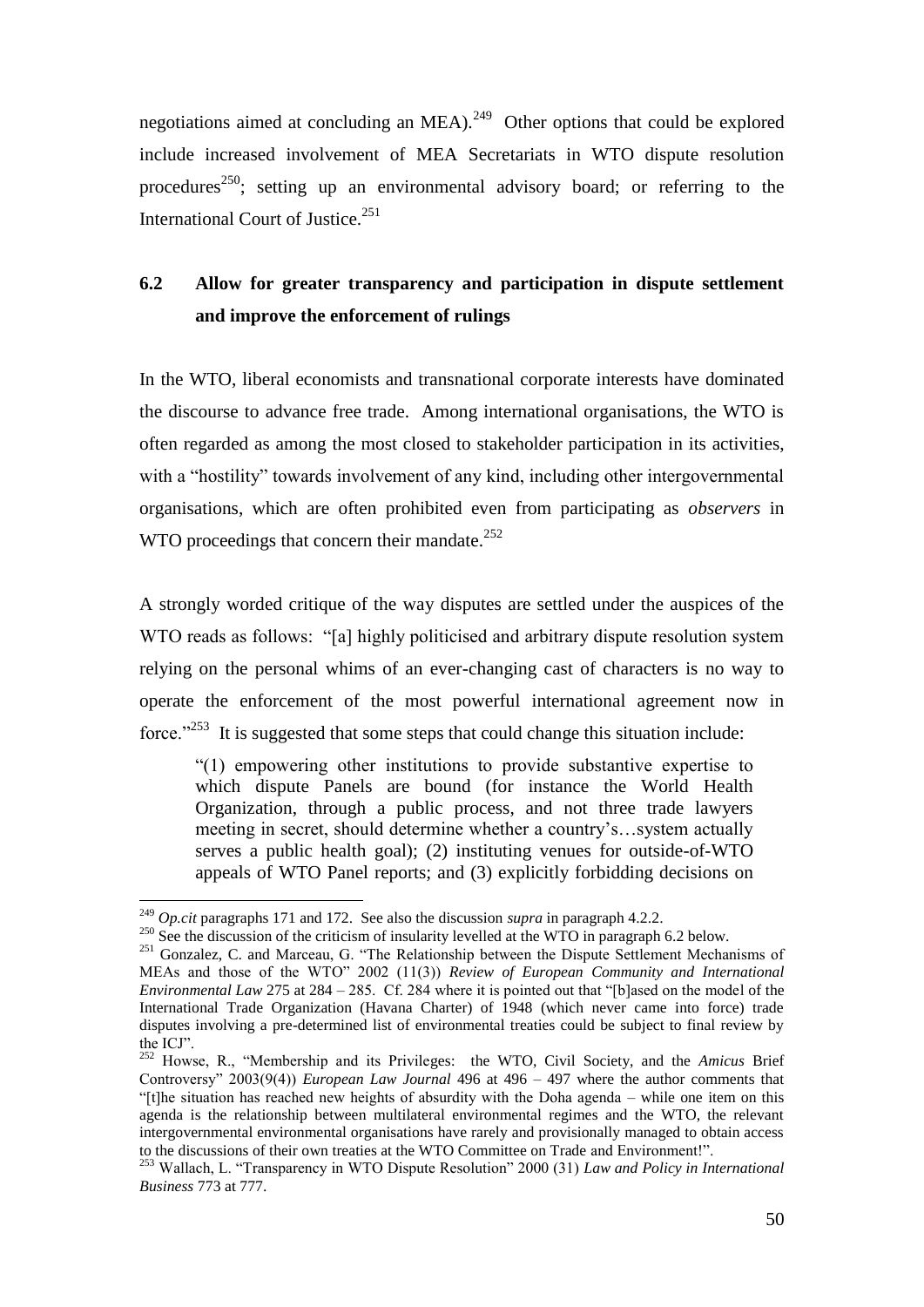the merits of non-commercial claims (for example, the notion of three trade lawyers making subjective judgements about the quality of the science on beef hormone residues.)"<sup>254</sup>

Another problem with the procedure followed by the DSB is that awards are drafted without the presence of the parties – Individual opinions of arbitrators are anonymous and, whenever dissenting, are excluded from the award. It is commented that this situation serves to mask the true deliberations of the Panel and unfairly disadvantages the defeated party as regards the merits and changes of an eventual appeal.<sup>255</sup>

It is therefore suggested that procedural rules should be revised to "[e]nhance third party rights in order to facilitate participation of both Northern NGOs and Southern sovereigns in WTO dispute settlements."<sup>256</sup>

Finally, it is suggested that the enforcement of DSB rulings should be made practicable as the current situation makes it too easy for superpowers to not comply with unfavourable rulings.<sup>257</sup> It seems as if, in certain circumstances, the EU and possibly others, may prefer to see the imposition of sanctions rather than comply with the WTO ruling.<sup>258</sup> The suggestion by Miller<sup>259</sup> that the DSU be amended to make compensation not just a voluntary option, but also a compulsory measure, may be favourably viewed. A proper interpretation of the precautionary principle discussed above, as well as the necessity to seek a political solution to problems with interpretation of Article XX is therefore essential.

### **6.3 Seek political solutions**

One of the well-established principles of international law, namely that of state responsibility, should be given more prominence. It has been suggested that one of

 $\overline{a}$ <sup>254</sup> *Ibid.*

<sup>&</sup>lt;sup>255</sup> De Noronho Goyous, D.jr. "The threat posed by the World Trade Organisation to Developing Countries" 2002 (25(1)) *CILSA* 53 at 54.

<sup>256</sup> Maki, *op.cit* 119.

<sup>&</sup>lt;sup>257</sup> Cf. Brimeyer, B.L., "Bananas, Beef and Compliance in the World Trade Organization: The Inability of the WTO Dispute Settlement Process to Achieve Compliance from Superpower Nations" 2001 (10(1)) *Minnesota Journal of Global Trade* 133 at 134 where it is pointed out that the European Union failed to lift its ban on beef imported from the US after the WTO Appellate Body had found the ban invalid in terms of the *Beef Hormones* decision.

<sup>258</sup> Brimeyer *op.cit* 163.

<sup>259</sup> *Op.cit* 2335.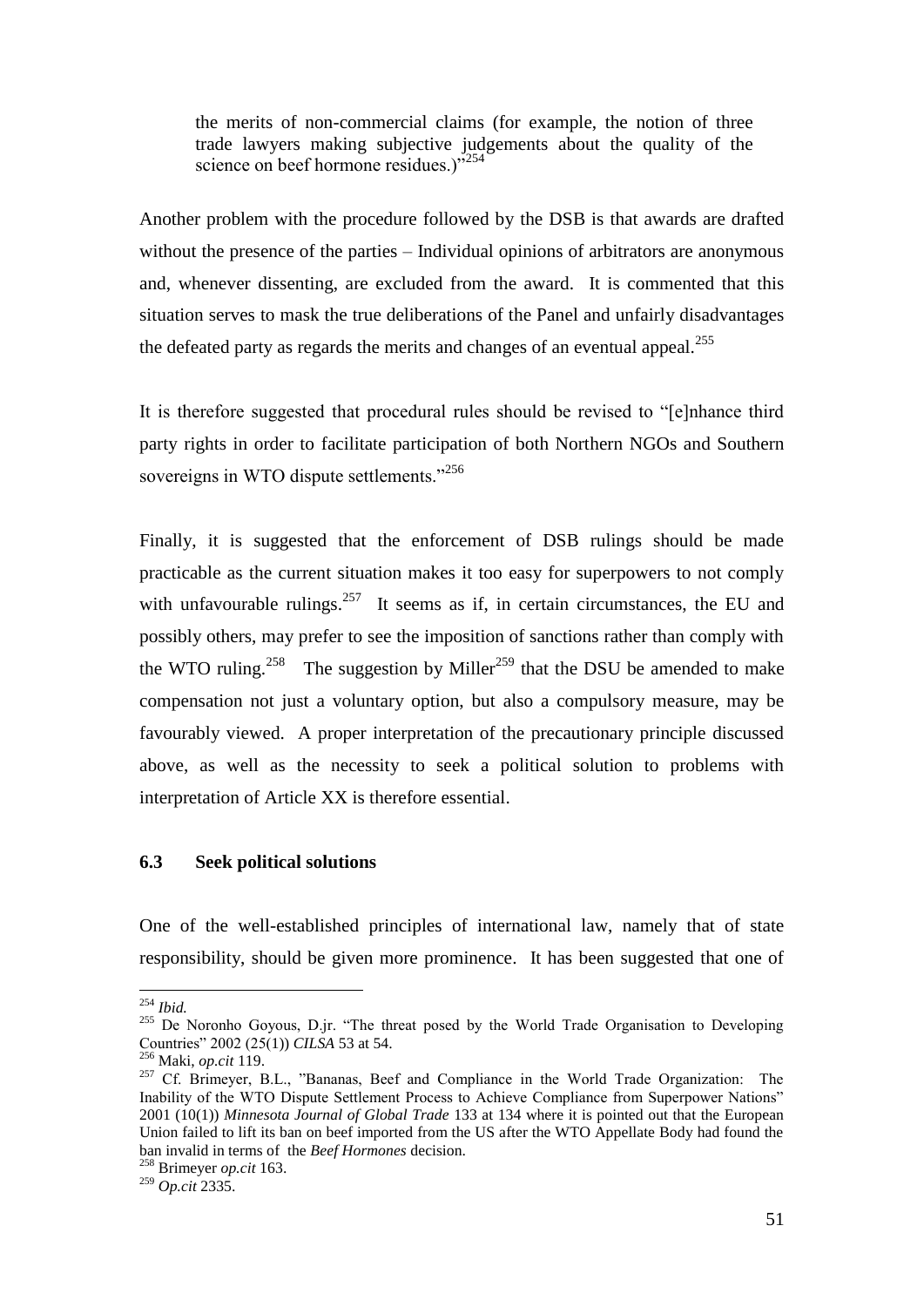the primary difficulties with the current WTO dispute resolution system is that it appears as though the contracting parties have empowered the Panels and the Appellate Body to act as a developer or creator of international trade law, similar to the common law court systems of England and the  $US.<sup>260</sup>$  The problem with this approach is that much of the subject matter that end up before the DSB contain a large *political* element, and in this sense the issue of state sovereignty should also be kept in mind.

It is far more preferable to have the GATT contracting parties negotiate difficult issues, rather than to have the DSB develop case law on them. It is therefore suggested that the Council or the Conference of Ministers should adopt an interpretive statement on Article XX, as this is the proper forum for an exercise of policy-making authority.<sup>261</sup> Having clear guidelines will assist the DSB tremendously in its application of Article XX.

### **6.4 Utilise alternative measures such as eco-labelling**

From the case discussions *supra* it is clear that there is no inherent conflict between the dual aims of trade liberalisation and protection of the environment. In many of the cases, it seems as if the wording, or the way in which a trade-restrictive environmental measure was applied led to its invalidation by the GATT/WTO dispute resolution bodies.<sup>262</sup>

A simple way of avoiding this situation altogether is to carefully word and apply such measures right from the start, but also to explore alternative, GATT-consistent environmental protection policies, such as in the controversial *Tuna Dolphin I* case where the Panel declared the use of eco-labels valid.<sup>263</sup> The reason for this is that a reasonable non-discriminatory labelling requirement preserves both freedom of trade and freedom of consumer choice. $264$ 

<sup>260</sup> Oesterle *op.cit* 18.

<sup>261</sup> Gaines *op.cit* 860.

<sup>&</sup>lt;sup>262</sup> Cf. the discussion of the *Shrimp-Turtle* disputes in paragraph 4 above.

<sup>263</sup> *Op.cit* paragraph 2.12.

<sup>&</sup>lt;sup>264</sup> Bentley, P, Q.C. "A Re-Assessment of Article XX, paragraphs (b) and (g) of GATT 1994 in the Light of Growing Consumer and Environmental Concern about Biotechnology" 2000 (24(1/2)) *Fordham International Law Journal* 107 at 109.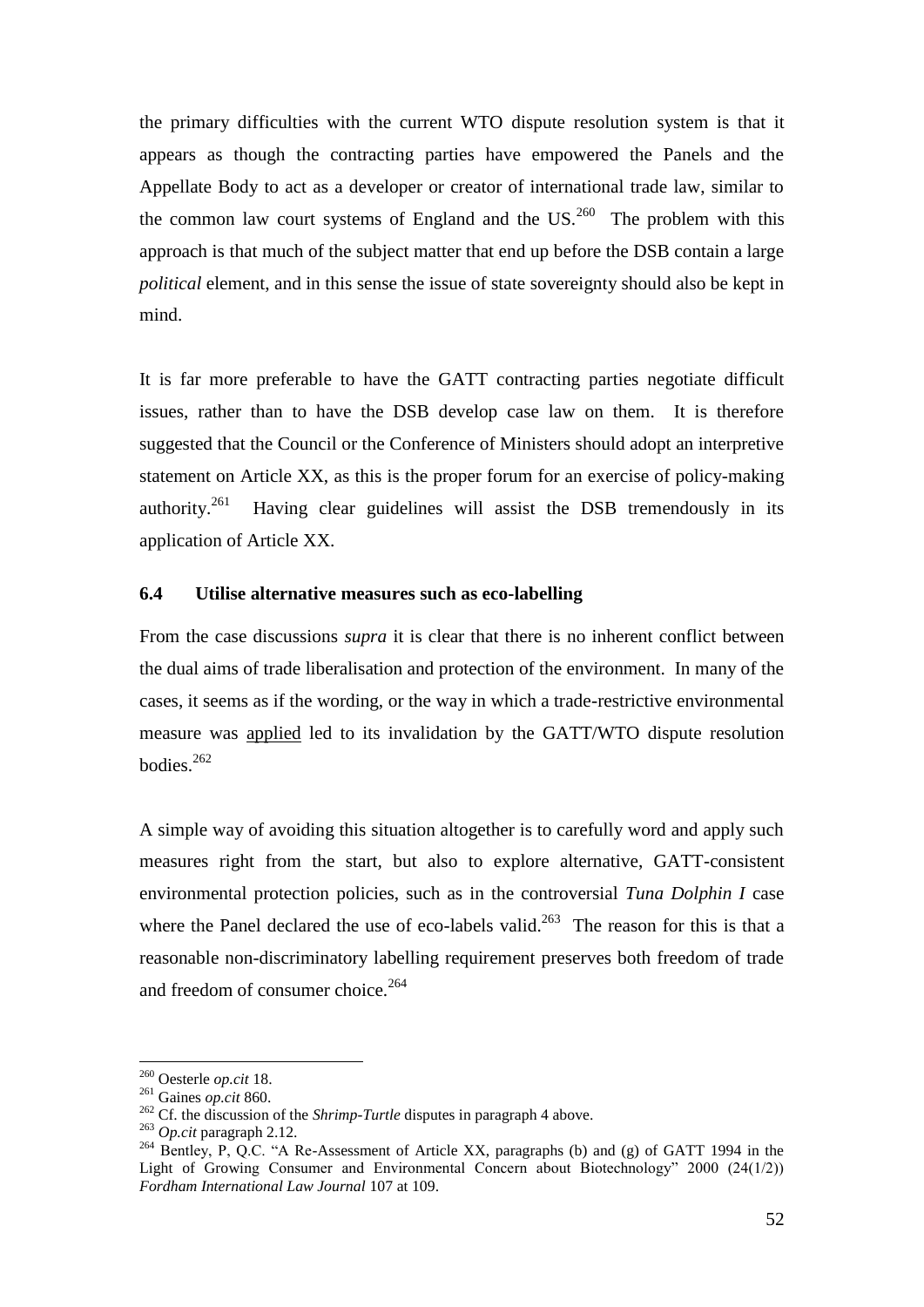## **7. Conclusion**

Despite there being a certain amount of truth in the idea that international tribunals are solely concerned with questions of implementation, it ignores the political reality that policy-creation and policy-implementation are integrally linked. The decisions of international tribunals as to whether or not the measures an individual state takes in implementing its environmental policy are compatible with the rules of free trade will necessarily have important implications for the policy itself. Seen from a different perspective, one may point out that, whilst policy makers have so far been unable to effectively address most of the issues raised by the trade-environment question, the WTO as the foremost dispute resolution mechanism in this arena, has been forced to confront these issue as cases have arisen that required judicial pronouncement.

From the analyses highlighted in this paper it could be seen that the dispute resolution machinery of the WTO have furthermore been forced to re-examine their approaches in the light of the increasing importance placed on environmental issues. A much more purposive approach is becoming apparent, one in which a willingness to take the evolutionary nature of views regarding environment into account is evident. It also seems as if dispute resolution bodies are, up to a certain extent, prepared to consider measures aimed at environmental protection *per se* as justifying restrictions on free trade. In this sense, the supposed conflict between environmental protection and the liberalisation of international trade is more apparent than real.

It is of crucial importance to remember that political concerns have historically been inseparable from international law. It is submitted that the argument raised by the United States in *Tuna Dolphin*  $II^{265}$  still holds true: "If the rules of the General Agreement should be re-examined in the light of the increasing complexity of issues regarding trade and the environment, that re-examination had to be conducted by the contracting parties, not a Panel." What would then be needed is that the relative importance of both aspects – liberalised international trade and the need to protect and conserve the environment – should be reconsidered, and clear, substantive guidelines should be formulated. The *policy makers* – Nation States in their capacities as

<sup>265</sup> *Op.cit* paragraph 3.11.